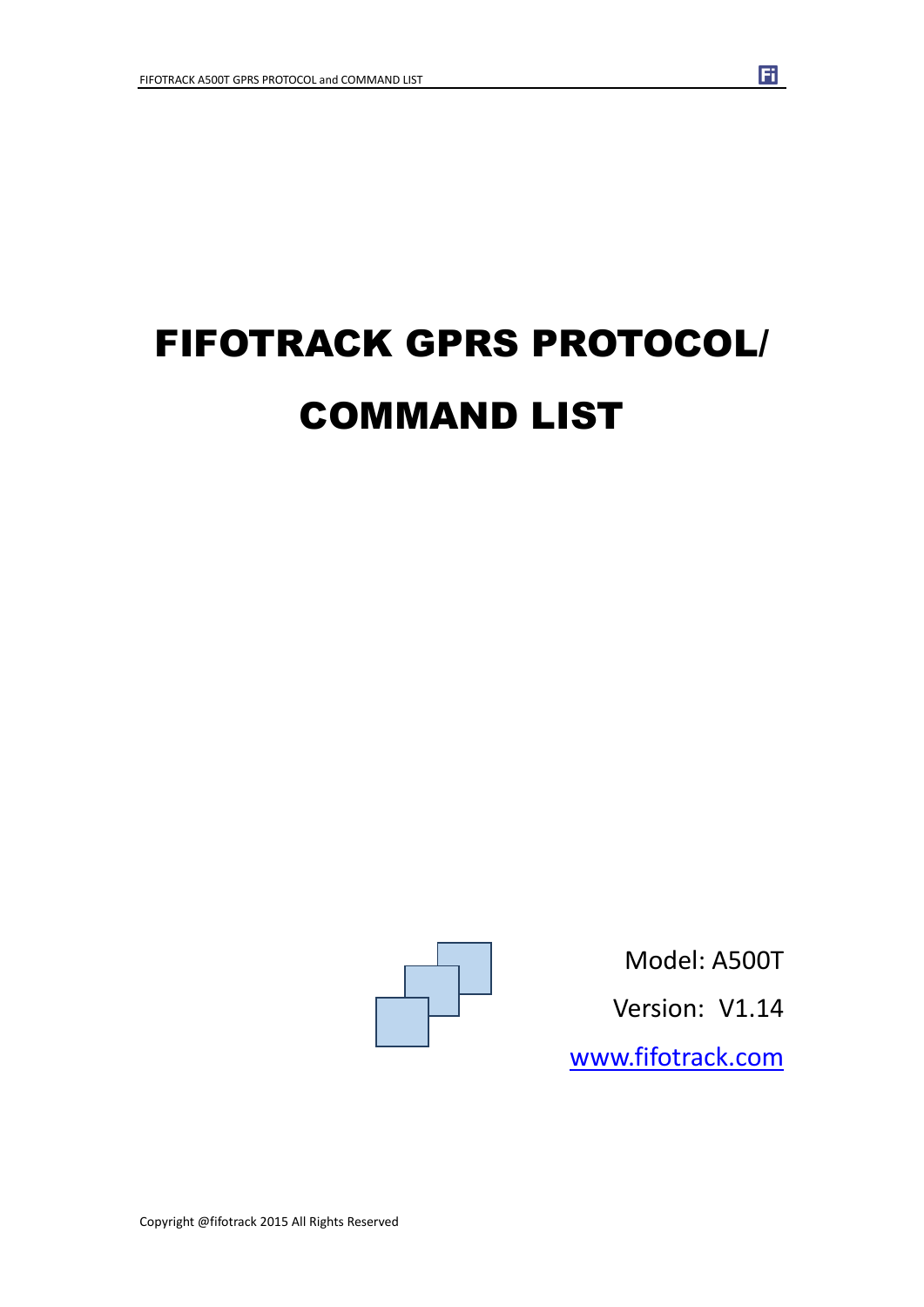### **Copyright and Disclaimer**

- All copyrights belong to Shenzhen fifotrack Solution Co., Ltd. You are not allowed to revise, copy or spread this file in any form without consent of fifotrack.
- $\odot$   $\Box$  is trademark of fifotrack, protected by law.
- Please read this user guide carefully before installation to avoid any possible personal injury or property loss.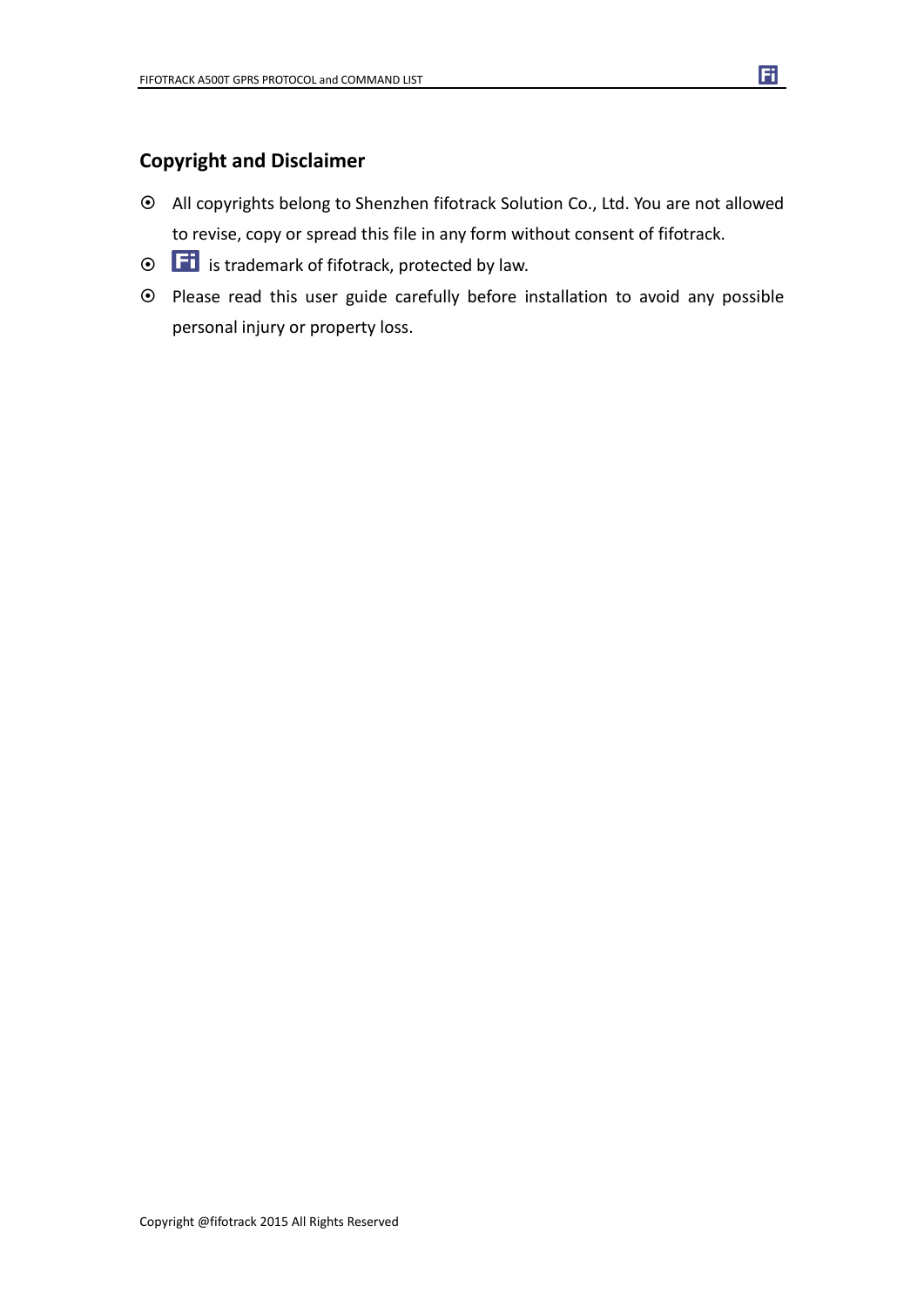### **Document History**

| Version | <b>Revision Date</b> | Author  | Detail                                                       |  |
|---------|----------------------|---------|--------------------------------------------------------------|--|
| V1.1    | Sep 20, 2016         | Vito Hu | <b>Initial Version</b>                                       |  |
| V1.2    | May 31,2017          | Vito Hu | Add battery formula (bat, ext) on page 12;                   |  |
|         |                      |         | Modify B08 command description, use reader's                 |  |
|         |                      |         | internal buzzer;                                             |  |
|         |                      |         | Add notes on F01 command, use default settings.              |  |
| V1.3    | July 5, 2017         | Vito Hu | Add B20, C06 command; Add satellite number field in          |  |
|         |                      |         | <b>GPRS</b> protocol                                         |  |
| V1.4    | Mar 8, 2018          | Vito Hu | Add CSQ field in A01 position data package                   |  |
| V1.5    | June 22, 2018        | Vito Hu | Add B99 command for OTA                                      |  |
| V1.6    | Dec 1, 2018          | Vito Hu | Delete D01, D02, D03, D04 command                            |  |
|         |                      |         | Delete Appendix B                                            |  |
| V1.7    | Dec 6, 2018          | Vito Hu | Add B50, B51 command                                         |  |
|         |                      |         | Add Speed Source bit in GPRS.status field                    |  |
| V1.8    | Dec 12, 2018         | Vito Hu | Add <u>B25</u> , B29, B34, B80, B81, B82, B96, B98, F06, C08 |  |
|         |                      |         | Add alm-code 21, 30, 44, 45, 46, 47                          |  |
| V1.9    | July 12, 2019        | Vito Hu | Add buz-tip field in B21 command                             |  |
| V1.10   | Aug 7, 2019          | Vito Hu | Add C07 command                                              |  |
| V1.11   | Sep 29, 2019         | Vito Hu | Add S11 command                                              |  |
|         |                      |         | Modify <b>BO4</b> , <b>B96</b> commands                      |  |
|         |                      |         | Delete B15 command                                           |  |
|         |                      |         | Dele Enter Sleep, Wake Up alarm code                         |  |
| V1.12   | Feb 14, 2020         | Vito Hu | Add spd-ltm field in B20 command                             |  |
|         |                      |         | Add spd-src field for over speed alarm (alm-code: 18)        |  |
|         |                      |         | Add alm-code 42                                              |  |
| V1.13   | Jun 22, 2020         | Vito Hu | Add D10, S14 command                                         |  |
| V1.14   | Oct 21, 2020         | Vito Hu | Add S09                                                      |  |
|         |                      |         | Add GPRS heartbeat A10 format, C11 format                    |  |
|         |                      |         | Delete B82                                                   |  |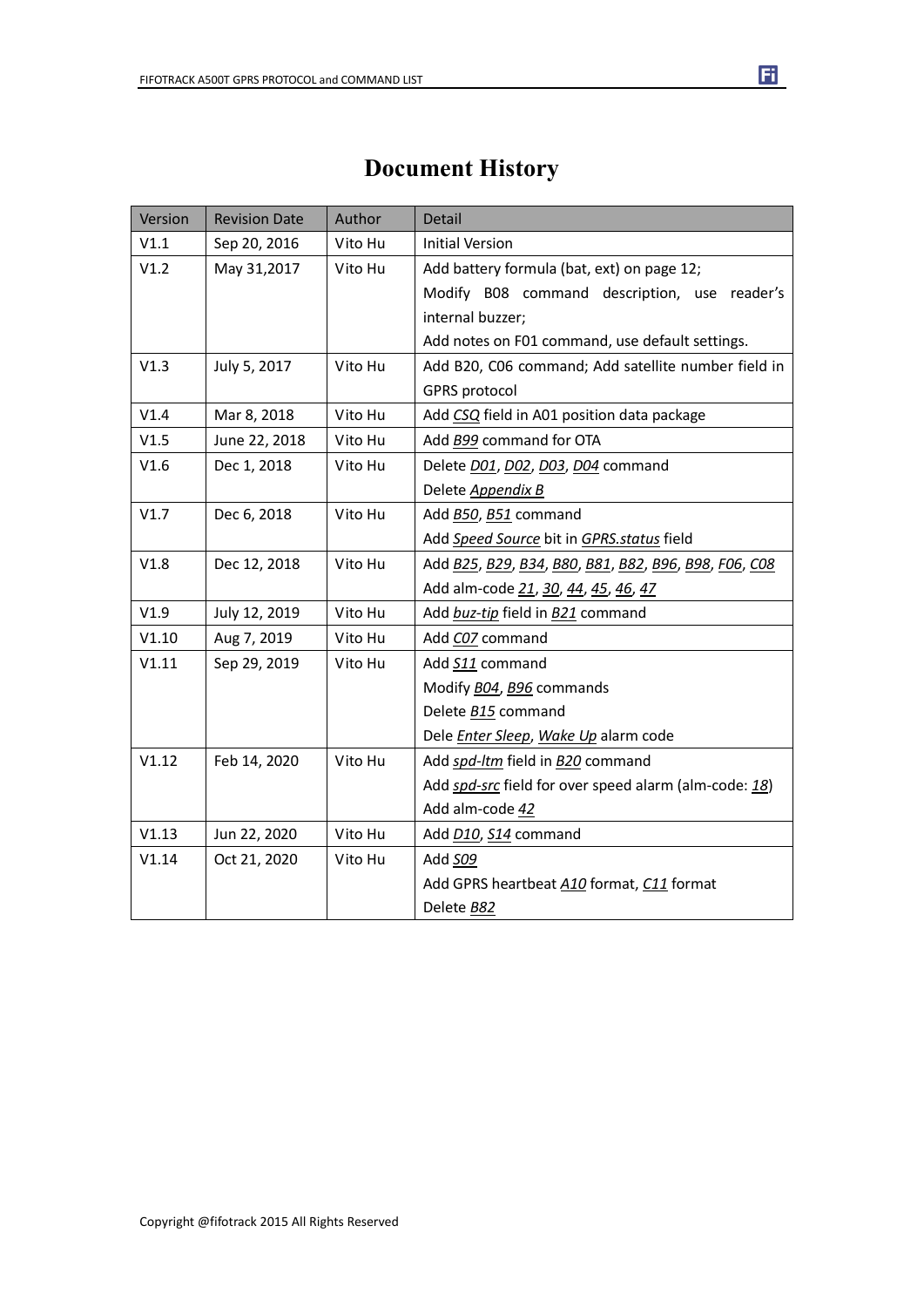

### **Contents**

| . 24 |
|------|
|      |
|      |
|      |
|      |
|      |
|      |
|      |
|      |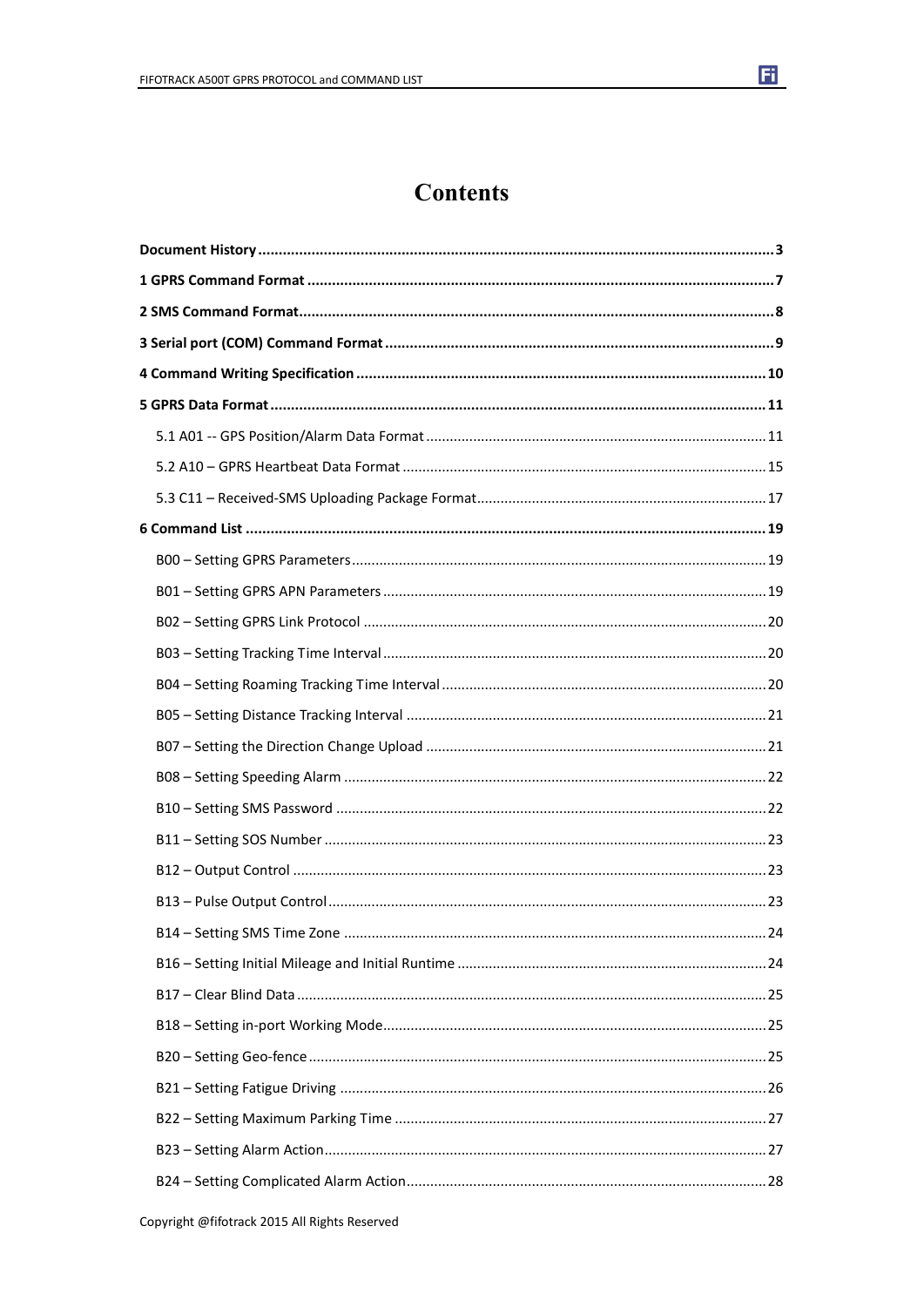|  | . 41 |
|--|------|
|  |      |
|  |      |
|  |      |
|  |      |
|  |      |
|  |      |
|  |      |
|  |      |
|  |      |
|  |      |
|  |      |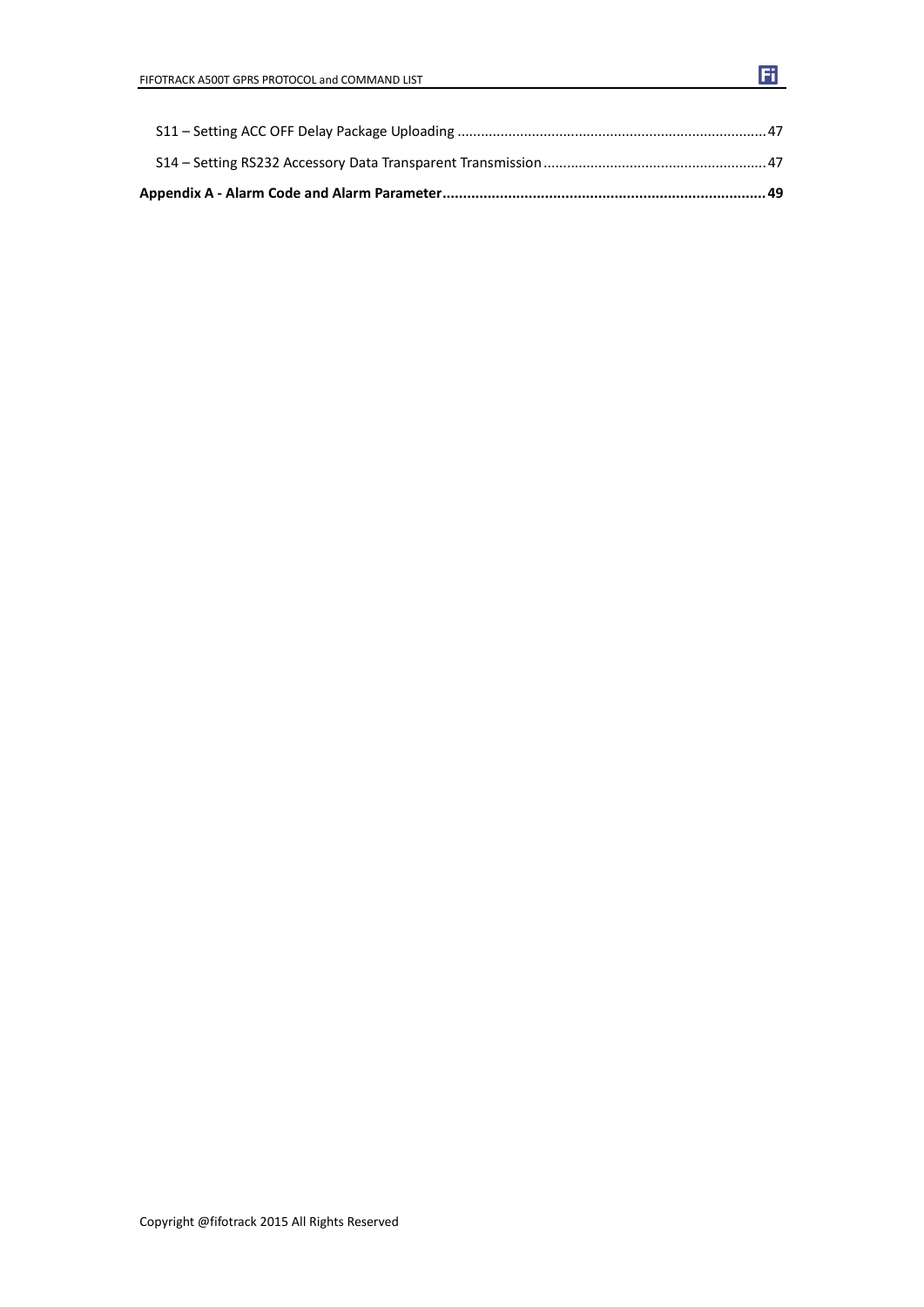### **1 GPRS Command Format**

#### **GPRS uplink (i.e.: Data is sent from tracker to platform) command format:**

\$\$<pack-len>,<ID>,<work-no>,<cmd-code>,<cmd-para>\*<checksum>\r\n

#### **GPRS downlink (i.e.: Data is sent form platform to tracker) command format:**

##<pack-len>,<ID>,<work-no>,<cmd-code>,<cmd-para>\*<checksum>\r\n

#### **Remarks:**

- Comma (,) is used to separate data fields, and it is necessary. There is no space before or after comma.
- pack-len: Package Length, decimal string format, the field of *pack-len* is {*,<ID>,<work-no>,<cmd-code>,<cmd-para>*}, be careful, comma(,) in front of *ID* included.
- ID: Tracker ID, default IMEI.
- work-no: working number, hexadecimal string format, cyclic accumulation from 1 to 0xFFFF.
- $\odot$  cmd-code: Command code, or specification of data type.
- cmd-para: parameter or description of *cmd-code*, which is described in the following chapters.
- checksum: checksum of package, 2 bytes hexadecimal string format, XOR of {*<pack-len>,<ID>,<work-no>,<cmd-code>,<cmd-para>*}.
- \r\n: End of package, i.e. <CR><LF>.
- Without specification, multi-byte binary data in *cmd-para* uses big endian format, i.e. Most Significant Byte first.

Copyright @fifotrack 2015 All Rights Reserved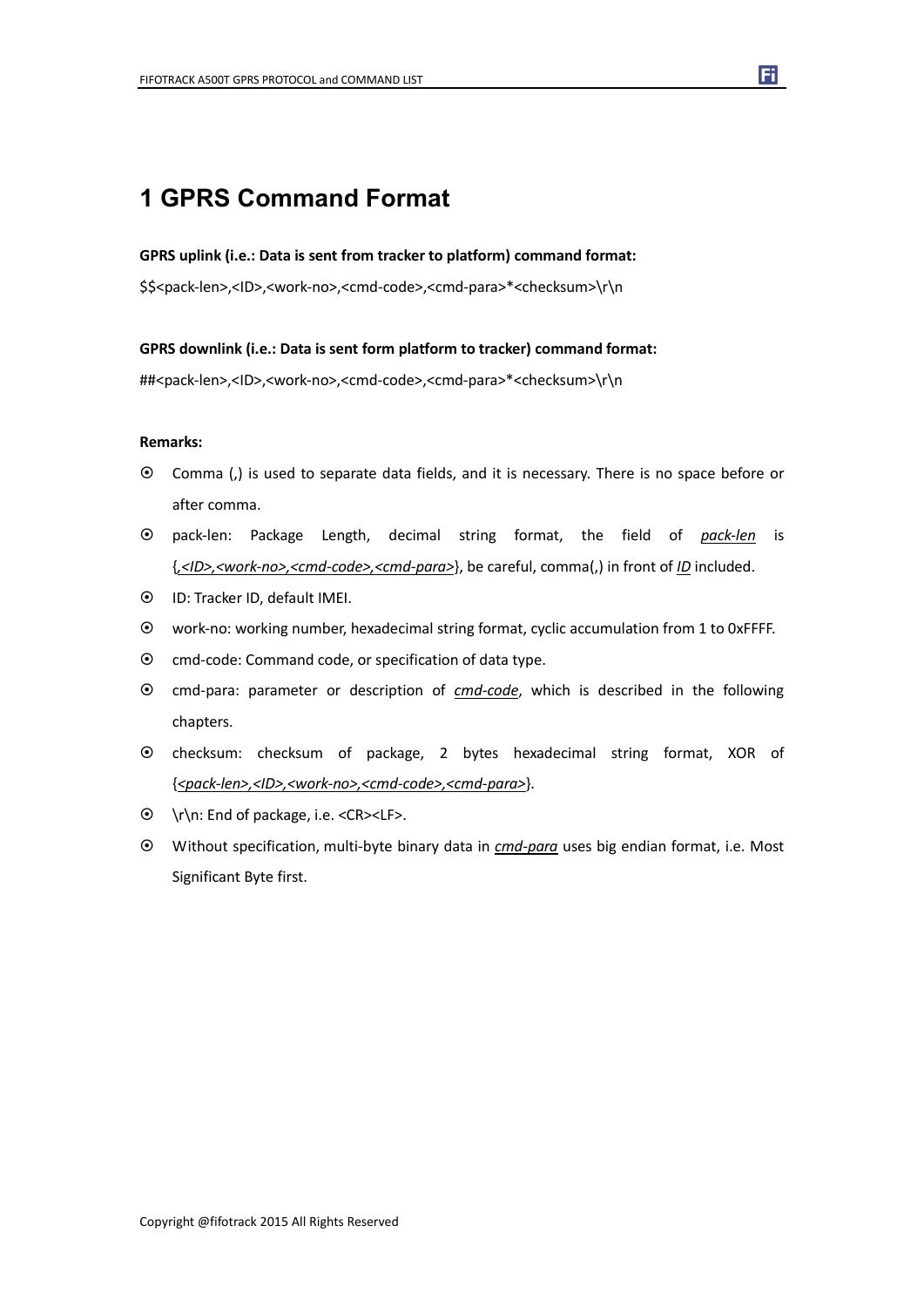# **2 SMS Command Format**

Sending SMS (from mobile to tracker) command format: <password>,<cmd-code>,<cmd-para>

Reply SMS (from tracker to mobile) data format: <cmd-code>,<proc-result> 01 password: SMS password, 6 digits, default "000000". 02 cmd-code: command code, the same as *cmd-code* filed in GPRS command. 03 cmd-para: command parameter, the same as *cmd-para* filed in GPRS command. 04 proc-result: command process result OK – Succeed.

05 SMS command with invalid password, or with incorrect format, no reply will be sent.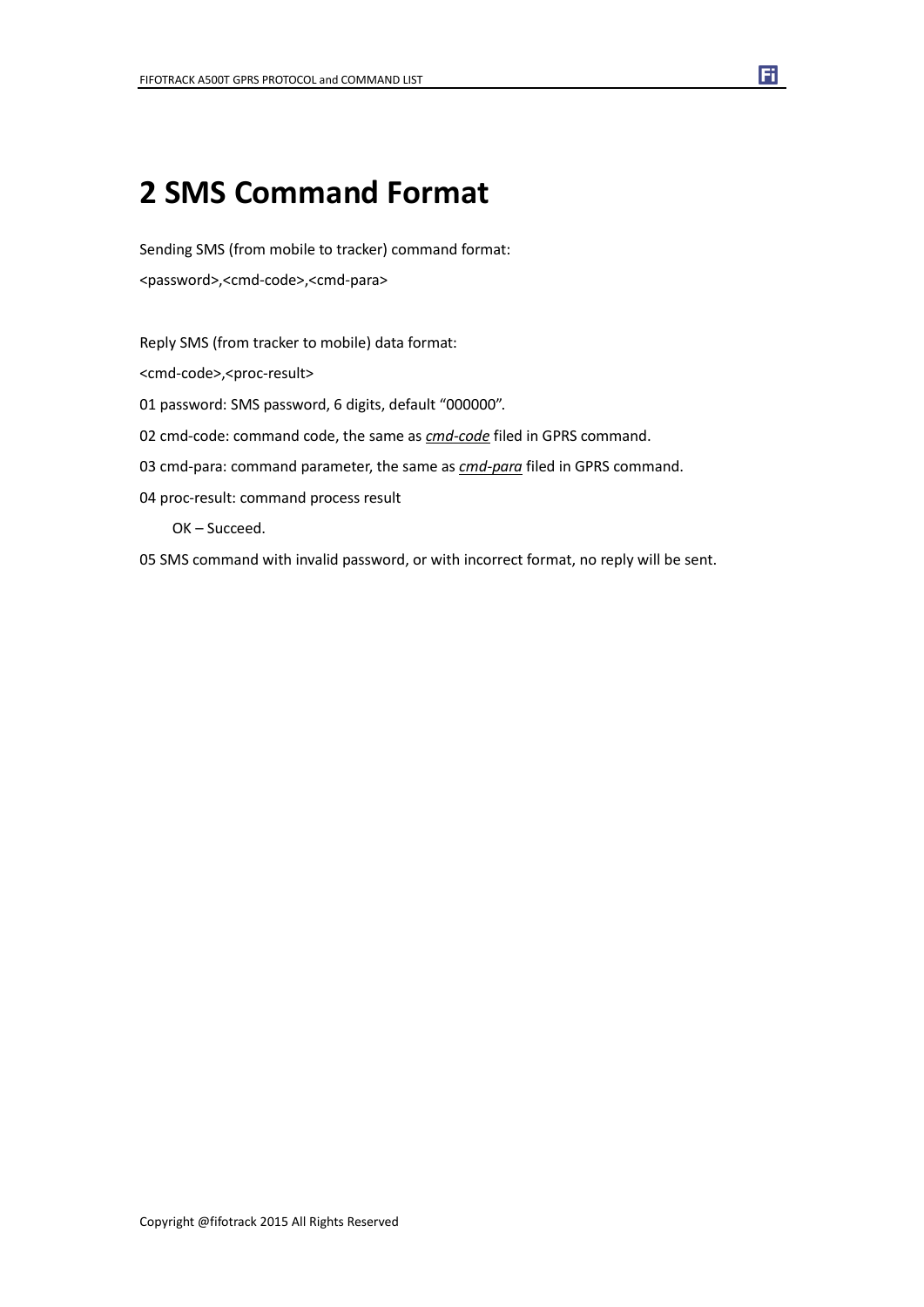# **3 Serial port (COM) Command Format**

Setting command format:

#<cmd-code>,<cmd-para><CR><LF>

Reply data format #<cmd-code>,<proc-result><CR><LF> cmd-code, cmd-para: the same as corresponding fileds of GPRS/SMS command. proc-result: COM command procession result OK – Succeed. UNSUPPORT – Command not supported. FAILED –Procession failed.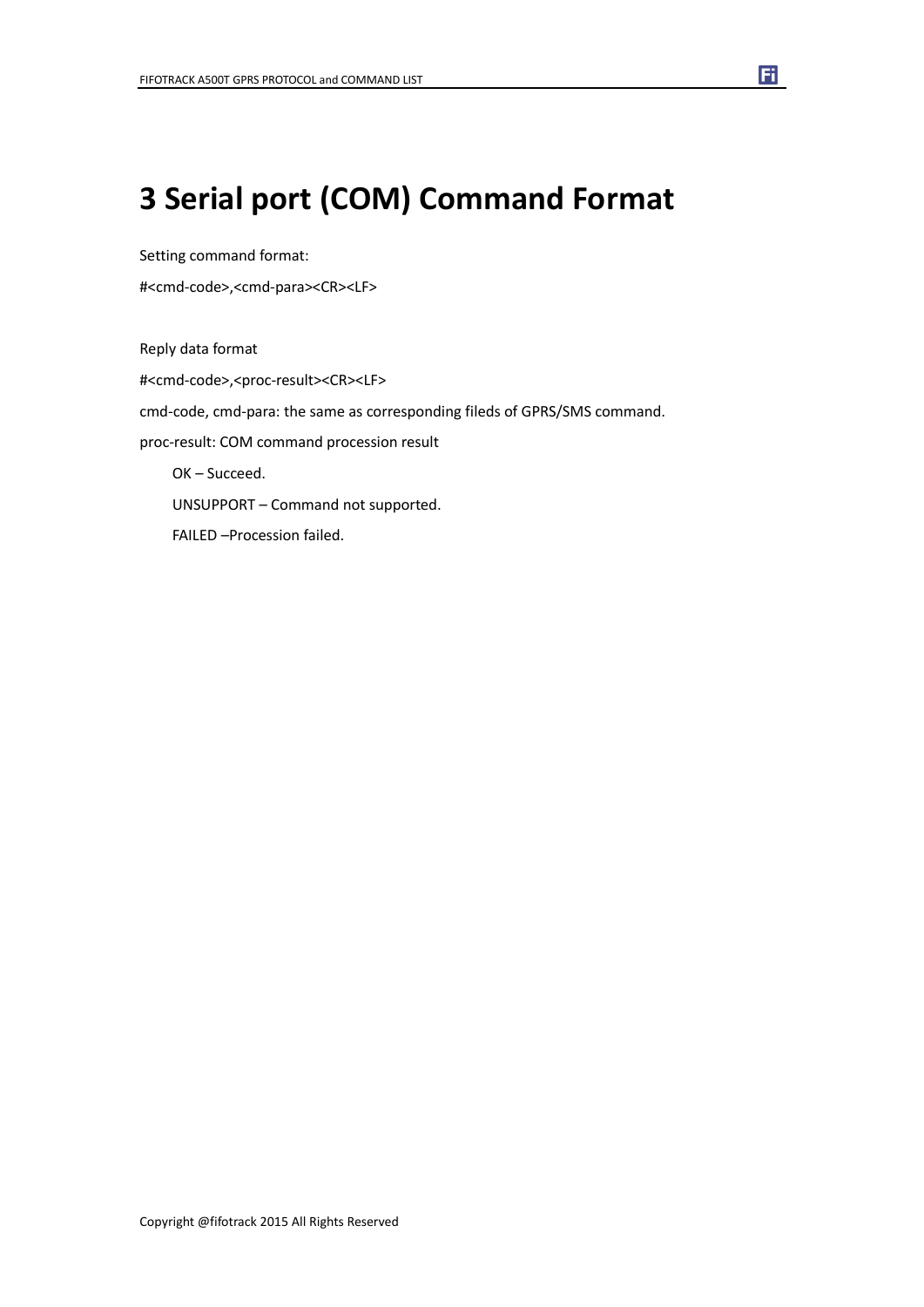### **4 Command Writing Specification**

- Comma (,) is used to separate multi-filed, there is no space before and after comma.
- $\odot$  For command with multi parameters, filed(s) can be empty, the corresponding parameter is set to default.
- The following chapters describe *cmd-code* and *cmd-para.*
- The "Retrieve" row in the following chapters describes the corresponding query command.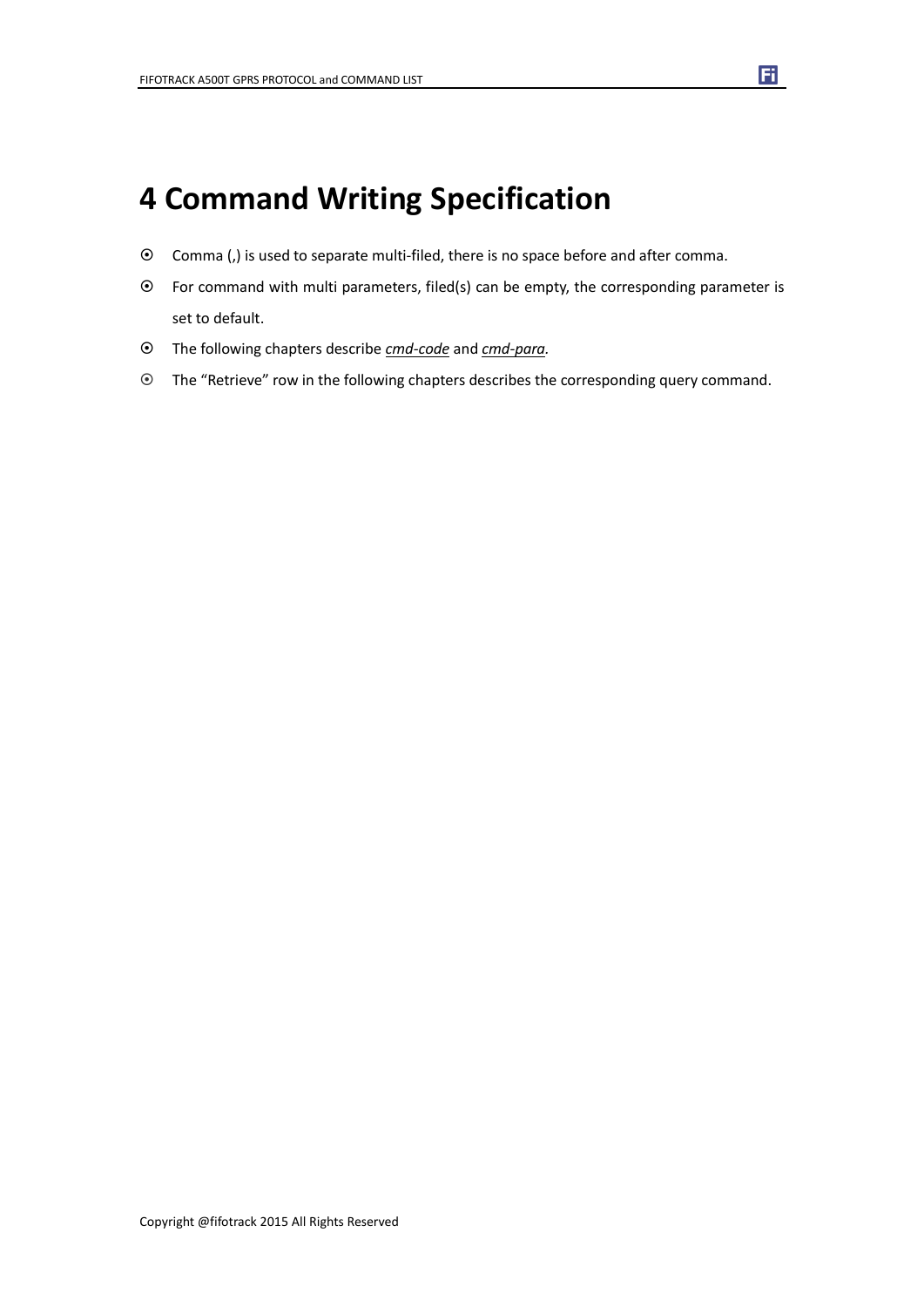# **5 GPRS Data Format**

### **5.1 A01 -- GPS Position/Alarm Data Format**

\$\$<pack-len>,<ID>,<work-no>,A01,<alm-code|alm-para>,<date-time>,<fix\_flag>,<latitude>,<long itude>,<speed>,<course>,<altitude>,<odometer>,<runtime>,<status>,<input-st>,<output-st>,MC C|MNC|LAC|CI,bat-ad|ext-ad|ad1…adN,<rfid\_data>,<digital-sensor>\*<checksum>\r\n

#### **Descriptions of position/alarm data:**

| Example:                                             |                                                                                                                                                               |  |  |
|------------------------------------------------------|---------------------------------------------------------------------------------------------------------------------------------------------------------------|--|--|
|                                                      | \$\$276,863835029419947,29,A01,,170705072751,A,22.621798,114.036116,57,0,126,1627,404,80                                                                      |  |  |
| 000000,02,0,460   0   24A4   F82,A33   3B9   0   0,% |                                                                                                                                                               |  |  |
|                                                      | ^SUKSAWADDEE\$SAITHARN\$MISS^^?;6007643100500157891=150619800909=?+                                                                                           |  |  |
| 24                                                   | 0004552<br>00100<br>?,26.06   26.18*7C<br>2                                                                                                                   |  |  |
| Filed                                                | pack-len                                                                                                                                                      |  |  |
| Description                                          | decimal string format, the field of pack-len is                                                                                                               |  |  |
|                                                      | { <id>,<work-no>,A01,<alm-code alm-para>,<date-time>,<fix flag="">,<latitude>,<l< td=""></l<></latitude></fix></date-time></alm-code alm-para></work-no></id> |  |  |
|                                                      | ongitude>, <speed>,<course>,<altitude>,<odometer>,<runtime>,<status>,<input-s< td=""></input-s<></status></runtime></odometer></altitude></course></speed>    |  |  |
|                                                      | t>, <output-st>,MCC MNC LAC CI,bat-ad ext-ad ad1adN,<rfid_data>,<digital-s< td=""></digital-s<></rfid_data></output-st>                                       |  |  |
|                                                      | ensor>}, be careful, comma(,) in front of <i>ID</i> included.                                                                                                 |  |  |
| Example                                              | 270                                                                                                                                                           |  |  |
| Filed                                                | ID                                                                                                                                                            |  |  |
| Description                                          | Tracker ID, default IMEI, ASCII string                                                                                                                        |  |  |
| Example                                              | 863835029419947                                                                                                                                               |  |  |
| Filed                                                | work-no                                                                                                                                                       |  |  |
| Description                                          | working number, hexadecimal string format, cyclic accumulation from 1 to                                                                                      |  |  |
|                                                      | OxFFFF                                                                                                                                                        |  |  |
| Example                                              | 29, indicates that the value of work-no is 0x0029                                                                                                             |  |  |
| Filed                                                | alm-code   alm-para                                                                                                                                           |  |  |
| Description                                          | Alarm code and alarm parameter, refer to Appendix A; For normal position data,                                                                                |  |  |
|                                                      | this field is empty.                                                                                                                                          |  |  |
| Example                                              | Empty, the package is a normal position one.                                                                                                                  |  |  |
| Filed                                                | date-time                                                                                                                                                     |  |  |
| Description                                          | UTC-0 date & time, in format: YYMMDDHHmmss                                                                                                                    |  |  |
|                                                      | 01 YY: year, value(year - 2000), 2 characters                                                                                                                 |  |  |
|                                                      | 02 MM: month, value range 1--12, 2 characters                                                                                                                 |  |  |
|                                                      | 03 DD: day, value range 1--31, 2 characters                                                                                                                   |  |  |
|                                                      | 04 HH: hour, value range 0--23, 2 characters                                                                                                                  |  |  |
|                                                      | 05 mm: minute, value range 0-59, 2 characters                                                                                                                 |  |  |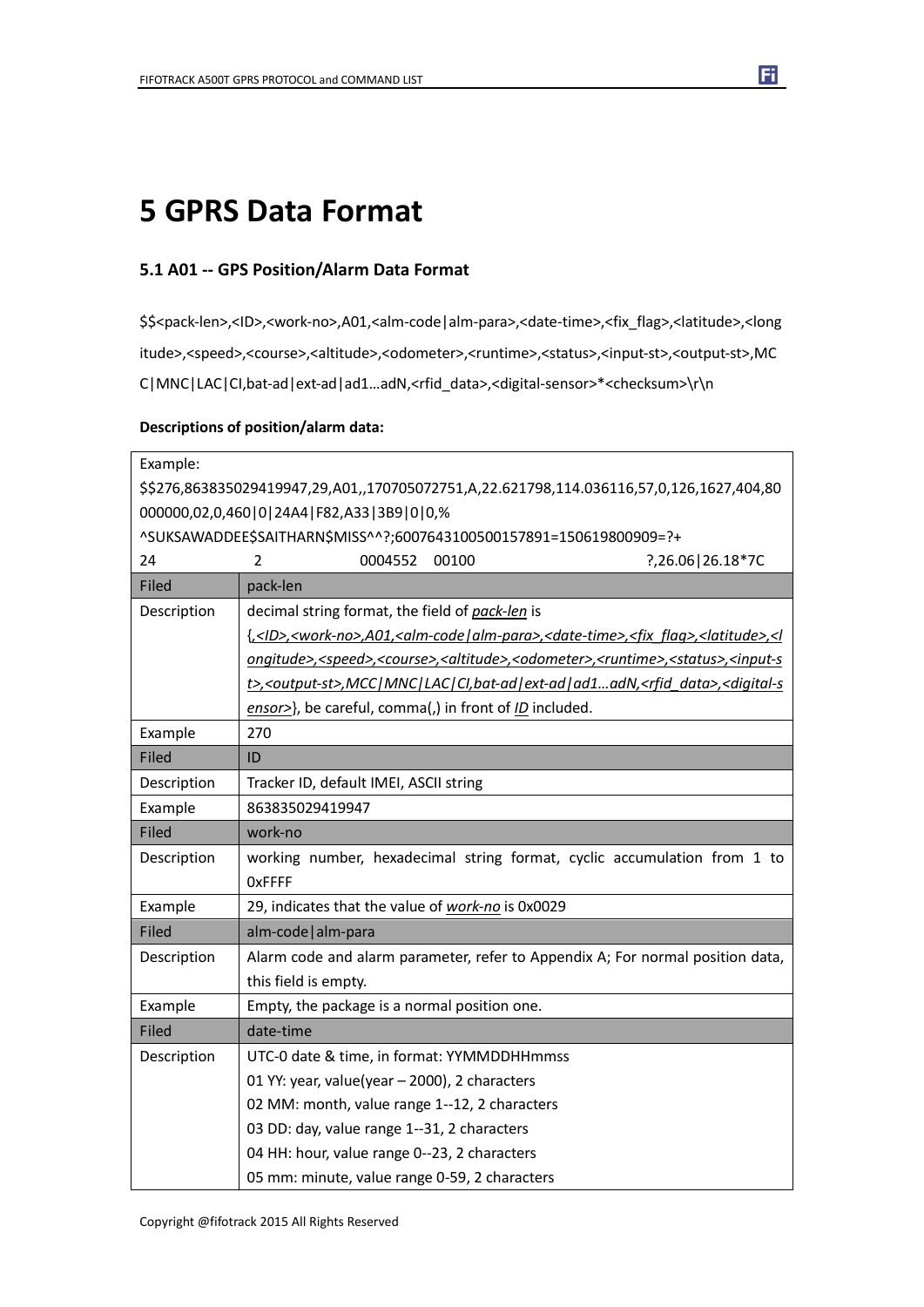|             | 06 ss: second, value range 0--59, 2 characters |                                                  |                                                                                    |  |  |
|-------------|------------------------------------------------|--------------------------------------------------|------------------------------------------------------------------------------------|--|--|
| Example     | 170705072751, which means 2017-07-05 07:27:51  |                                                  |                                                                                    |  |  |
| Filed       | fix_flag                                       |                                                  |                                                                                    |  |  |
| Description | GPS Status flag, A--valid, V--invalid          |                                                  |                                                                                    |  |  |
| Example     | A, means that GPS signal is valid              |                                                  |                                                                                    |  |  |
| Filed       | latitude                                       |                                                  |                                                                                    |  |  |
| Description |                                                |                                                  | Latitude, negative in southern hemisphere, decimal string format                   |  |  |
| Example     | 22.621798                                      |                                                  |                                                                                    |  |  |
| Filed       | longitude                                      |                                                  |                                                                                    |  |  |
| Description |                                                |                                                  | Longitude, negative in western hemisphere, decimal string format                   |  |  |
| Example     | 114.036116                                     |                                                  |                                                                                    |  |  |
| Filed       | speed                                          |                                                  |                                                                                    |  |  |
| Description |                                                | Unit km/h, decimal string format                 |                                                                                    |  |  |
| Example     | 57, means 57km/h                               |                                                  |                                                                                    |  |  |
| Filed       | course                                         |                                                  |                                                                                    |  |  |
| Description |                                                |                                                  | Running direction, unit degree, clockwise angle, decimal string format             |  |  |
| Example     | $\mathbf 0$                                    |                                                  |                                                                                    |  |  |
| Filed       | altitude                                       |                                                  |                                                                                    |  |  |
| Description |                                                | Altitude, unit meter, decimal string format      |                                                                                    |  |  |
| Example     | 126, means 126m                                |                                                  |                                                                                    |  |  |
| Filed       | odometer                                       |                                                  |                                                                                    |  |  |
| Description | Unit meter, decimal string format              |                                                  |                                                                                    |  |  |
| Example     | 1627, means odometer 1627 m                    |                                                  |                                                                                    |  |  |
| Filed       | runtime                                        |                                                  |                                                                                    |  |  |
| Description |                                                | Service time, unit second, decimal string format |                                                                                    |  |  |
| Example     | 404, means 404 s                               |                                                  |                                                                                    |  |  |
| Filed       | status                                         |                                                  |                                                                                    |  |  |
| Description |                                                |                                                  | Alarm status or vehicle status, hexadecimal string format, as the following table: |  |  |
|             | bit                                            | definition                                       | description                                                                        |  |  |
|             | 0                                              | GPS antenna cut                                  | Clear when antenna re-connect                                                      |  |  |
|             | $\mathbf{1}$                                   | Ext-power low voltage                            | Clear when voltage normal                                                          |  |  |
|             | 2                                              | Ext-power lost                                   | Clear when ext-power re-connect                                                    |  |  |
|             | $3 - 7$                                        | <b>CSQ</b>                                       | GSM signal strength, range [0,31]                                                  |  |  |
|             | 8                                              | <b>Fatigue Driving</b>                           | Clear when fatigue relieve                                                         |  |  |
|             | 9                                              | Parking Overtime                                 | Clear when auto starts running                                                     |  |  |
|             | 10                                             | <b>Idling Running</b>                            | Clear when auto starts running or ACC OFF                                          |  |  |
|             | 11-14                                          | Reserve                                          |                                                                                    |  |  |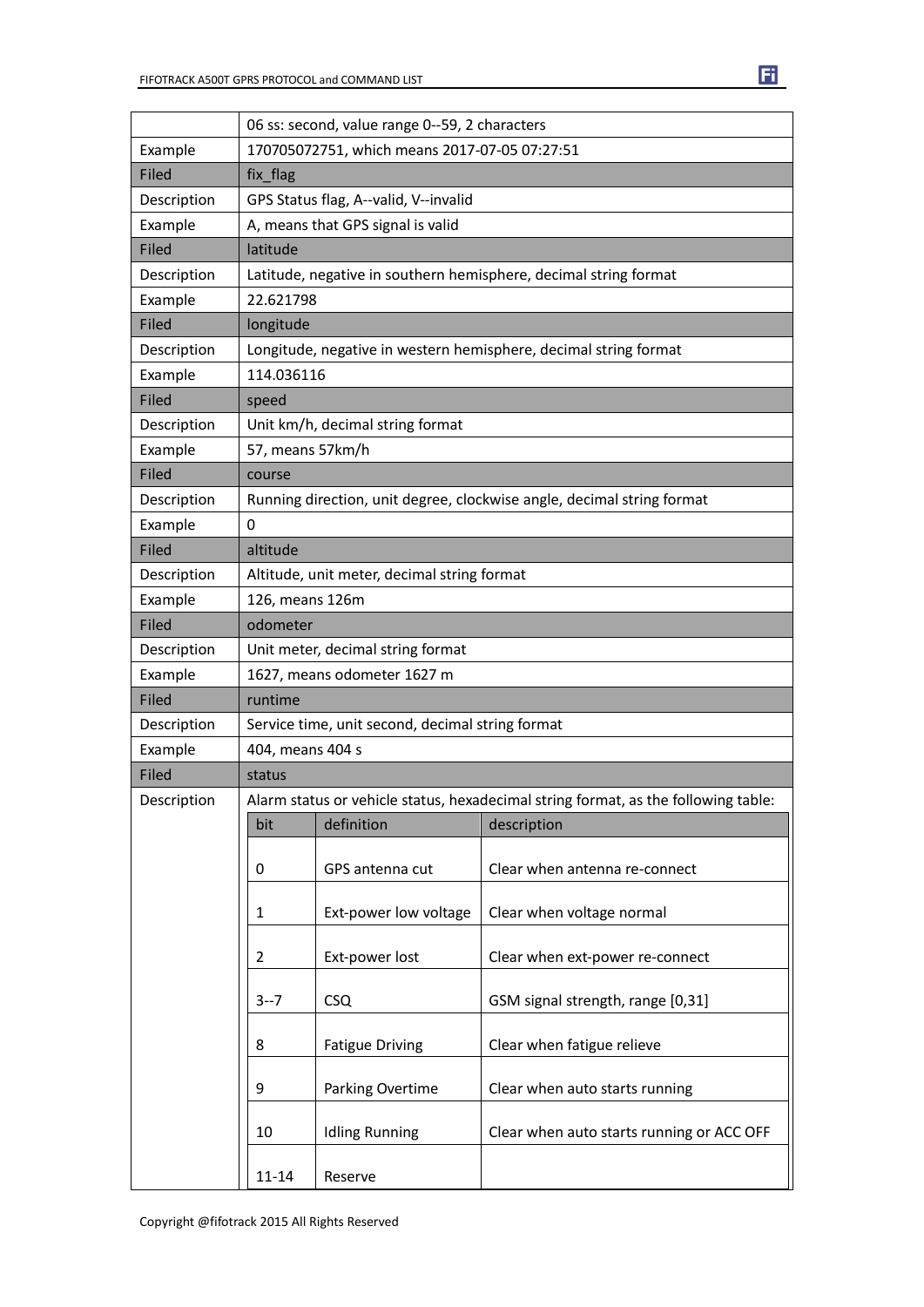|             | 15                                                                      | Speed Source                                                       | 0-GPS speed; 1-Sensor speed                                                      |  |
|-------------|-------------------------------------------------------------------------|--------------------------------------------------------------------|----------------------------------------------------------------------------------|--|
|             | $16 - 27$                                                               | Reserve                                                            |                                                                                  |  |
|             |                                                                         |                                                                    |                                                                                  |  |
|             | $28 - 31$                                                               | satellite number                                                   | satellite number, range [0,12], update from                                      |  |
|             |                                                                         |                                                                    | GPS module data                                                                  |  |
| Example     |                                                                         | 80000000, means satellite number is 8, and no status bits          |                                                                                  |  |
| Filed       | input-st                                                                |                                                                    |                                                                                  |  |
| Description |                                                                         | state of input, hexadecimal string format:                         |                                                                                  |  |
|             |                                                                         | $bit[0]$ – input1 status;                                          |                                                                                  |  |
|             |                                                                         | $bit[1]$ – input2 status;                                          |                                                                                  |  |
|             |                                                                         | bit[7] - Vehicle battery protection for low voltage                |                                                                                  |  |
|             | etc.;                                                                   |                                                                    |                                                                                  |  |
|             |                                                                         | for each bit, 1- input state is active, 0- input state is inactive |                                                                                  |  |
| Example     |                                                                         | 02, means input2 is active                                         |                                                                                  |  |
| Filed       | output-st                                                               |                                                                    |                                                                                  |  |
| Description |                                                                         | state of output, hexadecimal string format:                        |                                                                                  |  |
|             |                                                                         | $bit[0]$ – output1 status;                                         |                                                                                  |  |
|             |                                                                         | $bit[1]$ – output2 status;                                         |                                                                                  |  |
|             | $etc.$ ;                                                                |                                                                    |                                                                                  |  |
|             | for each bit, 1- output exports high level, 0- output exports low level |                                                                    |                                                                                  |  |
| Example     | 0, means ALL output exports low level                                   |                                                                    |                                                                                  |  |
|             | MCC   MNC   LAC   CI                                                    |                                                                    |                                                                                  |  |
| Filed       |                                                                         |                                                                    |                                                                                  |  |
| Description |                                                                         |                                                                    | Mobil base station information. ' ' is used to separate each data.               |  |
|             |                                                                         | MCC, MNC: decimal string format                                    |                                                                                  |  |
|             |                                                                         | LAC, CI: hexadecimal string format                                 |                                                                                  |  |
| Example     | 460   0   24A4   F82 :                                                  |                                                                    |                                                                                  |  |
|             |                                                                         | Value of MCC is 460;                                               |                                                                                  |  |
|             | Value of MNC is 0;                                                      |                                                                    |                                                                                  |  |
|             |                                                                         | Value of LAC is 0x24A4;                                            |                                                                                  |  |
|             | Value of CI is 0xF82;                                                   |                                                                    |                                                                                  |  |
| Filed       |                                                                         | bat-ad   ext-ad   ad1adN                                           |                                                                                  |  |
| Description |                                                                         |                                                                    | Sample data of AD input, value range[0,0x1000], hexadecimal string format;       |  |
|             |                                                                         | Using " " to separate each data;                                   |                                                                                  |  |
|             |                                                                         | bat-ad: Sample value of internal battery voltage                   |                                                                                  |  |
|             |                                                                         | ext-ad: Sample value of ext-power voltage                          |                                                                                  |  |
|             |                                                                         | Formula (Convert hex to decimal first)-                            |                                                                                  |  |
|             |                                                                         | bat=(X*3.3*2)/4096, unit: V                                        |                                                                                  |  |
|             |                                                                         | ext= (X*3.3*16)/4096, unit: V                                      |                                                                                  |  |
|             |                                                                         |                                                                    | ad1  adN: Sample value of AD1  ADN input, for A500, ad1 and ad2                  |  |
|             |                                                                         |                                                                    | corresponds to two analog input, while ad3 corresponds to ultrasonic fuel sensor |  |
|             | data.                                                                   |                                                                    |                                                                                  |  |

固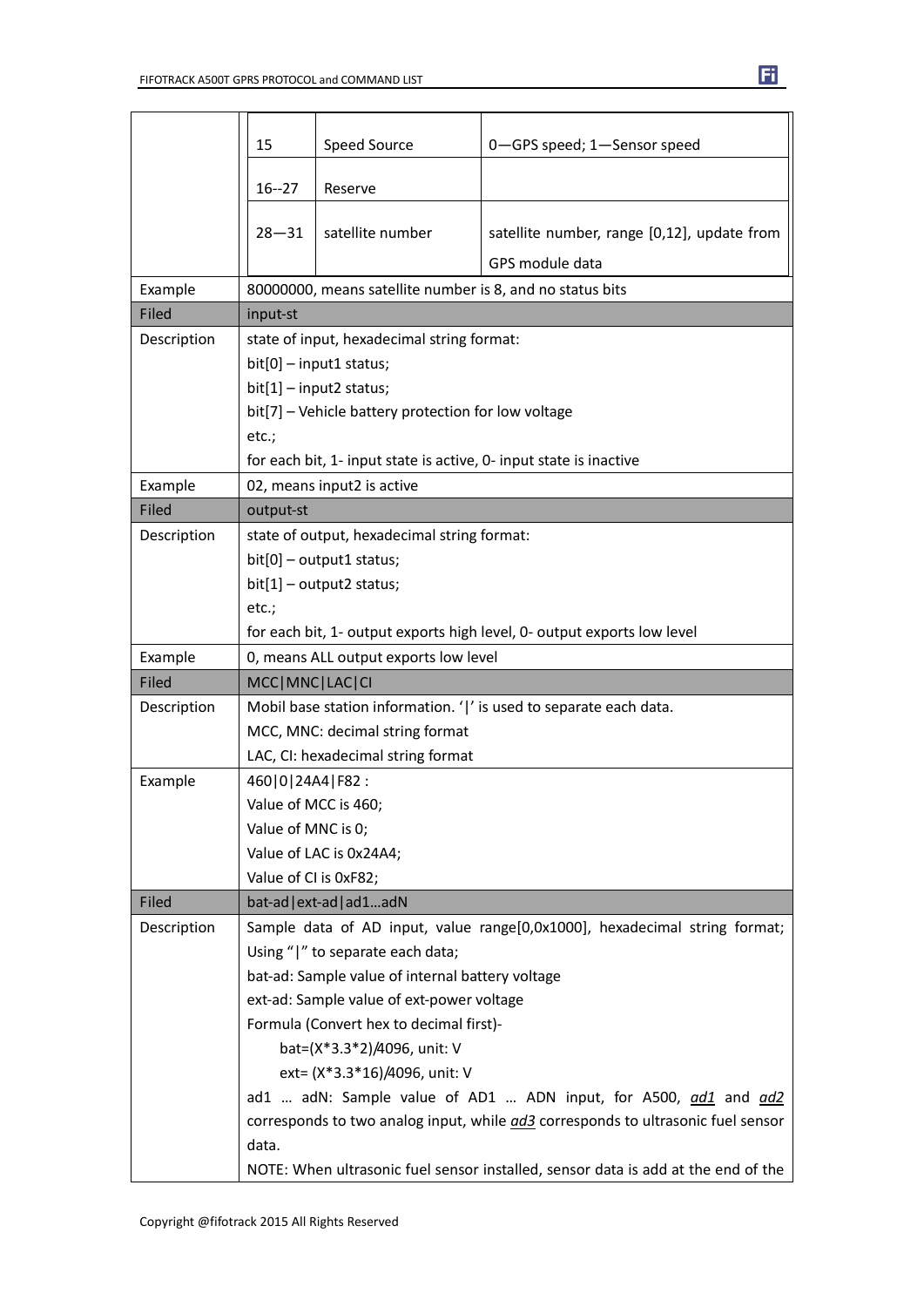|             | field as AD3. It is suggested to parse AD data by actual package.                                                                                               |  |  |  |
|-------------|-----------------------------------------------------------------------------------------------------------------------------------------------------------------|--|--|--|
| Example     | A33   3B9   0   0 :                                                                                                                                             |  |  |  |
|             | Sample value of battery is 0x0A30, which corresponds to 4.20V;                                                                                                  |  |  |  |
|             | Sample value of ext-power is 0x03B9, which corresponds to 12.25V;                                                                                               |  |  |  |
|             | Sample value of AD1 is 0x0000;                                                                                                                                  |  |  |  |
|             | Sample value of AD2 is 0x0000;                                                                                                                                  |  |  |  |
|             | Tracker has two AD input.                                                                                                                                       |  |  |  |
| Filed       | rfid data                                                                                                                                                       |  |  |  |
| Description | Data of magnetic card; Tracker picks all TRACKs, and attaches here                                                                                              |  |  |  |
|             | TRACK #1: Start with '%', while end with '?'                                                                                                                    |  |  |  |
|             | TRACK #2: Start with ';', while end with '?'                                                                                                                    |  |  |  |
|             | TRACK #3: Start with '+'; while end with '?'                                                                                                                    |  |  |  |
|             | There is no other character between TRACKs                                                                                                                      |  |  |  |
| Example     | %                                                                                                                                                               |  |  |  |
|             | ^SUKSAWADDEE\$SAITHARN\$MISS^^?;6007643100500157891=150619800909=?                                                                                              |  |  |  |
|             | 24<br>0004552<br>2<br>$\ddot{}$                                                                                                                                 |  |  |  |
|             | ?<br>00100                                                                                                                                                      |  |  |  |
| Filed       | digital-sensor                                                                                                                                                  |  |  |  |
| Description | Digital sensor data, for tracker supports multiple sensors, there will be multiple                                                                              |  |  |  |
|             | data here, using " " to separate neighboring ones. Default, A500T supports                                                                                      |  |  |  |
|             | digital temperature sensor.                                                                                                                                     |  |  |  |
| Example     | 26.06   26.18 :                                                                                                                                                 |  |  |  |
|             | Tracker has two digital temperature sensors                                                                                                                     |  |  |  |
|             | 1# sensor temperature: $26.06^{\circ}$ C                                                                                                                        |  |  |  |
|             | 2# sensor temperature: 26.18°C                                                                                                                                  |  |  |  |
| Field       | checksum                                                                                                                                                        |  |  |  |
| Description | checksum of package, 2 bytes hexadecimal string format, XOR of                                                                                                  |  |  |  |
|             | { <pack-len>,<id>,<work-no>,A01,<alm-code alm-para>,<date-time>,<fix_flag>,<l< td=""></l<></fix_flag></date-time></alm-code alm-para></work-no></id></pack-len> |  |  |  |
|             | atitude>, <longitude>,<speed>,<course>,<altitude>,<odometer>,<runtime>,<statu< td=""></statu<></runtime></odometer></altitude></course></speed></longitude>     |  |  |  |
|             | s>, <input-st>,<output-st>,MCC MNC LAC CI,bat-ad ext-ad ad1adN,<rfid_data< td=""></rfid_data<></output-st></input-st>                                           |  |  |  |
|             | >, < digital-sensor>}.                                                                                                                                          |  |  |  |
| Example     | 7C                                                                                                                                                              |  |  |  |
|             | The XOR checksum is 0x7C                                                                                                                                        |  |  |  |
|             |                                                                                                                                                                 |  |  |  |
| Field       | $\ln$                                                                                                                                                           |  |  |  |
| Description | End of package, i.e. <cr><lf></lf></cr>                                                                                                                         |  |  |  |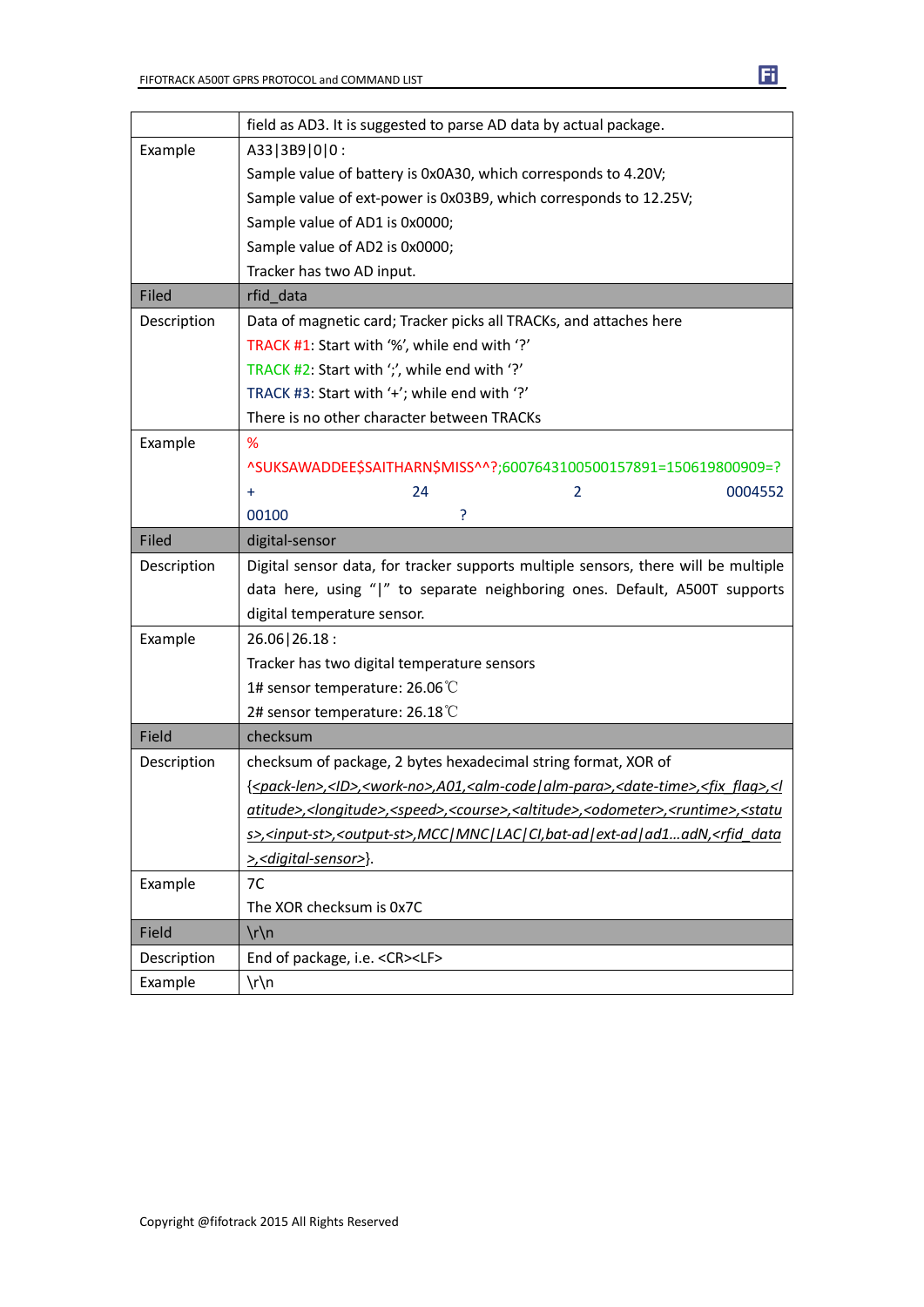### **5.2 A10 – GPRS Heartbeat Data Format**

\$\$<pack-len>,<lD>,<work-no>,A10,<status>,<br/>sbat-ad|ext-ad>\*<checksum>\r\n

#### **Descriptions of position/alarm data:**

| Example:                                         |                                                                                         |                                                                                                                |                                                                                                                          |
|--------------------------------------------------|-----------------------------------------------------------------------------------------|----------------------------------------------------------------------------------------------------------------|--------------------------------------------------------------------------------------------------------------------------|
| \$\$33,863835029419947,36,A10,2,190   46C*60\r\n |                                                                                         |                                                                                                                |                                                                                                                          |
| Field                                            | pack-len                                                                                |                                                                                                                |                                                                                                                          |
| Description                                      | decimal string format, the field of pack-len is                                         |                                                                                                                |                                                                                                                          |
|                                                  |                                                                                         |                                                                                                                | {, <id>,<work-no>,A10,<status>,<br/><br/>shat-ad   ext-ad&gt;}, be careful, comma(,) in front of</status></work-no></id> |
|                                                  | ID included.                                                                            |                                                                                                                |                                                                                                                          |
| Example                                          | 33                                                                                      |                                                                                                                |                                                                                                                          |
| Field                                            | ID                                                                                      |                                                                                                                |                                                                                                                          |
| Description                                      |                                                                                         | Tracker ID, default IMEI, ASCII string                                                                         |                                                                                                                          |
| Example                                          | 863835029419947                                                                         |                                                                                                                |                                                                                                                          |
| Field                                            | work-no                                                                                 |                                                                                                                |                                                                                                                          |
| Description                                      | working number, hexadecimal string format, cyclic accumulation from 1 to<br>OxFFFF      |                                                                                                                |                                                                                                                          |
| Example                                          | 36, indicates that the value of work-no is 0x0036                                       |                                                                                                                |                                                                                                                          |
| Field                                            | A10                                                                                     |                                                                                                                |                                                                                                                          |
| Description                                      | Data type specification, which is used to define GPRS heartbeat package format.         |                                                                                                                |                                                                                                                          |
| Example                                          |                                                                                         |                                                                                                                |                                                                                                                          |
| Field                                            | status                                                                                  |                                                                                                                |                                                                                                                          |
| Description                                      |                                                                                         |                                                                                                                | Alarm status or vehicle status, hexadecimal string format, as the following table:                                       |
|                                                  | bit                                                                                     | definition                                                                                                     | description                                                                                                              |
|                                                  |                                                                                         |                                                                                                                |                                                                                                                          |
|                                                  | 0                                                                                       | GPS antenna cut                                                                                                | Clear when antenna re-connect                                                                                            |
|                                                  |                                                                                         |                                                                                                                |                                                                                                                          |
|                                                  | 1                                                                                       | Ext-power low voltage                                                                                          | Clear when voltage normal                                                                                                |
|                                                  | $\overline{2}$                                                                          | Ext-power lost                                                                                                 | Clear when ext-power re-connect                                                                                          |
| Example                                          |                                                                                         | 2, responses to (0010) <sub>B</sub> , means Ext-power low voltage                                              |                                                                                                                          |
| Field                                            | bat-ad   ext-ad                                                                         |                                                                                                                |                                                                                                                          |
| Description                                      | Voltage of internal battery and external power, using " " to separate each data;        |                                                                                                                |                                                                                                                          |
|                                                  |                                                                                         | bat-ad: Voltage of internal battery, unit 0.01V                                                                |                                                                                                                          |
|                                                  | ext-ad: Voltage of ext-power voltage, unit 0.01V                                        |                                                                                                                |                                                                                                                          |
| Example                                          | 190   46C:                                                                              |                                                                                                                |                                                                                                                          |
|                                                  |                                                                                         | Voltage of battery is 0x01A0, i.e. 4.00V                                                                       |                                                                                                                          |
|                                                  | Voltage of ext-power is 0x054D, i.e. 11.32V;                                            |                                                                                                                |                                                                                                                          |
| Field                                            | checksum                                                                                |                                                                                                                |                                                                                                                          |
| Description                                      | hexadecimal<br>Checksum<br>package,<br>2 bytes<br>οf<br>string<br>format,<br><b>XOR</b> |                                                                                                                | of                                                                                                                       |
|                                                  |                                                                                         | { <pack-len>,<id>,<work-no>,A10,<status>,<bat-ad ext-ad=""  ="">}.</bat-ad></status></work-no></id></pack-len> |                                                                                                                          |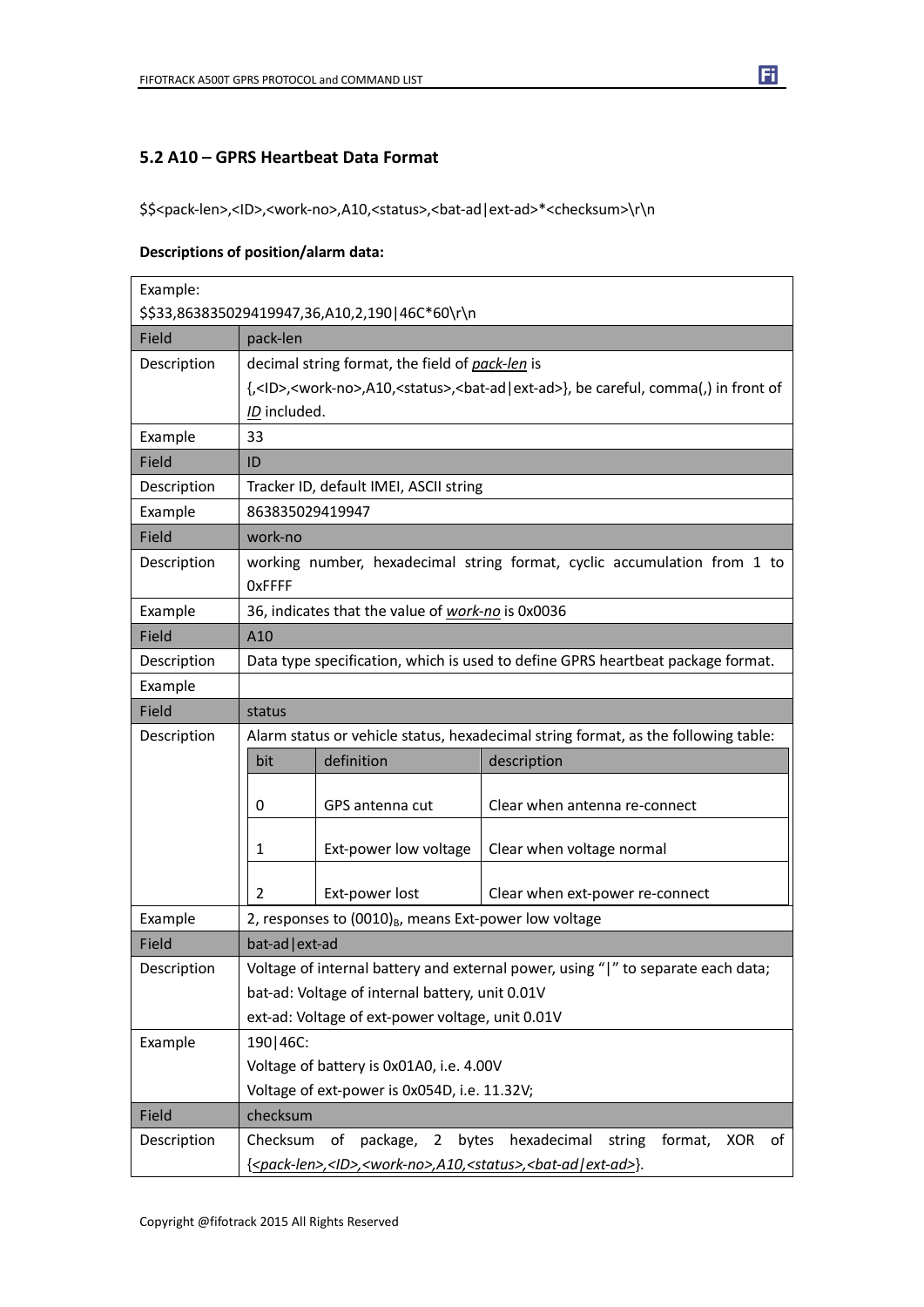| Example     | 60                                      |
|-------------|-----------------------------------------|
|             | The XOR checksum is 0x60                |
| Field       | \r\n                                    |
| Description | End of package, i.e. <cr><lf></lf></cr> |
| Example     | ∖r\n                                    |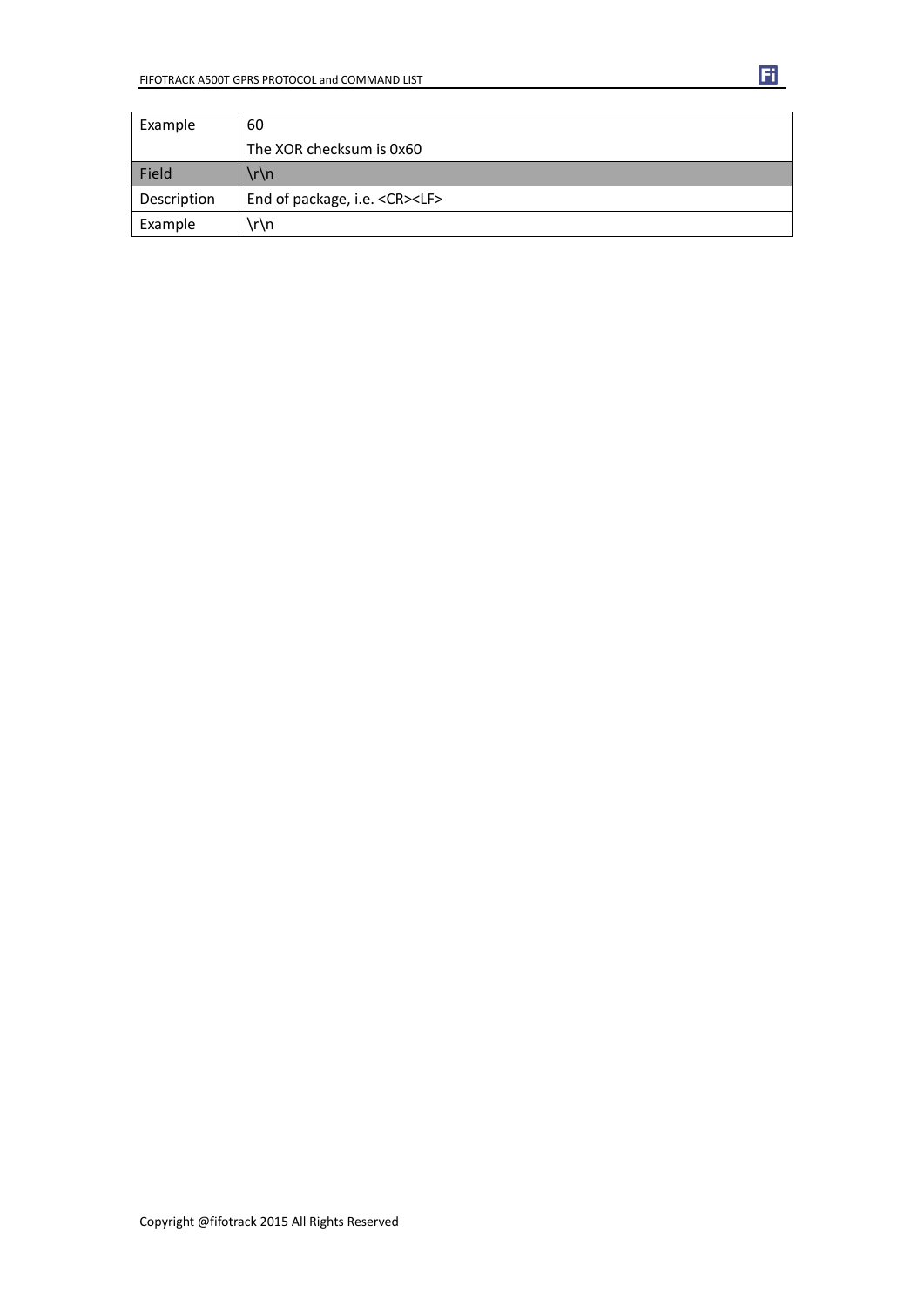### **5.3 C11 – Received-SMS Uploading Package Format**

\$\$<pack-len>,<ID>,<work-no>,C11,<datetime>,<phone-num>,<sms-content>\*<checksum>\r\n

#### **Descriptions of position/alarm data:**

| Example:                                                                     |                                                                                                                                       |  |  |  |
|------------------------------------------------------------------------------|---------------------------------------------------------------------------------------------------------------------------------------|--|--|--|
| \$\$63,863835029419947,6BD,C11,201109085404,+8615817213914,000000,C06*34\r\n |                                                                                                                                       |  |  |  |
| Field                                                                        | pack-len                                                                                                                              |  |  |  |
| Description                                                                  | decimal string format, the field of pack-len is                                                                                       |  |  |  |
|                                                                              | {, <id>,<work-no>,C11,<datetime>,<phone-num>,<sms-content>}, be careful,</sms-content></phone-num></datetime></work-no></id>          |  |  |  |
|                                                                              | comma(,) in front of <i>ID</i> included.                                                                                              |  |  |  |
| Example                                                                      | 63                                                                                                                                    |  |  |  |
| Field                                                                        | ID                                                                                                                                    |  |  |  |
| Description                                                                  | Tracker ID, default IMEI, ASCII string                                                                                                |  |  |  |
| Example                                                                      | 863835029419947                                                                                                                       |  |  |  |
| Field                                                                        | work-no                                                                                                                               |  |  |  |
| Description                                                                  | working number, hexadecimal string format, cyclic accumulation from 1 to<br>OxFFFF                                                    |  |  |  |
| Example                                                                      | 6BD, indicates that the value of work-no is 0x06BD                                                                                    |  |  |  |
| Field                                                                        | C11                                                                                                                                   |  |  |  |
| Description                                                                  | Data type specification, which is used to define received SMS content package                                                         |  |  |  |
|                                                                              | format.                                                                                                                               |  |  |  |
| Example                                                                      |                                                                                                                                       |  |  |  |
| Field                                                                        | datetime                                                                                                                              |  |  |  |
| Description                                                                  | UTC-0 date & time, in format: YYMMDDHHmmss                                                                                            |  |  |  |
|                                                                              | 01 YY: year, value(year - 2000), 2 characters                                                                                         |  |  |  |
|                                                                              | 02 MM: month, value range 1--12, 2 characters                                                                                         |  |  |  |
|                                                                              | 03 DD: day, value range 1--31, 2 characters                                                                                           |  |  |  |
|                                                                              | 04 HH: hour, value range 0--23, 2 characters                                                                                          |  |  |  |
|                                                                              | 05 mm: minute, value range 0-59, 2 characters                                                                                         |  |  |  |
|                                                                              | 06 ss: second, value range 0--59, 2 characters                                                                                        |  |  |  |
| Example                                                                      | 201109085404, 2020-11-9 08:54:04 @UTC-0                                                                                               |  |  |  |
| Field                                                                        | phone-num                                                                                                                             |  |  |  |
| Description                                                                  | Sender's number of the received SMS                                                                                                   |  |  |  |
| Example                                                                      | +8615817213914: Sender's number is "+8615817213914"                                                                                   |  |  |  |
| Field                                                                        | Sms-content                                                                                                                           |  |  |  |
| Description                                                                  | Content of the received SMS, ASCII or UNICODE                                                                                         |  |  |  |
| Example                                                                      | 000000, C06: SMS content is "000000, C06"                                                                                             |  |  |  |
| Field                                                                        | checksum                                                                                                                              |  |  |  |
| Description                                                                  | package, 2 bytes<br>hexadecimal<br>of<br>Checksum<br>string<br>format,<br><b>XOR</b><br>οf                                            |  |  |  |
|                                                                              | { <pack-len>,<ld>,<work-no>,C11,<datetime>,<phone-num>,<sms-content>}.</sms-content></phone-num></datetime></work-no></ld></pack-len> |  |  |  |
| Example                                                                      | 34                                                                                                                                    |  |  |  |
| The XOR checksum is 0x34                                                     |                                                                                                                                       |  |  |  |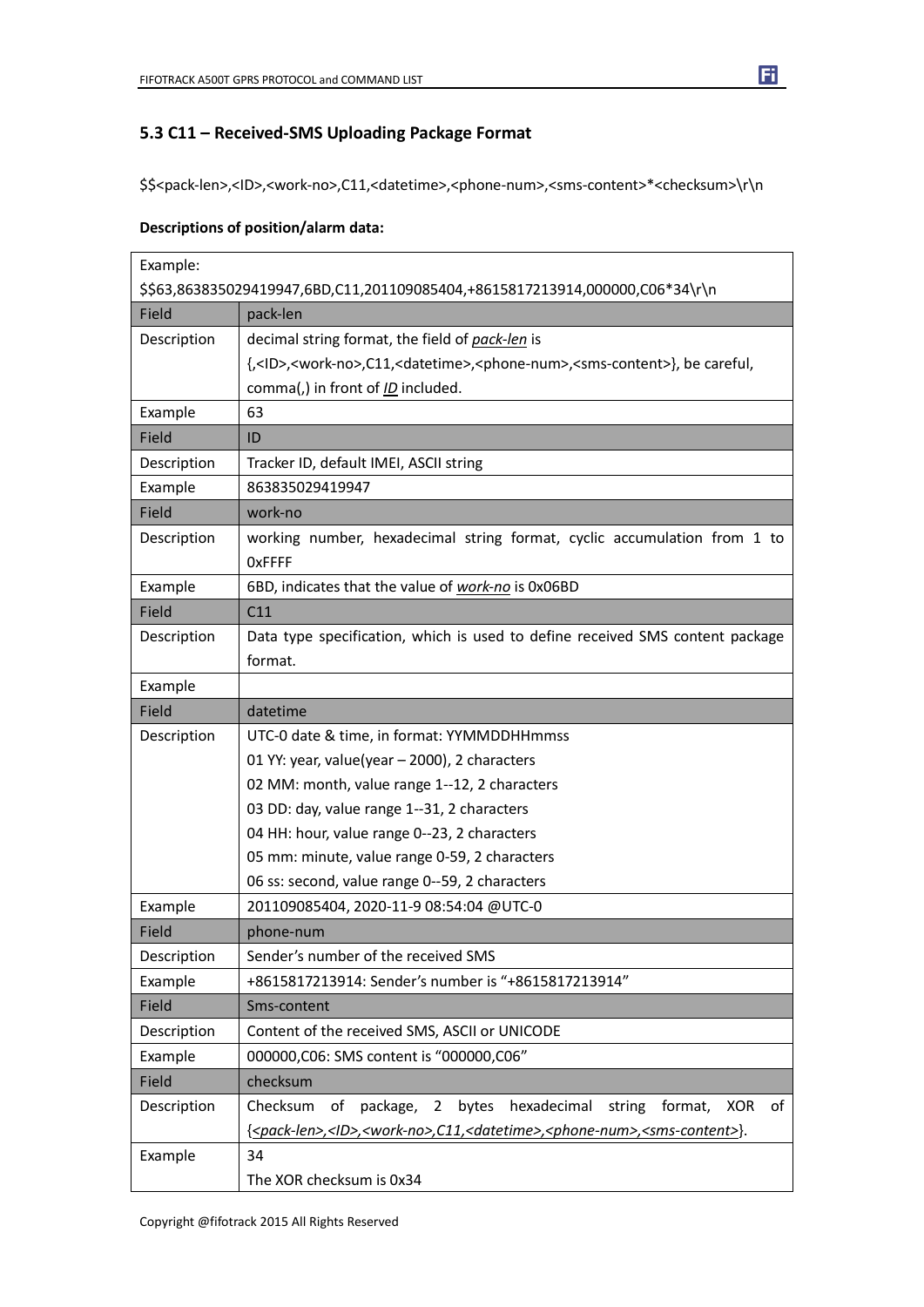| Field       | r\n                                     |
|-------------|-----------------------------------------|
| Description | End of package, i.e. <cr><lf></lf></cr> |
| Example     | r\n                                     |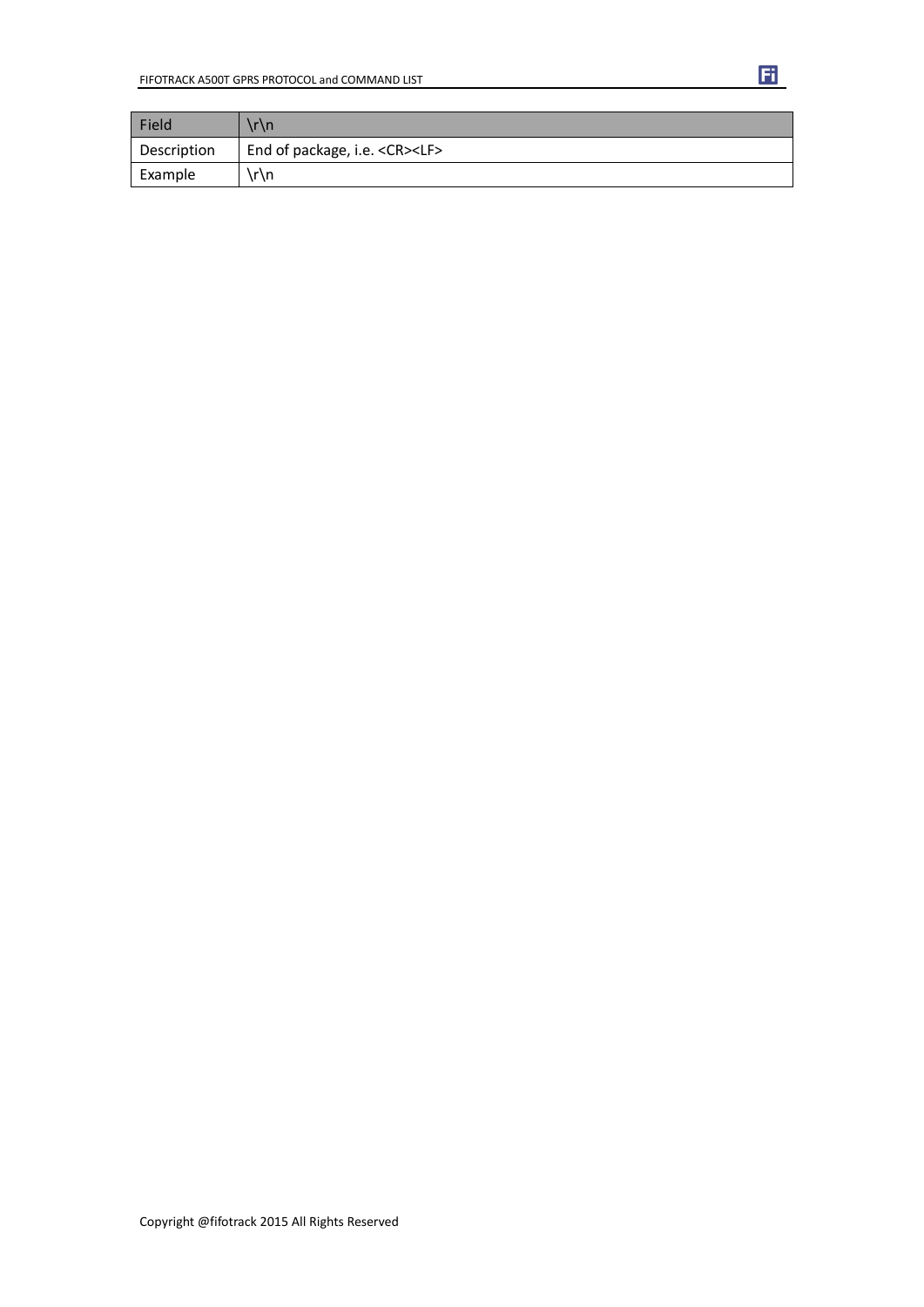# **6 Command List**

| <b>B00 - Setting GPRS Parameters</b> |                                                                                         |
|--------------------------------------|-----------------------------------------------------------------------------------------|
| Source                               | GPRS/COM/SMS                                                                            |
| Description                          | B00, <svr_type>,<net_addr>,<net_port></net_port></net_addr></svr_type>                  |
|                                      | 01 svr_type: server selection, 1--main server, 2--backup server; When the connection to |
|                                      | main server cannot be reached, tracker will automatically connect to the backup         |
|                                      | server. This avoids data losses.                                                        |
|                                      | 02 net_addr: server IP or domain.                                                       |
|                                      | 03 net_port: server port.                                                               |
| Reply                                | B00, <err code=""></err>                                                                |
|                                      | 01 err_code: procession error code.                                                     |
|                                      | $OK - Succeed.$                                                                         |
|                                      | UNSUPPORT – Command not supported.                                                      |
|                                      | FAILED - Procession failed.                                                             |
| Example                              | B00,1, 47.88.35.165,10502                                                               |
|                                      | 01 Set main server: IP-47.88.35.165, port-10502.                                        |
| Retrieve                             | $CO4, B00,$ <svr type=""></svr>                                                         |
|                                      | 01 svr_type: server selection, the same as svr_type field in setting command.           |

| <b>B01 – Setting GPRS APN Parameters</b> |                                                                                          |
|------------------------------------------|------------------------------------------------------------------------------------------|
| Source                                   | GPRS/COM/SMS                                                                             |
| Description                              | B01, <apn_name>, <apn_usr>, <apn_pwd></apn_pwd></apn_usr></apn_name>                     |
|                                          | 01 apn name: APN name.                                                                   |
|                                          | 02 apn_usr: APN user name.                                                               |
|                                          | 03 apn_pwd: APN password.                                                                |
|                                          | 04 Leave <i>apn usr, apn pwd</i> field empty, if no APN username and APN password exist. |
|                                          | 05 Contact to local ISP for APN detail.                                                  |
| Reply                                    | B01, <err code=""></err>                                                                 |
|                                          | 01 err code: procession error code.                                                      |
|                                          | $OK - Succeed.$                                                                          |
|                                          | UNSUPPORT – Command not supported.                                                       |
|                                          | FAILED - Procession failed.                                                              |
| Example                                  | B01, cmnet                                                                               |
|                                          | 01 Set APN name to "cmnet", APN login username and password empty.                       |
| Retrieve                                 | C04, B01                                                                                 |

 $\mathbf{F}$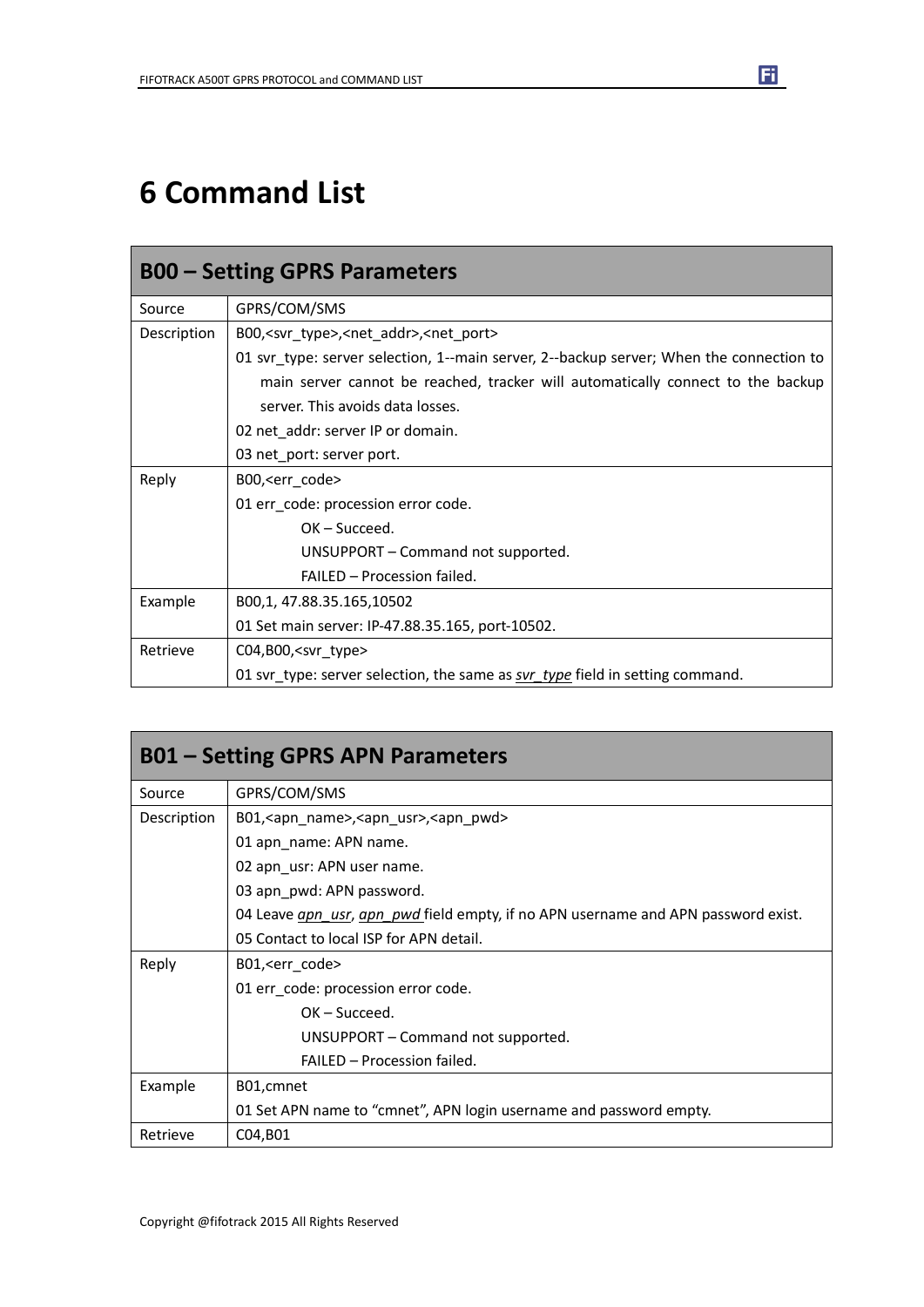| <b>B02 - Setting GPRS Link Protocol</b> |                                                    |
|-----------------------------------------|----------------------------------------------------|
| Source                                  | GPRS/COM/SMS                                       |
| Description                             | B02, <link type=""/>                               |
|                                         | 01 link type: Link protocol, value "TCP" or "UDP". |
|                                         | 02 default TCP protocol.                           |
| Reply                                   | B02, <err code=""></err>                           |
|                                         | 01 err code: procession error code.                |
|                                         | $OK - Succeed.$                                    |
|                                         | UNSUPPORT - Command not supported.                 |
|                                         | FAILED - Procession failed.                        |
| Example                                 | B02,TCP                                            |
|                                         | 01 Set link protocol to TCP.                       |
| Retrieve                                | C04, B02                                           |

| <b>B03 – Setting Tracking Time Interval</b> |                                                                                                             |
|---------------------------------------------|-------------------------------------------------------------------------------------------------------------|
| Source                                      | GPRS/COM/SMS                                                                                                |
| Description                                 | B03,<br>basic_tmr>, <accoff_tmr>,<parking_tmr></parking_tmr></accoff_tmr>                                   |
|                                             | 01 basic tme: normal time interval, unit s.                                                                 |
|                                             | 02 accoff tmr: time interval when ACC OFF, unit s, default 0s.                                              |
|                                             | 03 parking tmr: time interval when parking, unit s, default 0s.                                             |
|                                             | 04 When both <i>accoff tmr</i> and <i>parking tmr</i> are set, <i>parking tmr</i> will be ignored in actual |
|                                             | usage.                                                                                                      |
| Reply                                       | B03, <err code=""></err>                                                                                    |
|                                             | 01 err code: procession error code.                                                                         |
|                                             | $OK - Succeed.$                                                                                             |
|                                             | UNSUPPORT – Command not supported.                                                                          |
|                                             | FAILED - Procession failed.                                                                                 |
| Example                                     | B03,30                                                                                                      |
|                                             | 01 Set timing tracking interval to 30s, tracker uploads position data every 30s.                            |
| Retrieve                                    | C04, B03                                                                                                    |

| <b>B04 – Setting Roaming Tracking Time Interval</b> |                                                                                                                  |
|-----------------------------------------------------|------------------------------------------------------------------------------------------------------------------|
| Source                                              | GPRS/COM/SMS                                                                                                     |
| Description                                         | B04, <roam_basic_tmr>,<roam_accoff_tmr>,<roam_parking_tmr></roam_parking_tmr></roam_accoff_tmr></roam_basic_tmr> |
|                                                     | 01 roam_basic_tmr: roaming time interval, unit s, default 0s.                                                    |
|                                                     | 02 roam_accoff_tmr: time interval when ACC OFF under roaming, unit s, default 0s.                                |
|                                                     | 03 roam_parking_tmr: time interval when parking under roaming, unit s, default 0s.                               |
|                                                     | 04 When both roam accoff tmr and roam parking tmr are set, roam parking tmr will                                 |
|                                                     | be ignored in actual usage.                                                                                      |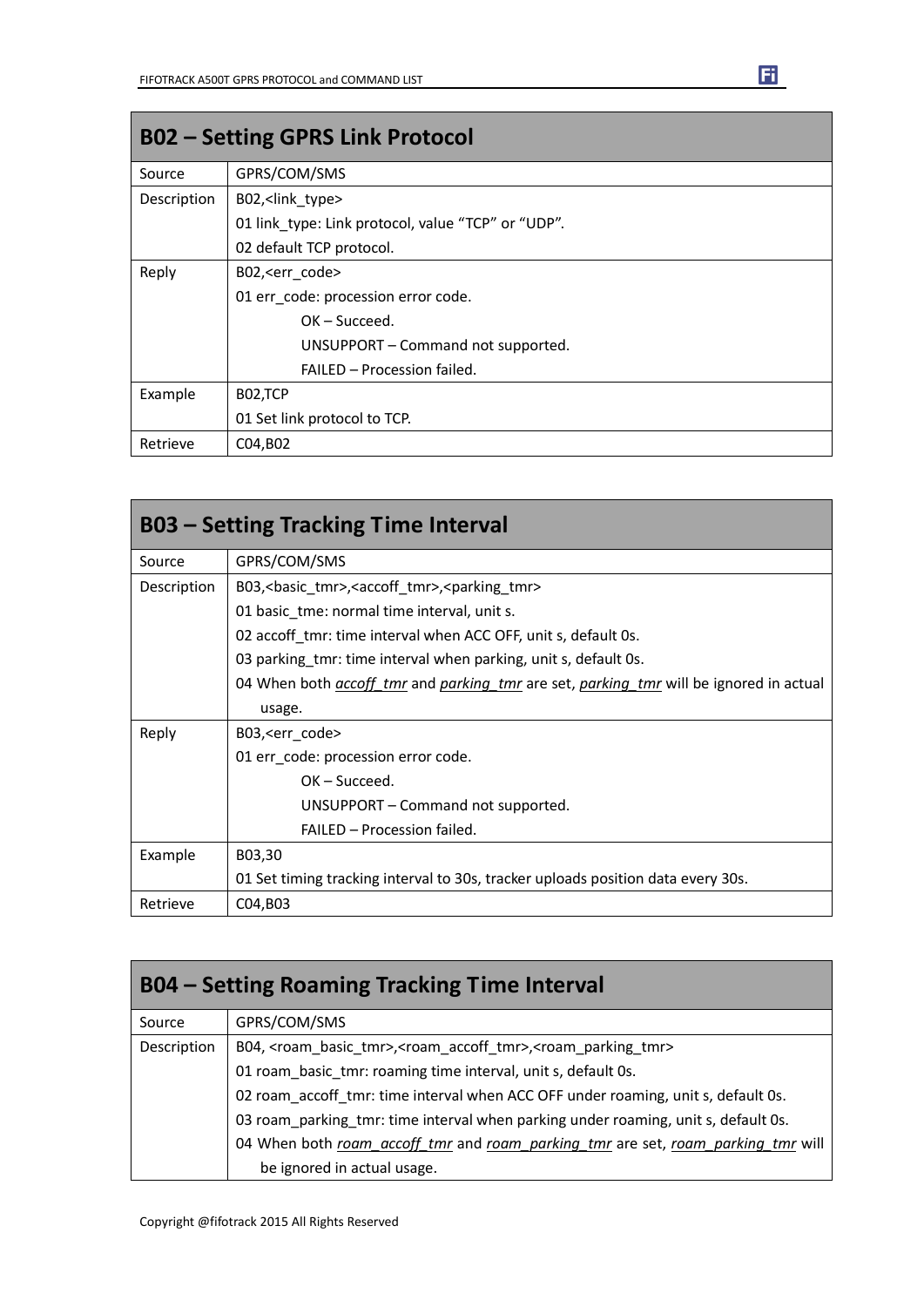|          | 02 When both $\underline{B03}$ and $\underline{B04}$ (roam basic tmr != 0) are set, tracker uses below logic for |
|----------|------------------------------------------------------------------------------------------------------------------|
|          | uploading:                                                                                                       |
|          | $\odot$<br>When roaming detected, tracker uploads GPRS using <b>BO4</b> setting, according to                    |
|          | ACC, moving/parking status                                                                                       |
|          | $\odot$<br>For non-roaming condition, tracker uploads GPRS using <b>BO3</b> setting, according                   |
|          | to ACC, moving/parking status                                                                                    |
| Reply    | B04, <err_code></err_code>                                                                                       |
|          | 01 err_code: procession error code.                                                                              |
|          | $OK - Succeed.$                                                                                                  |
|          | UNSUPPORT – Command not supported.                                                                               |
|          | FAILED - Procession failed.                                                                                      |
| Example  | B04,3600                                                                                                         |
|          | 01 Set timing tracking interval to 3600s while roaming.                                                          |
|          |                                                                                                                  |
|          | B04,3600,7200                                                                                                    |
|          | 01 Setting timing tracking interval to 3600s when ACC ON, 7200s when ACC off, under                              |
|          | roaming status                                                                                                   |
| Retrieve | C04, B04                                                                                                         |

| <b>B05 – Setting Distance Tracking Interval</b> |                                                           |
|-------------------------------------------------|-----------------------------------------------------------|
| Source                                          | GPRS/COM/SMS                                              |
| Description                                     | B05, < basic dst>                                         |
|                                                 | 01 basic dst: Distance tracking interval, unit meter.     |
|                                                 | 02 Distance tracking is independent from timing tracking. |
| Reply                                           | B05, <err code=""></err>                                  |
|                                                 | 01 err code: procession error code.                       |
|                                                 | $OK - Succeed.$                                           |
|                                                 | UNSUPPORT – Command not supported.                        |
|                                                 | FAILED - Procession failed.                               |
| Example                                         | B05,100                                                   |
|                                                 | 01 Set distance tracking to 100m.                         |
| Retrieve                                        | C04, B05                                                  |

| B07 – Setting the Direction Change Upload |                                                                                   |
|-------------------------------------------|-----------------------------------------------------------------------------------|
| Source                                    | GPRS/COM/SMS                                                                      |
| Description                               | B07, <course></course>                                                            |
|                                           | 01 course: direction change angle, unit degree, range 0--359, default 20.         |
|                                           | 02 When course is set to 0, direction change upload is disabled.                  |
|                                           | 03 When driving direction change exceeds the setting value, tracker will upload a |
|                                           | position data for supplement.                                                     |

Copyright @fifotrack 2015 All Rights Reserved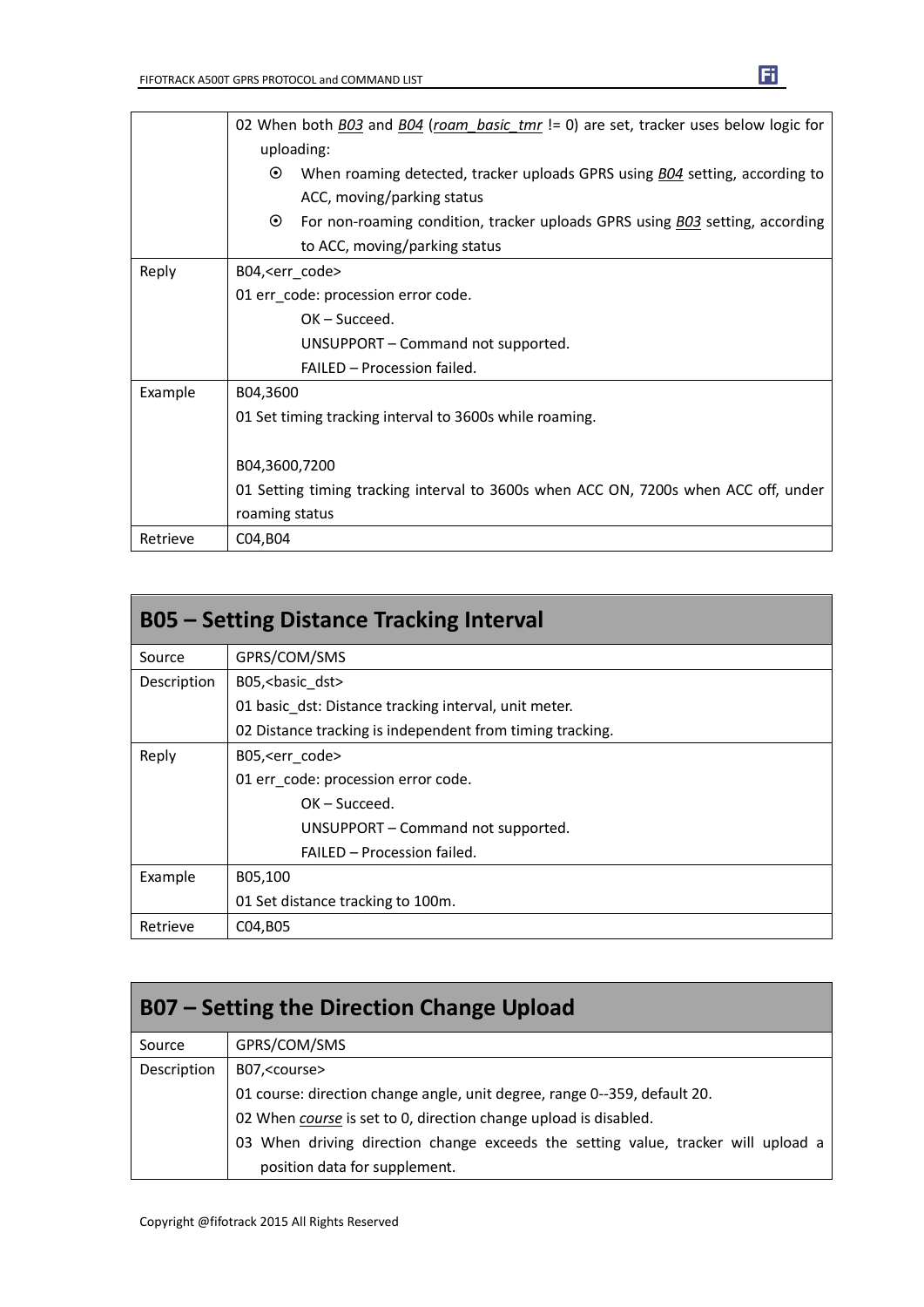| Reply    | B07, <err code=""></err>                      |
|----------|-----------------------------------------------|
|          | 01 err code: procession error code.           |
|          | $OK - Succeed.$                               |
|          | UNSUPPORT - Command not supported.            |
|          | FAILED - Procession failed.                   |
| Example  | B07,30                                        |
|          | 01 Set direction change angle to $30^\circ$ . |
| Retrieve | C04, B07                                      |

| <b>B08 – Setting Speeding Alarm</b> |                                                                                    |
|-------------------------------------|------------------------------------------------------------------------------------|
| Source                              | GPRS/COM/SMS                                                                       |
| Description                         | B08, <speeding>,<buzzer_on></buzzer_on></speeding>                                 |
|                                     | 01 speeding: speed, unit km/h, range 0--300, default 0.                            |
|                                     | 02 buzzer_on: 0~Disable buzzer for speeding alarm; 1~Enable buzzer, when speeding, |
|                                     | buzzer on, till speed returns below the setting value. Default, speeding buzzer is |
|                                     | enabled.                                                                           |
|                                     | 03 When <i>speeding</i> is set to 0, speeding alarm is disabled.                   |
|                                     | 04 Use magnetic card reader's internal buzzer.                                     |
| Reply                               | B08, <err code=""></err>                                                           |
|                                     | 01 err code: procession error code.                                                |
|                                     | $OK - Succeed.$                                                                    |
|                                     | UNSUPPORT – Command not supported.                                                 |
|                                     | <b>FAILED - Procession failed.</b>                                                 |
| Example                             | B08,90                                                                             |
|                                     | 01 Set speed limit to 90km/h, buzzer will be on when speeding.                     |
| Retrieve                            | C04,B08                                                                            |

| <b>B10 – Setting SMS Password</b> |                                                       |
|-----------------------------------|-------------------------------------------------------|
| Source                            | GPRS/COM/SMS                                          |
| Description                       | B10, <sms pwd=""></sms>                               |
|                                   | 01 sms pwd: SMS password, 6 digits, default "000000". |
| Reply                             | B10, <err code=""></err>                              |
|                                   | 01 err code: procession error code.                   |
|                                   | $OK - Succeed.$                                       |
|                                   | UNSUPPORT - Command not supported.                    |
|                                   | FAILED - Procession failed.                           |
| Example                           | B10,472627                                            |
|                                   | 01 Set SMS password to "472627".                      |
|                                   |                                                       |
|                                   | B10,47262A                                            |

圃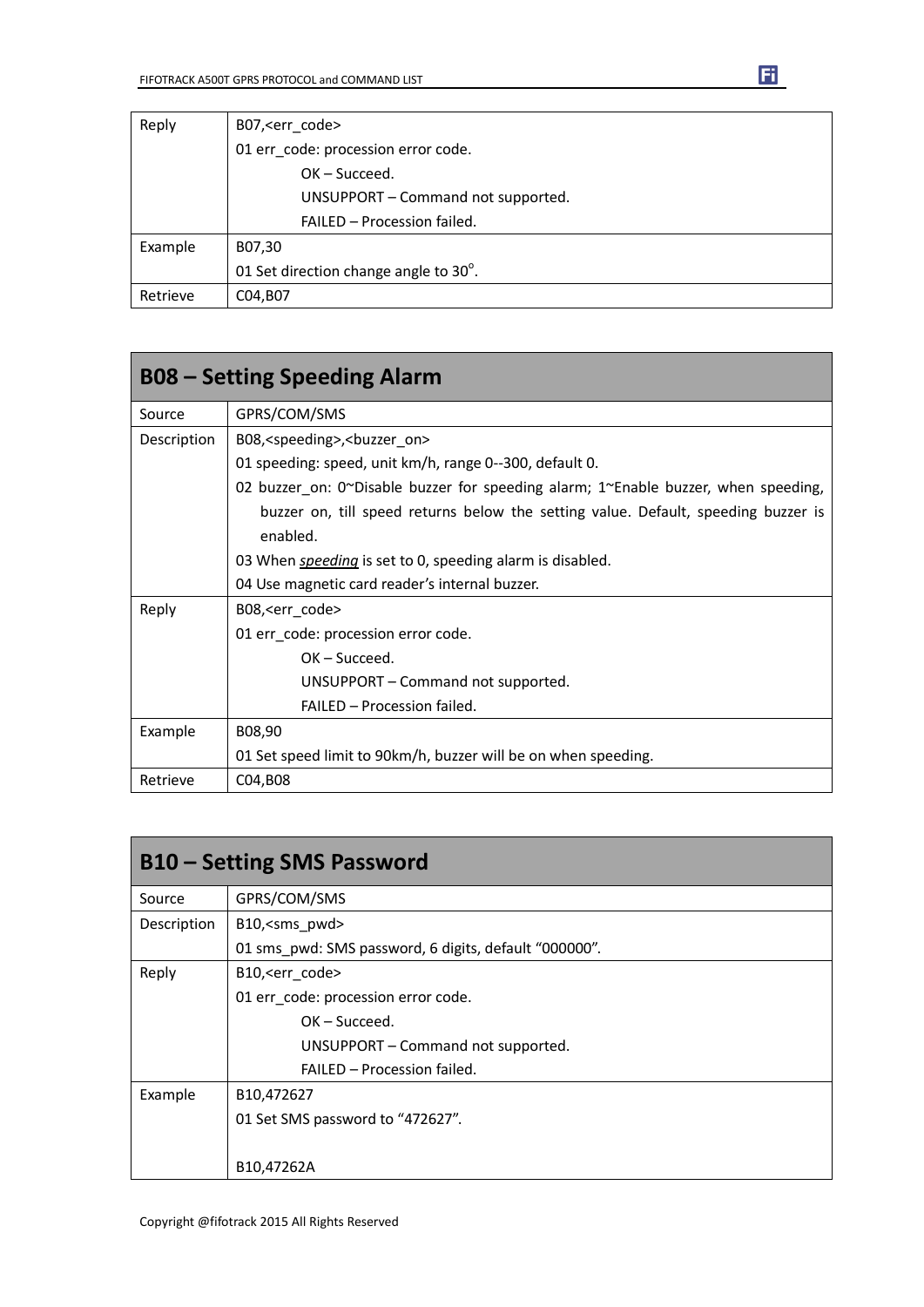|          | 01 Invalid command, because SMS password needs to be a 6 digits string. |
|----------|-------------------------------------------------------------------------|
| Retrieve | C04.B10                                                                 |

| <b>B11 - Setting SOS Number</b> |                                                                             |
|---------------------------------|-----------------------------------------------------------------------------|
| Source                          | GPRS/COM/SMS                                                                |
| Description                     | B11, <sos_num1>,<sos_num2>,<sos_num3></sos_num3></sos_num2></sos_num1>      |
|                                 | 01 sos num1, 2, 3: SOS numbers to be set; 3 numbers can be set at most.     |
|                                 | 02 Refer to B23 for the function of SOS number(s).                          |
| Reply                           | B11, <err code=""></err>                                                    |
|                                 | 01 err code: procession error code.                                         |
|                                 | $OK - Succeed.$                                                             |
|                                 | UNSUPPORT - Command not supported.                                          |
|                                 | <b>FAILFD – Procession failed.</b>                                          |
| Example                         | B11,15698210011,,15698210200                                                |
|                                 | 01 Set sos num1 to 15698210011, sos num2 to empty, sos num3 to 15698210200. |
| Retrieve                        | C04, B11                                                                    |

| <b>B12 – Output Control</b> |                                                                                         |
|-----------------------------|-----------------------------------------------------------------------------------------|
| Source                      | GPRS/COM/SMS                                                                            |
| Description                 | B12, <index>,<action>,<safe_speed></safe_speed></action></index>                        |
|                             | 01 index: out port selection, value 1, 2, 3 etc                                         |
|                             | 02 action: Output control, $0^{\sim}$ output low level, 1 $^{\sim}$ output high level.  |
|                             | 03 safe_speed: speed limit, unit km/h, range 1~300; when this parameter is set to 0, or |
|                             | this filed is empty, output control takes effect immediately; Other value, set the      |
|                             | speed limit for output control. When the driving speed is lower than the speed limit,   |
|                             | the output control takes effect.                                                        |
| Reply                       | B12, <err code=""></err>                                                                |
|                             | 01 err code: error code.                                                                |
|                             | $OK - Succeed.$                                                                         |
|                             | UNSUPPORT – Command not supported.                                                      |
|                             | FAILED - Processing failed.                                                             |
| Example                     | B12,1,1,20                                                                              |
|                             | 01 Set OUT1 to output high level when speed less than 20km/h.                           |
| Retrieve                    | <b>UNSUPPORT</b>                                                                        |

| <b>B13 - Pulse Output Control</b> |                                                                                    |
|-----------------------------------|------------------------------------------------------------------------------------|
| Source                            | GPRS/COM/SMS                                                                       |
| Description                       | B13, <index>,<on_time>,<off_time>,<pls_cnt></pls_cnt></off_time></on_time></index> |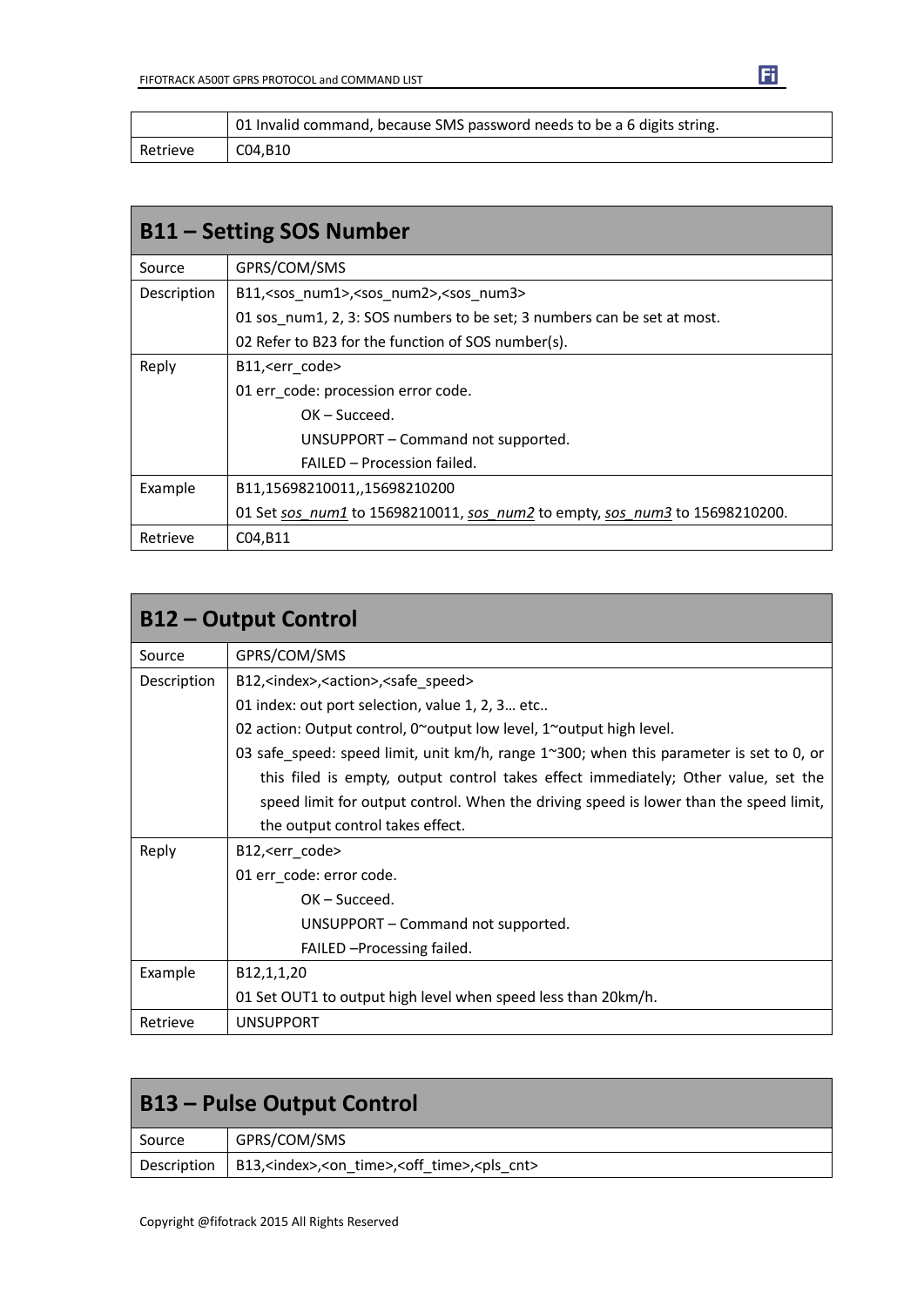|          | 01 index: out port specification, value 1, 2, 3 etc                                  |
|----------|--------------------------------------------------------------------------------------|
|          | 02 on time: Duration of high level, unit ms.                                         |
|          | 03 off time: Duration of low level, unit ms.                                         |
|          | 04 pls cnt: Pulse number.                                                            |
| Reply    | B13, <err_code></err_code>                                                           |
|          | 01 err code: error code.                                                             |
|          | $OK - Succeed.$                                                                      |
|          | UNSUPPORT – Command not supported.                                                   |
|          | FAILED - Processing failed.                                                          |
| Example  | B13,1,1000,1000,10                                                                   |
|          | 01 Set OUT1 to output 10 pulse, whose high level duration 1000ms, low level duration |
|          | 1000 <sub>ms</sub> .                                                                 |
| Retrieve | <b>UNSUPPORT</b>                                                                     |

| B14 – Setting SMS Time Zone |                                                                                 |
|-----------------------------|---------------------------------------------------------------------------------|
| Source                      | GPRS/COM/SMS                                                                    |
| Description                 | B14, <tzone></tzone>                                                            |
|                             | 01 tzone: time zone, range $[-12, 12]$ .                                        |
|                             | 02 Default value of tzone is 0.                                                 |
|                             | 03 When SMS time zone is set, all tracking/alarm SMS use tzone for date & time. |
|                             | 04 GPRS data uploading uses UTC-0 time zone.                                    |
| Reply                       | B14, <err_code></err_code>                                                      |
|                             | 01 err code: procession error code.                                             |
|                             | $OK - Succeed.$                                                                 |
|                             | UNSUPPORT – Command not supported.                                              |
|                             | FAILED - Procession failed.                                                     |
| Example                     | B14,-8                                                                          |
| Retrieve                    | C04, B14                                                                        |

| B16 - Setting Initial Mileage and Initial Runtime |                                                                               |
|---------------------------------------------------|-------------------------------------------------------------------------------|
| Source                                            | GPRS/COM/SMS                                                                  |
| Description                                       | B16, <init mile="">,<init runtime=""></init></init>                           |
|                                                   | 01 init mile: initial mileage, unit meter, default 0m, range [0, 4294967296]. |
|                                                   | 02 init runtime: initial runtime, unit s, default 0s, range [0, 4294967296].  |
| Reply                                             | B16, <err code=""></err>                                                      |
|                                                   | 01 err code: error code.                                                      |
|                                                   | $OK - Succeed.$                                                               |
|                                                   | UNSUPPORT – Command not supported.                                            |
|                                                   | FAILED - Processing failed.                                                   |
| Example                                           | <b>B16</b>                                                                    |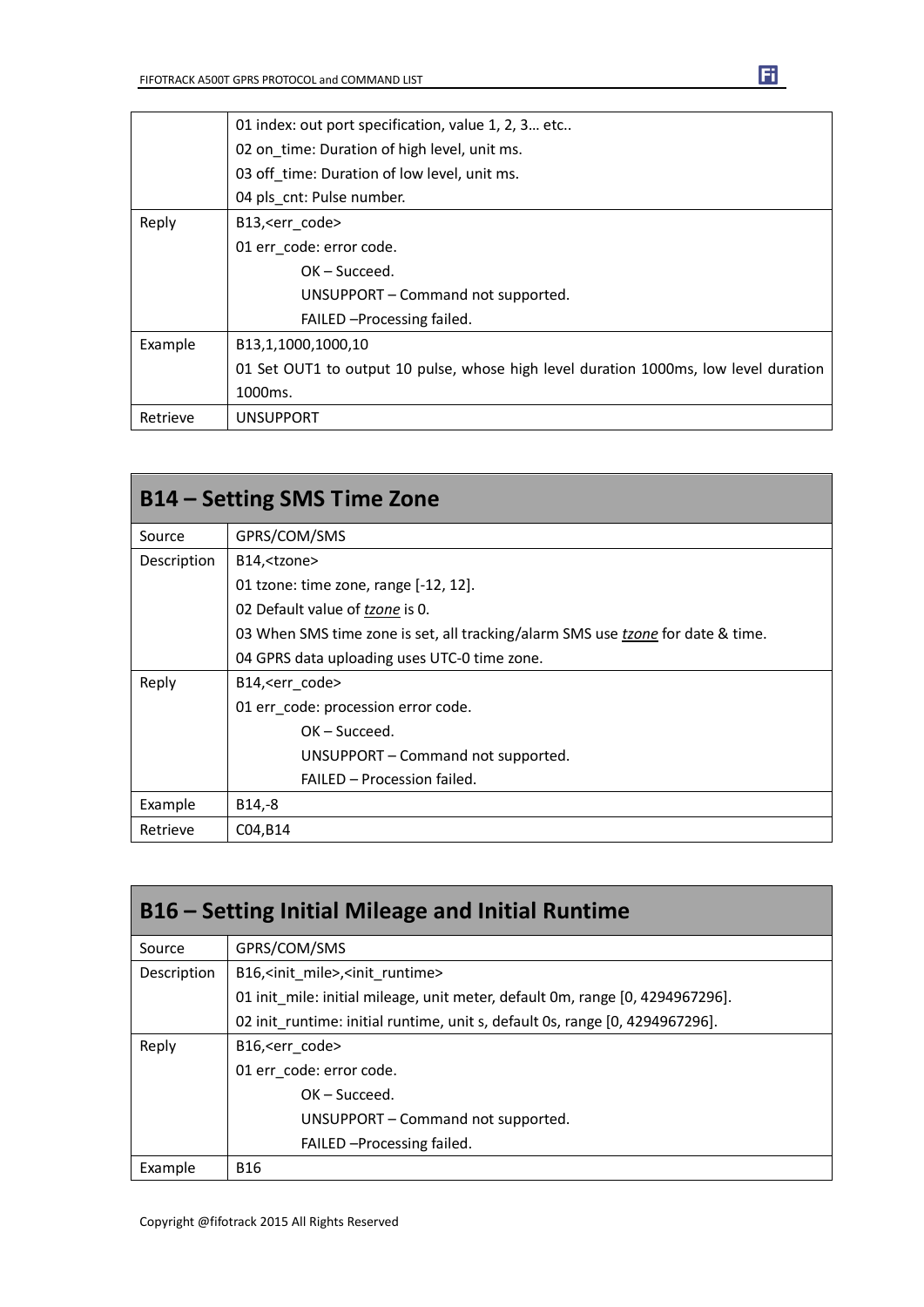|          | 01 Set both initial mileage and runtime to 0                                         |
|----------|--------------------------------------------------------------------------------------|
| Retrieve | C04.B16                                                                              |
|          | 01 The retrieved value is current mileage and current runtime, not the setting ones. |

| <b>B17 - Clear Blind Data</b> |                                        |
|-------------------------------|----------------------------------------|
| Source                        | GPRS/COM/SMS                           |
| Description                   | B17, < data_type>                      |
|                               | 01 data_type: blind data type.         |
|                               | $1 - GPRS$ Blind.                      |
|                               | $2 -$ SMS blind.                       |
|                               | 3 – Both GPRS and SMS blind.           |
| Reply                         | B17, <err_code></err_code>             |
|                               | 01 err_code: procession error code.    |
|                               | $OK - Succeed.$                        |
|                               | UNSUPPORT - Command not supported.     |
|                               | FAILED - Procession failed.            |
| Example                       | B17,3                                  |
|                               | 01 Clear both GPRS and SMS blind data. |
| Retrieve                      | <b>UNSUPPORT</b>                       |

| <b>B18 – Setting in-port Working Mode</b> |                                                                                 |
|-------------------------------------------|---------------------------------------------------------------------------------|
| Source                                    | GPRS/COM/SMS                                                                    |
| Description                               | B18, <input/> , <valid mode=""></valid>                                         |
|                                           | 01 input: in-port selection, $3$ —input $3$ , $4$ —input $4$ , etc              |
|                                           | 02 valid mode: valid trigger mode, 0--low level valid, 1--high level valid.     |
|                                           | 03 This command is supported for INPUT3 and INPUT4.                             |
| Reply                                     | B18, < err code >                                                               |
|                                           | 01 err code: error code.                                                        |
|                                           | $OK - Succeed.$                                                                 |
|                                           | UNSUPPORT – Command not supported.                                              |
|                                           | FAILED - Processing failed.                                                     |
| Example                                   | B <sub>18</sub> , 3, 1                                                          |
|                                           | 01 Set IN3 to high level valid mode.                                            |
| Retrieve                                  | $CO4, B18,$ $\leq$ input $\geq$                                                 |
|                                           | 01 input: in-port selection, the same as <i>input</i> field in setting command. |

| <b>B20 - Setting Geo-fence</b> |              |
|--------------------------------|--------------|
| Source                         | GPRS/COM/SMS |
|                                |              |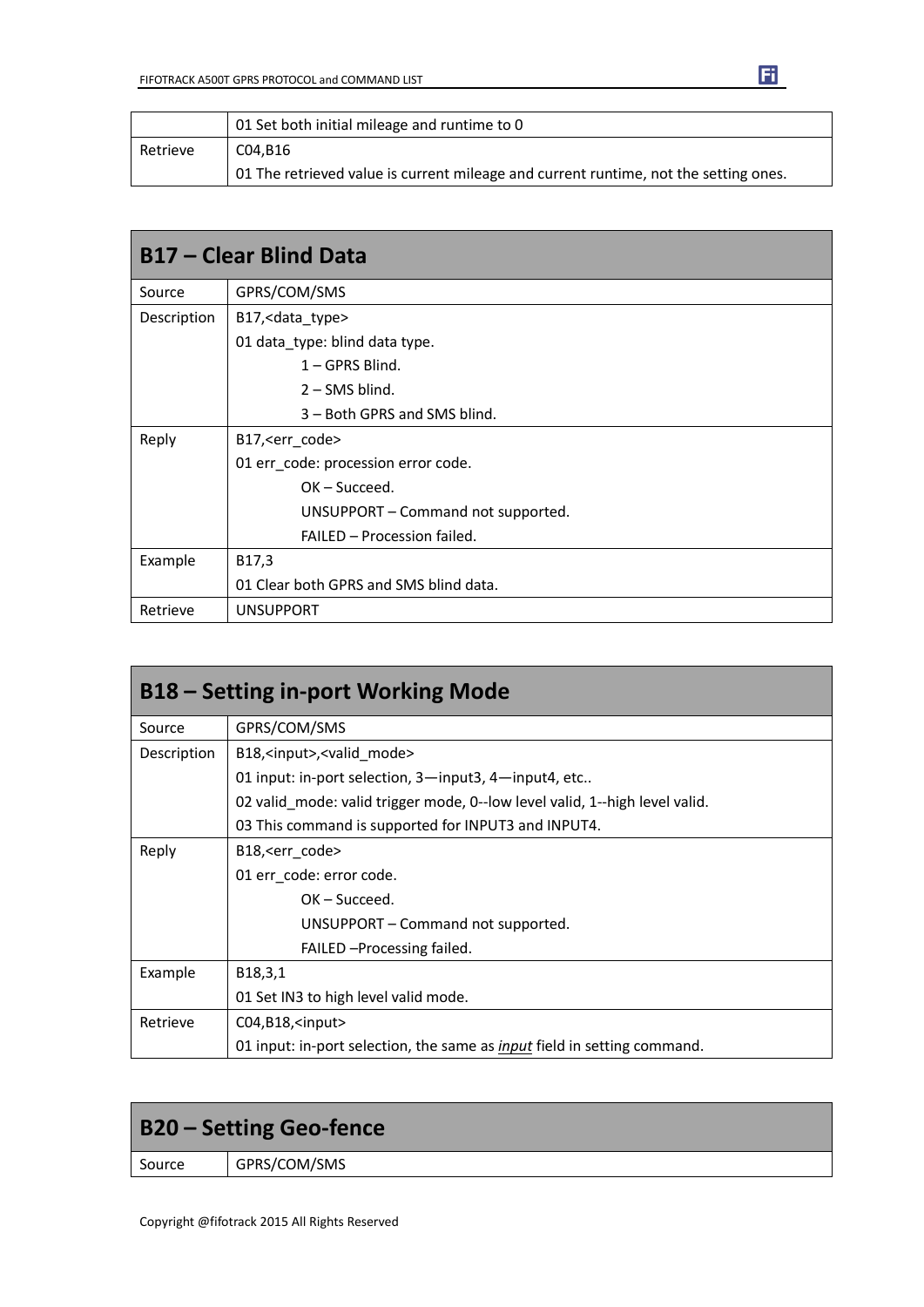| Description | B20, <index>,<flag>,<spd-ltm>,<p-num>,<lat1><lon1><lat2><lon2>&lt;&gt;<latn><lonn></lonn></latn></lon2></lat2></lon1></lat1></p-num></spd-ltm></flag></index> |
|-------------|---------------------------------------------------------------------------------------------------------------------------------------------------------------|
|             | 01 index: fence index, value 1~128, i.e.: 128 geo-fence can be set at most.                                                                                   |
|             | 02 flag: alarm flag                                                                                                                                           |
|             | flag=1: Trigger alarm when exit fence.                                                                                                                        |
|             | flag=2: Trigger alarm when enter fence.                                                                                                                       |
|             | flag=3: Trigger alarm both enter and exit fence.                                                                                                              |
|             | 03 spd-ltm: Speed limit when entering fence, unit km/h. When spd-ltm==0, disable                                                                              |
|             | speed judgment for which inside the fence                                                                                                                     |
|             | 04 p-num: Number of end points of polygon, range [3,20]; maximally, tracker supports 20                                                                       |
|             | points for each polygon                                                                                                                                       |
|             | 05 lat, lon: hexadecimal string format, latitude and longitude of each end point, unit                                                                        |
|             | 0.000001°, the number of latitude and longitude pair is defined by p-num. Each lat                                                                            |
|             | or lon occupies 8 characters, i.e., one point occupies 16 characters. There is no                                                                             |
|             | delimiter between lat and lon.                                                                                                                                |
|             | 06 When command contains index field only, delete the geo-fence specified by index;                                                                           |
|             | When <i>index</i> is empty or <i>index==0</i> , delete all geo-fence                                                                                          |
|             | 07 When detecting enter or exit geo-fence, GPRS alarm data, which contains <i>index</i> field                                                                 |
|             | in <i>alm-para</i> , will be uploaded to server, refer to <i>Appendix A</i> for detail                                                                        |
| Reply       | B20, <err code=""></err>                                                                                                                                      |
|             | 01 err_code: procession error code.                                                                                                                           |
|             | OK-Succeed.                                                                                                                                                   |
|             | UNSUPPORT - Command not supported.                                                                                                                            |
|             | FAILED - Procession failed.                                                                                                                                   |
| Example     | B20,1                                                                                                                                                         |
|             | 01 Delete 1# geo-fence                                                                                                                                        |
|             |                                                                                                                                                               |
|             | B20,12,3,10,4,00c6ac82009a0b1500c6ac3c009a0b9600c6a8ae009a0b8600c6a93a009a0                                                                                   |
|             | b1a                                                                                                                                                           |
|             | 01 Setting #12 polygon fence, alarm when entering and exiting, speed limit 10km/h                                                                             |
|             | inside the fence, 4 points as below:                                                                                                                          |
|             | $(13.020290^{\circ}, 10.095381^{\circ})$<br>00c6ac82,009a0b15                                                                                                 |
|             | $(13.020220^{\circ}, 10.095510^{\circ})$<br>00c6ac3c,009a0b96                                                                                                 |
|             | $(13.019310^{\circ} ,10.095494^{\circ})$<br>00c6a8ae,009a0b86                                                                                                 |
|             | $(13.019450^{\circ} ,10.095386^{\circ})$<br>00c6a93a,009a0b1a                                                                                                 |
| Retrieve    | <b>UNSUPPORT</b>                                                                                                                                              |

| <b>B21 – Setting Fatigue Driving</b> |                                                                                      |
|--------------------------------------|--------------------------------------------------------------------------------------|
| Source                               | GPRS/COM/SMS                                                                         |
| Description                          | B21, <drowsy_time>,<rest_time>,<br/><br/>st_tip&gt;</rest_time></drowsy_time>        |
|                                      | 01 drowsy_time: Fatigue driving time, unit s, default 14400s.                        |
|                                      | 02 rest time: Minimum rest time after fatigue driving, unit s, default 1200s.        |
|                                      | 03 buz-tip: 0 (default)-Disable buzzer function for fatigue driving; 1-Enable buzzer |

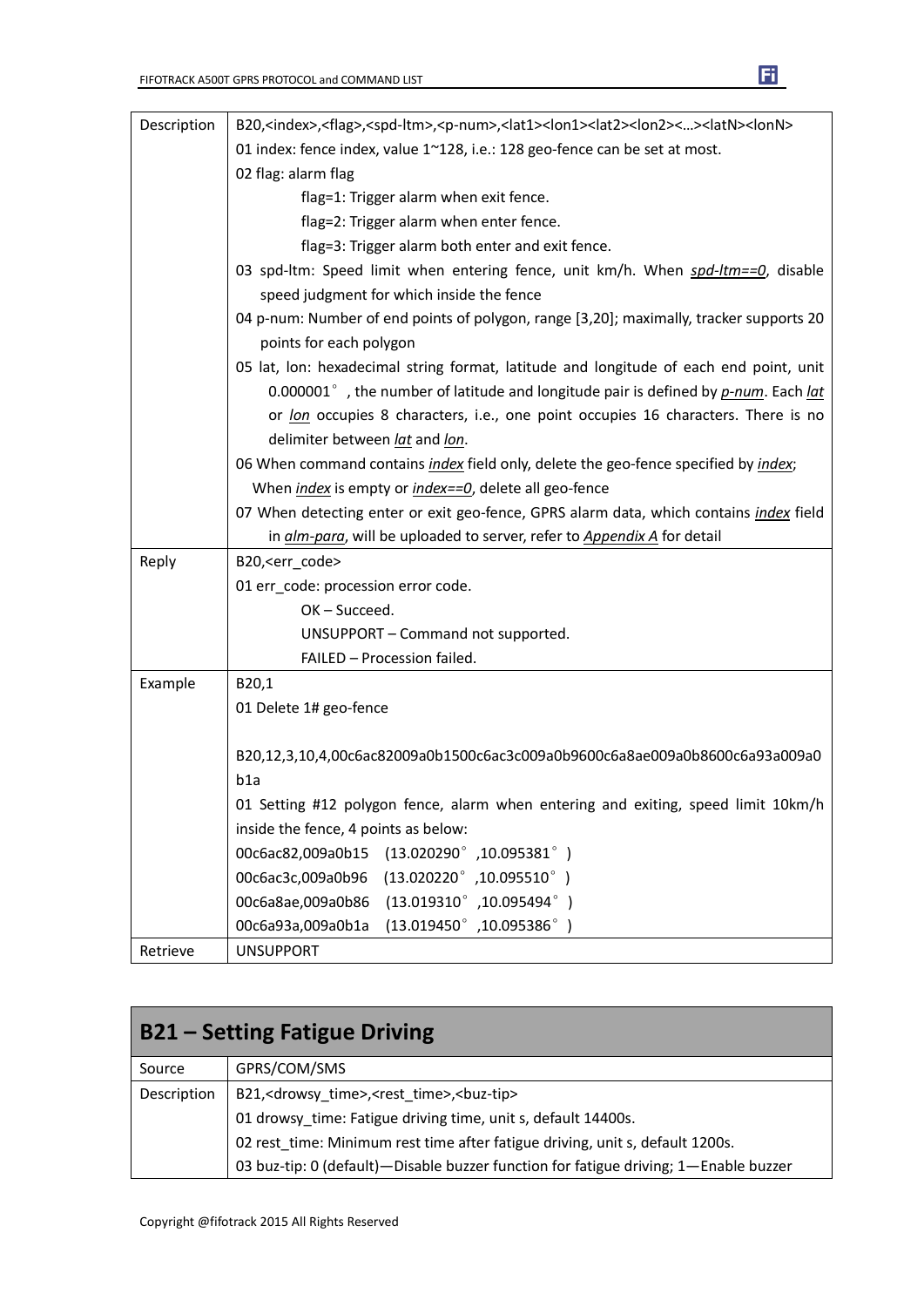|          | function, under fatigue driving, buzzer sounds (1s on, 1s off) to remind driver, till      |
|----------|--------------------------------------------------------------------------------------------|
|          | vehicle stops(GPS speed 0km/h); Using F01 command to select external buzzer,               |
|          | which needs to connect buzzer to OUT2, or internal buzzer, which is built in magnet        |
|          | reader.                                                                                    |
|          | 04 When <i>drowsy</i> time is set to 0, fatigue driving alarm is disabled.                 |
|          | 05 The field rest_time can be empty, while the default value is used.                      |
|          | 06 When <i>drowsy_time</i> and <i>rest_time</i> are empty, both values are set to default. |
| Reply    | B21, <err_code></err_code>                                                                 |
|          | 01 err code: procession error code.                                                        |
|          | $OK - Succeed.$                                                                            |
|          | UNSUPPORT – Command not supported.                                                         |
|          | FAILED - Procession failed.                                                                |
| Example  | <b>B21</b>                                                                                 |
|          | 01 Set fatigue driving time to the default value 14400s, and minimum rest time to the      |
|          | default value 1200s, NO buzzer reminding for fatigue driving.                              |
| Retrieve | C04, B21                                                                                   |

| <b>B22 – Setting Maximum Parking Time</b> |                                                                                   |
|-------------------------------------------|-----------------------------------------------------------------------------------|
| Source                                    | GPRS/COM/SMS                                                                      |
| Description                               | B22, <time></time>                                                                |
|                                           | 01 time: Maximum parking time, unit s, default 0s, i.e. parking overtime alarm is |
|                                           | disabled.                                                                         |
|                                           | 02 When parking time exceeds preset value, a parking overtime alarm triggered.    |
|                                           | 03 When auto speed is 0, it is regards as parking.                                |
| Reply                                     | B22, <err_code></err_code>                                                        |
|                                           | 01 err code: error code.                                                          |
|                                           | $OK - Succeed.$                                                                   |
|                                           | UNSUPPORT – Command not supported.                                                |
|                                           | FAILED - Processing failed.                                                       |
| Example                                   | B22,1200                                                                          |
|                                           | 01 Set maximum parking time to 1200s.                                             |
| Retrieve                                  | C04, B22                                                                          |

| <b>B23 – Setting Alarm Action</b> |                                                                                                                                               |
|-----------------------------------|-----------------------------------------------------------------------------------------------------------------------------------------------|
| Source                            | GPRS/COM/SMS                                                                                                                                  |
| Description                       | B23, <alm-code>,<gprs><sms><two-way-call><monitor-call><photo><an-idx></an-idx></photo></monitor-call></two-way-call></sms></gprs></alm-code> |
|                                   | 01 alm-code: Alarm type, refer to Appendix -A.                                                                                                |
|                                   | 02 GPRS: Disable/enable GPRS uploading.                                                                                                       |
|                                   | 03 SMS: Disable/enable SMS to SOS number.                                                                                                     |
|                                   | 04 two-way-call: Disable/enable SOS number dialing under two-way conversation.                                                                |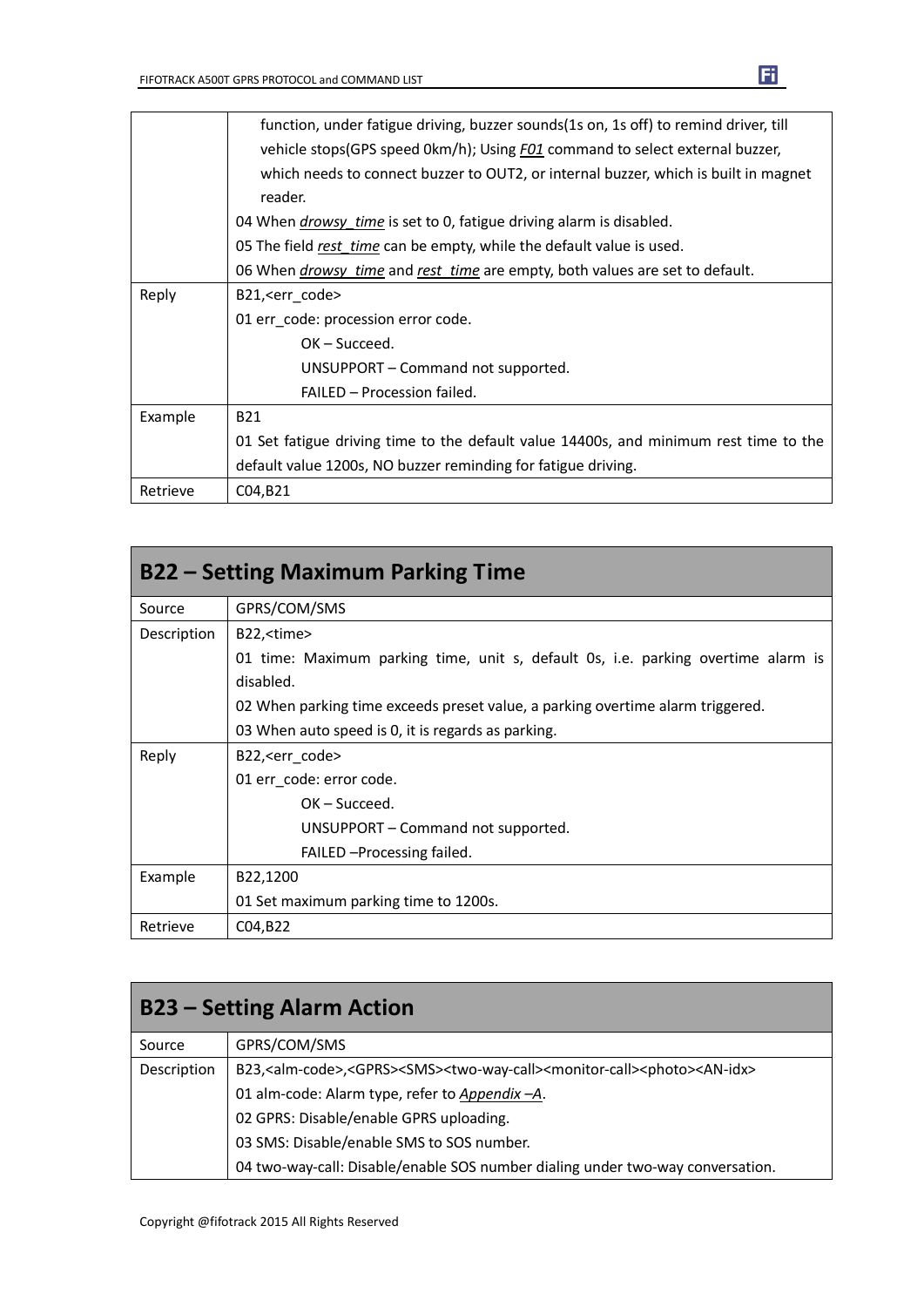|          | 05 monitor-call: Disable/enable SOS number dialing under monitor mode.                              |
|----------|-----------------------------------------------------------------------------------------------------|
|          | 06 photo: Disable/enable photographing, with resolution setting by D07 command.                     |
|          | 07 AN-idx: Complicated action, value 1~6, which corresponds to $AN$ -idx field in B24               |
|          | command; AN is composed of a serial command sets, performing user define                            |
|          | operations; Refer to <b>B24</b> command for detail.                                                 |
|          | 08 When both two-way-call and monitor-call are set, monitor-call is valid, while                    |
|          | two-way-call ignored.                                                                               |
|          | 09 two-way-call or monitor-call is valid when SOS number set, refer to <b>B11</b> command for       |
|          | SOS number(s) setting.                                                                              |
| Reply    | B23, <err code=""></err>                                                                            |
|          | 01 err code: procession error code.                                                                 |
|          | $OK - Succeed.$                                                                                     |
|          | UNSUPPORT - Command not supported.                                                                  |
|          | FAILED - Procession failed.                                                                         |
| Example  | B23,2,110102                                                                                        |
|          | 01 Set action when SOS triggered:                                                                   |
|          | a Sending GPRS alarm data to platform.                                                              |
|          | b Sending alarm SMS with CO1 format to SOS number.                                                  |
|          | c Dial SOS numbers under monitor mode.                                                              |
|          | d Perform operations which is defined by <b>B24</b>                                                 |
| Retrieve | C04,B23, <alm-code></alm-code>                                                                      |
|          | 01 alm-code: Alarm type, refer to <i>Appendix -A</i> . The same as <i>alm-code</i> field in setting |
|          | command.                                                                                            |

| <b>B24 – Setting Complicated Alarm Action</b> |                                                                                                             |  |
|-----------------------------------------------|-------------------------------------------------------------------------------------------------------------|--|
| Source                                        | GPRS/COM/SMS                                                                                                |  |
| Description                                   | B24, <an-idx>,'#oper-1',<delay t="">,'#oper-2',</delay></an-idx>                                            |  |
|                                               | 01 The command defines complicated alarm action, "AN" for short; AN is used associated                      |  |
|                                               | with B23 setting. When both AN-idx field in B23 command, and AN detail in B24 are                           |  |
|                                               | set, operation can be performed then.                                                                       |  |
|                                               | 02 AN-idx: AN index, value $1^{\circ}6$ , corresponds to $1^{\circ}6$ operation sets; It can be selected by |  |
|                                               | AN-idx field in B23 command.                                                                                |  |
|                                               | 03 #oper-[1,2]: Operation instruction, composed of a serial command(s). Maximum                             |  |
|                                               | length of 64 bytes.                                                                                         |  |
|                                               | 04 delay_t: Delay time between adjoining operation, unit second. It means, tracker                          |  |
|                                               | performs operations defined by <u>opera-1</u> , delay <i>delay</i> t seconds, then perform <i>opera-2</i>   |  |
|                                               | 05 The writing rule of <b>B24</b> :                                                                         |  |
|                                               | a Single quotes in front of and behind <i>oper-x</i> are needed, which is used to define                    |  |
|                                               | operation start                                                                                             |  |
|                                               | b <i>oper-x</i> is composed of commands sets, it is written in "Serial port (COM) Command                   |  |
|                                               | Format". For example, '#B12,1,1'                                                                            |  |
|                                               | c delay t is written in digital directly, there is no single quote in front or behind                       |  |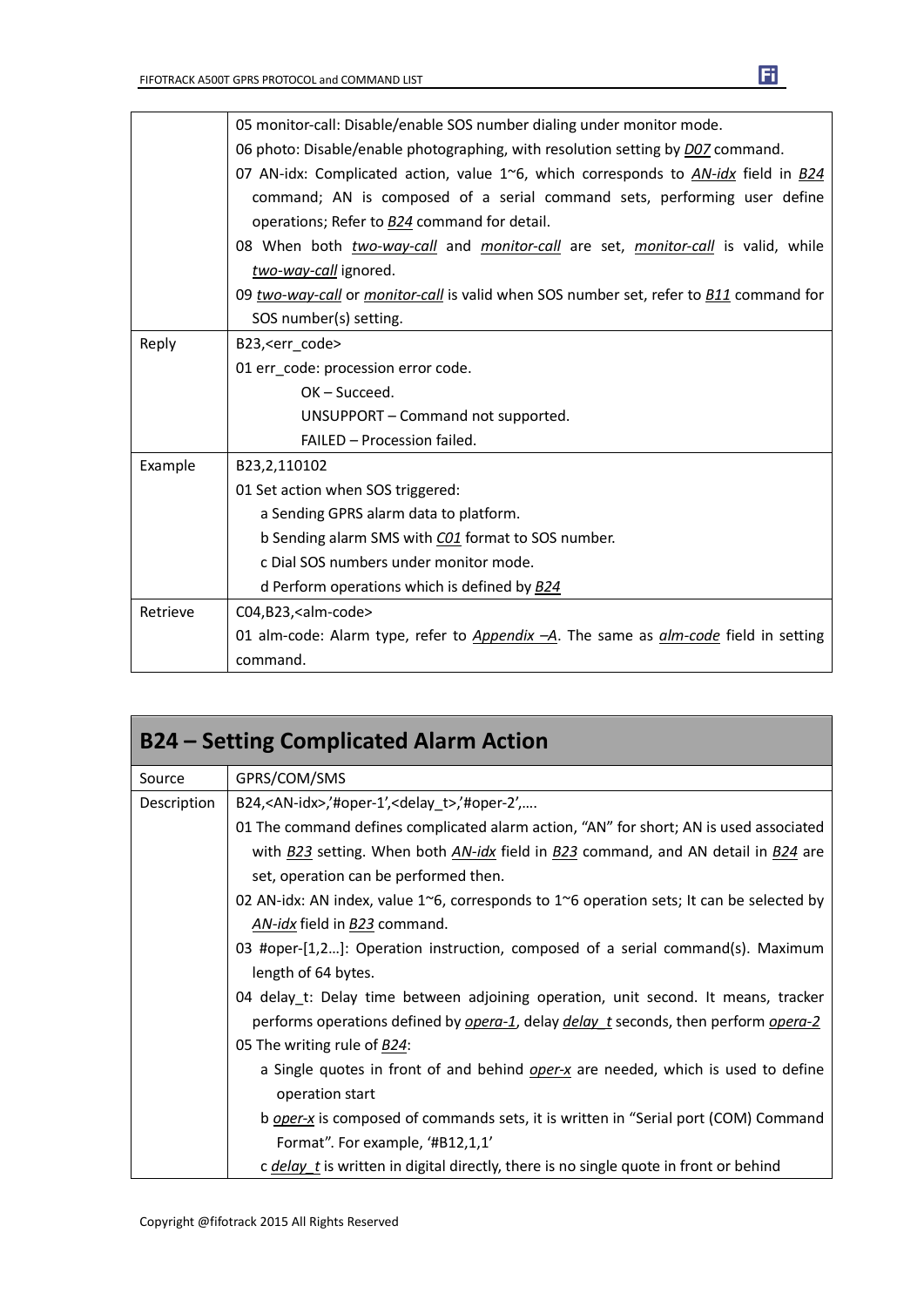|          | 06 The operation flow of AN action                                                   |
|----------|--------------------------------------------------------------------------------------|
|          | a Tracker detects alarm occurring.                                                   |
|          | b Tracker checks whether AN-idx is selected in B23, and whether AN detail is set in  |
|          | B24.                                                                                 |
|          | c When both $B23$ and $B24$ are set, tracker performs operation defined by $B24$ .   |
| Reply    | B24, <err_code></err_code>                                                           |
|          | 01 err_code: procession error code.                                                  |
|          | OK – Succeed.                                                                        |
|          | UNSUPPORT – Command not supported.                                                   |
|          | FAILED - Procession failed.                                                          |
| Example  | B23,2,100003                                                                         |
|          | B24,3,'#B12,1,1',3,'#B12,1,0'                                                        |
|          | 01 Tracker will upload GPRS package, and perform AN3 when SOS detected.              |
|          | 02 When SOS detected, tracker uploads GPRS alarm package, set OUT1 high level, delay |
|          | 3s, and then set OUT1 low level.                                                     |
| Retrieve | $CO4, B24, < AN-idx$                                                                 |
|          | 01 AN-idx: AN index, the same as AN-idx field in setting command                     |

| <b>B25 - Setting SMS Timing Tracking</b> |                                                                                             |
|------------------------------------------|---------------------------------------------------------------------------------------------|
| Source                                   | GPRS/COM/SMS                                                                                |
| Description                              | B25, <sms_interval>,<sos_list></sos_list></sms_interval>                                    |
|                                          | 01 sms_interval: SMS Tracking interval, unit: s, default: 0s; when sms interval==0,         |
|                                          | disable SMS timing tracking                                                                 |
|                                          | 02 The format of timing SMS is the same as C01 reply                                        |
|                                          | 03 sos_list: SOS number list, value 1, 2, 3 or the combination of them. Tracking SMS will   |
|                                          | be sent to the SOS number(s) defined by sos list; When sos list is empty, tracking          |
|                                          | SMS will be sent to #1 number by default;                                                   |
|                                          | 04 After setting SMS timing tracking, it is suggested to set SOS number(s) using <b>B11</b> |
|                                          | command, to set time-zone using <b>B14</b> command.                                         |
| Reply                                    | B25, <err_code></err_code>                                                                  |
|                                          | 01 err_code: error code.                                                                    |
|                                          | $OK - Succeed.$                                                                             |
|                                          | UNSUPPORT - Command not supported.                                                          |
|                                          | FAILED - Processing failed.                                                                 |
| Example                                  | B25,120,23                                                                                  |
|                                          | 01 Enable SMS timing tracking, and set interval to 120s, tracking SMS will be sent to #2    |
|                                          | and #3 SOS numbers                                                                          |
| Retrieve                                 | C04, B25                                                                                    |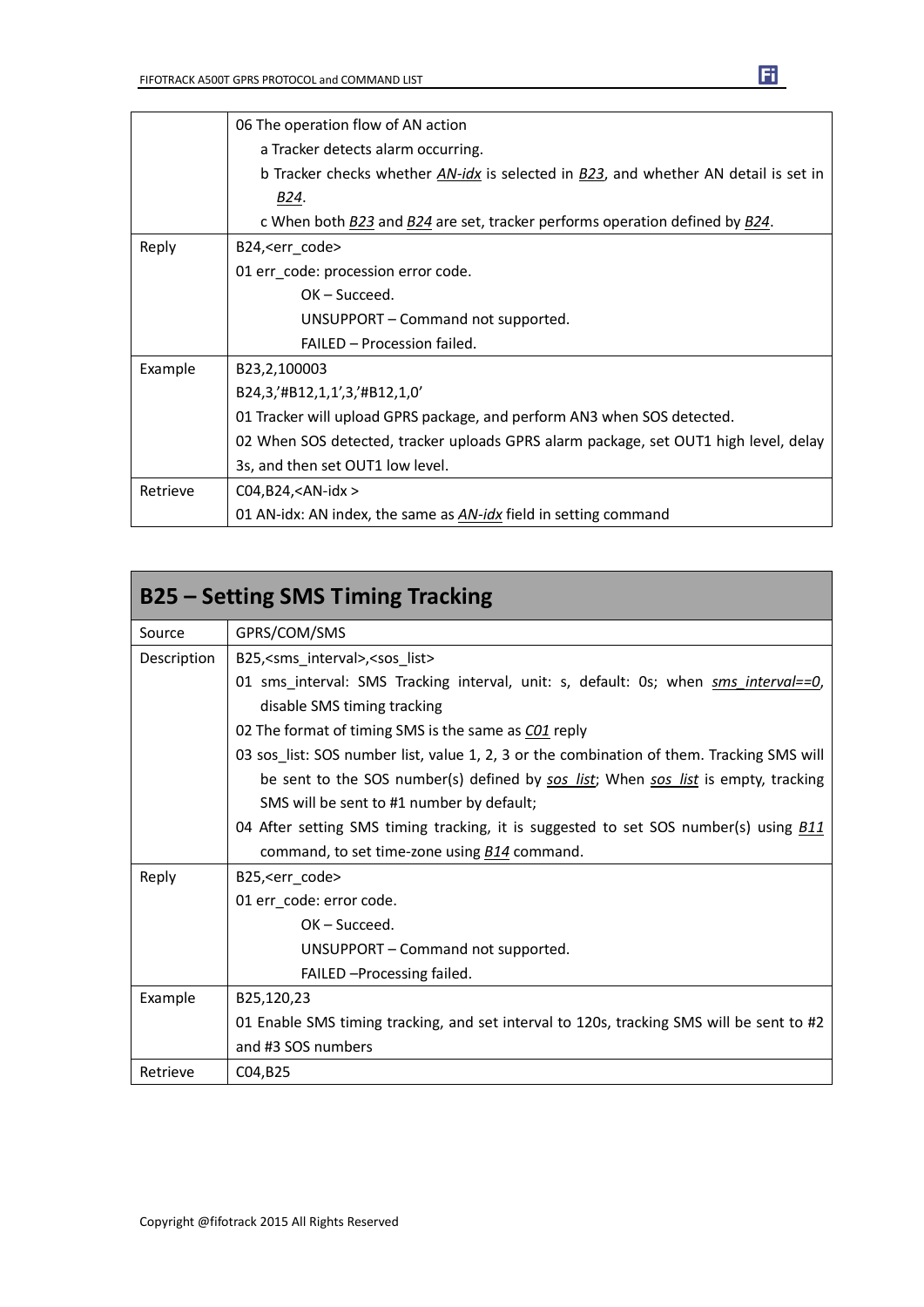| B26 – Setting Alarm SMS Head String |                                                                                             |
|-------------------------------------|---------------------------------------------------------------------------------------------|
| Source                              | GPRS/COM/SMS                                                                                |
| Description                         | B26, <alm-code>,<sms_string></sms_string></alm-code>                                        |
|                                     | 01 alm-code: Alarm type, refer to Appendix -A.                                              |
|                                     | 02 sms string: SMS head string, 16 bytes length at most.                                    |
|                                     | 03 Refer to <i>Appendix-A</i> for default string.                                           |
| Reply                               | B26, <err_code></err_code>                                                                  |
|                                     | 01 err_code: error code.                                                                    |
|                                     | $OK - Succeed.$                                                                             |
|                                     | UNSUPPORT – Command not supported.                                                          |
|                                     | FAILED - Processing failed.                                                                 |
| Example                             | <b>B26,2,HELP</b>                                                                           |
|                                     | 01 Set SMS head string of SOS to "HELP".                                                    |
| Retrieve                            | $CO4, B26,$ calm-code>                                                                      |
|                                     | 01 alm-code: Alarm type, refer to Appendix -A. The same as <i>glm-code</i> field in setting |
|                                     | command.                                                                                    |

| <b>B27 - Setting Parameters of Harsh Acceleration Alarm</b> |                                                                        |
|-------------------------------------------------------------|------------------------------------------------------------------------|
| Source                                                      | GPRS/COM/SMS                                                           |
| Description                                                 | B27, <speed var="">, <time lmt=""></time></speed>                      |
|                                                             | 01 speed var: maximum acceleration speed, unit km/h, default 0.        |
|                                                             | 02 time Imt: hard acceleration detection time, unit s, default 0.      |
|                                                             | 03 Refer to <i>Appendix -A</i> for <i>alm-code</i> of harsh accelerate |
| Reply                                                       | B27, < err code >                                                      |
|                                                             | 01 err_code: procession error code.                                    |
|                                                             | $OK - Succeed.$                                                        |
|                                                             | UNSUPPORT – Command not supported.                                     |
|                                                             | FAILED - Procession failed.                                            |
| Example                                                     | B27,40,2                                                               |
|                                                             | 01 Set hard acceleration parameters: 40km/h speed variation within 2s. |
| Retrieve                                                    | C04, B27                                                               |

| B28 – Setting Parameters of Harsh Braking Alarm |                                                                                       |
|-------------------------------------------------|---------------------------------------------------------------------------------------|
| Source                                          | GPRS/COM/SMS                                                                          |
| Description                                     | B28, <speed var="">,<time lmt=""></time></speed>                                      |
|                                                 | 01 speed var: maximum decrease speed, unit km/h, default 0.                           |
|                                                 | 02 time_lmt: hard braking detection time, unit s, default 0.                          |
|                                                 | 03 When driving speed decrease beyond speed var, tracker triggers hard braking alarm. |
|                                                 | 04 Refer to Appendix - A for alm-code of harsh brake                                  |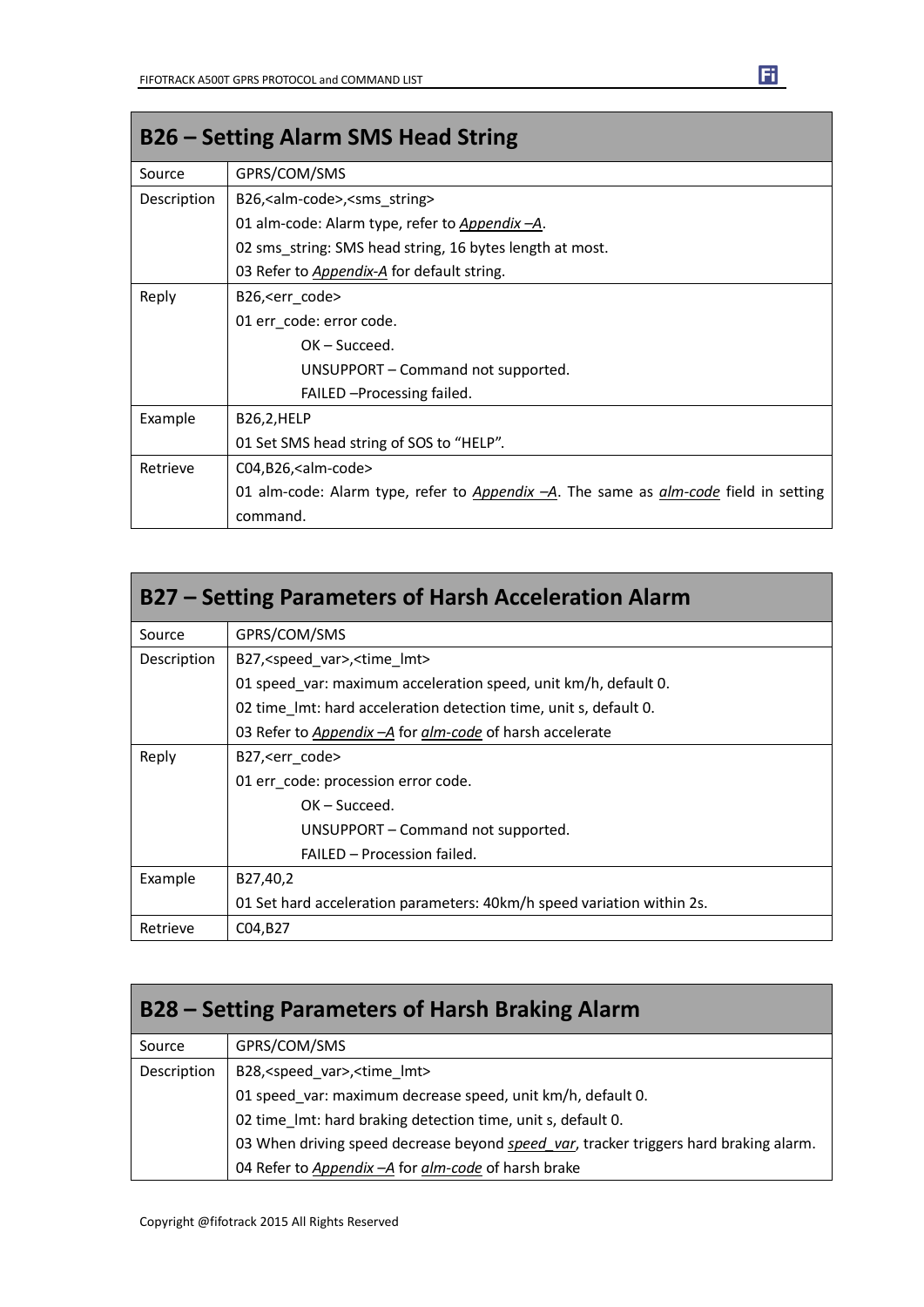| Reply    | B28, <err code=""></err>            |
|----------|-------------------------------------|
|          | 01 err code: procession error code. |
|          | $OK - Succeed.$                     |
|          | UNSUPPORT - Command not supported.  |
|          | FAILED - Procession failed.         |
| Example  | Refer to example in B27             |
| Retrieve | C04, B28                            |

| B29 – Setting Sensitivity of Motion Sensor |                                                                                      |
|--------------------------------------------|--------------------------------------------------------------------------------------|
| Source                                     | GPRS/COM/SMS                                                                         |
| Description                                | B29, <level></level>                                                                 |
|                                            | 01 level: sensitivity of motion sensor, value [0, 10]; the smaller value, the higher |
|                                            | sensitivity                                                                          |
| Reply                                      | B29, <err code=""></err>                                                             |
|                                            | 01 err code: procession error code.                                                  |
|                                            | $OK - Succeed.$                                                                      |
|                                            | UNSUPPORT – Command not supported.                                                   |
|                                            | FAILED - Procession failed.                                                          |
| Example                                    | B29,5                                                                                |
| Retrieve                                   | C04,B29                                                                              |

|             | <b>B31 - Setting SOS Number Attribute</b>                                                           |
|-------------|-----------------------------------------------------------------------------------------------------|
| Source      | GPRS/COM/SMS                                                                                        |
| Description | B31, <sos-num>,<two-way-call>,<monitor>,<pos-sms></pos-sms></monitor></two-way-call></sos-num>      |
|             | 01 Set SOS number attribute, refer to B11 command for SOS number setting.                           |
|             | 02 sos-num: SOS index, value 1, 2, 3, which corresponds to SOS number set by <b>B11</b><br>command. |
|             | 03 two-way-call: attribute of two-way conversation.                                                 |
|             | 04 monitor: attribute of monitor-mode conversation.                                                 |
|             | 05 pos-sms: attribute of position SMS.                                                              |
|             | 06 Description of attribute:                                                                        |
|             | two-way-call: tracker picks up incoming phone-call in two-way conversation<br>mode.                 |
|             | monitor: tracker picks up incoming phone-call in monitor mode.                                      |
|             | pos-sms: Tracker sends position SMS after incoming phone-call ends. Refer to                        |
|             | C01 command for SMS format.                                                                         |
|             | 07 When both two-way-call and monitor are set, monitor is valid, i.e.: tracker picks up             |
|             | phone-call in monitor mode.                                                                         |
|             | 08 When the command string has only sos-num field, default attribute is set to                      |
|             | corresponding SOS number.                                                                           |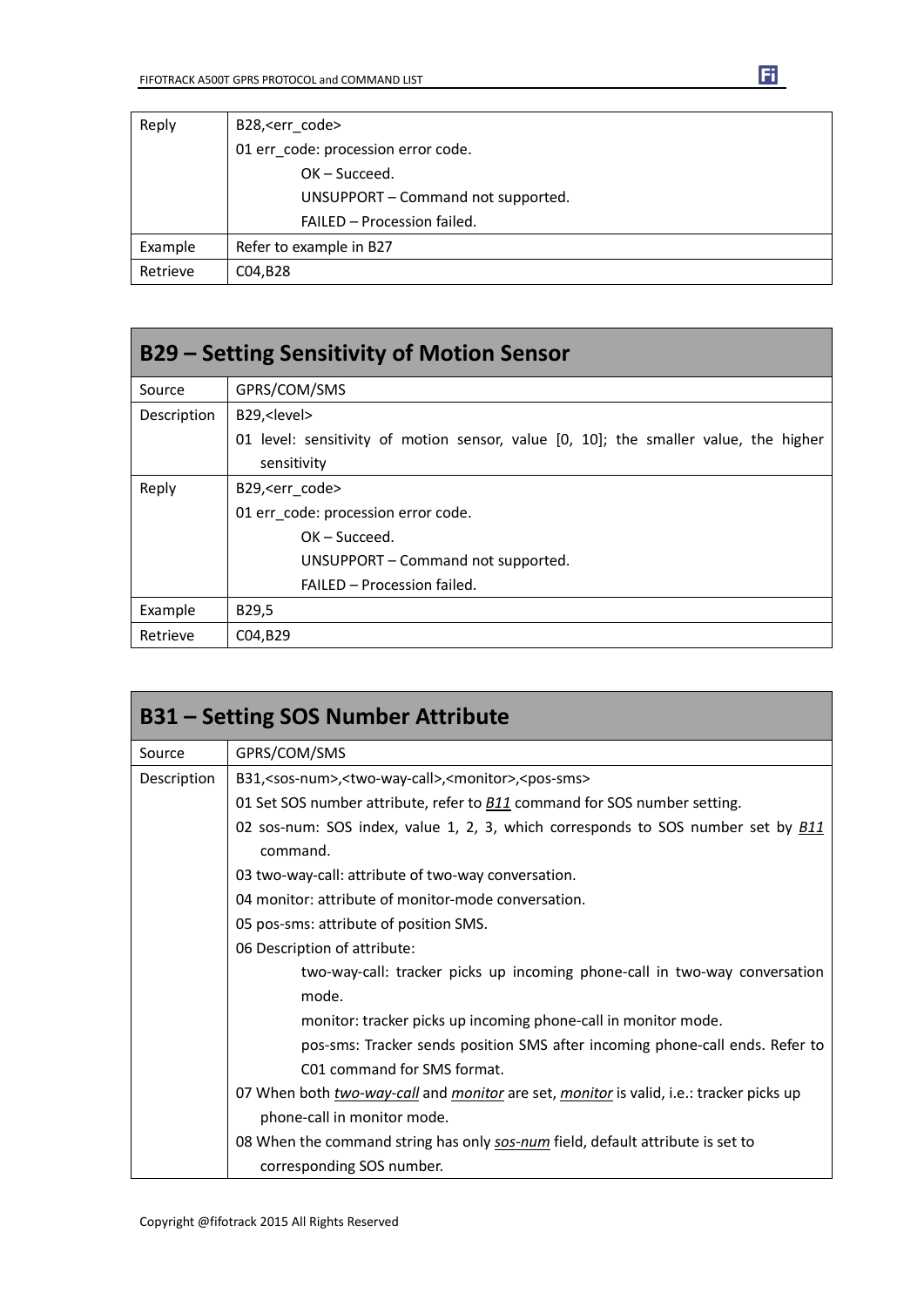|          | 09 Default attribute of SOS number: two-way-call and pos-sms.                       |
|----------|-------------------------------------------------------------------------------------|
| Reply    | B31, <err code=""></err>                                                            |
|          | 01 err_code: procession error code.                                                 |
|          | OK – Succeed.                                                                       |
|          | UNSUPPORT – Command not supported.                                                  |
|          | FAILED - Procession failed.                                                         |
| Example  | B31,1,111                                                                           |
|          | 01 Set attribute of the first SOS number: tracker automatically picks up incoming   |
|          | phone-call under monitor mode, reply a position SMS.                                |
| Retrieve | $CO4, B31, <$ sos-num $>$                                                           |
|          | 01 sos-num: SOS index, value 1, 2, 3. The same as sos-num field in setting command. |

| <b>B33 – Setting Maximum Idle Time</b> |                                                                                         |  |
|----------------------------------------|-----------------------------------------------------------------------------------------|--|
| Source                                 | GPRS/COM/SMS                                                                            |  |
| Description                            | B33, sidle time                                                                         |  |
|                                        | 01 idle_time: maximum idle time, unit: s, default 0s. This parameter should be greater  |  |
|                                        | than 300s.                                                                              |  |
|                                        | 02 idle definition: ACC ON, but no speed, which means engine running under idle mode.   |  |
|                                        | 03 When idle mode detected, tracker starts idle time counter, and triggers Idling Alarm |  |
|                                        | (alm code=35), if counter exceeds <i>idle time</i>                                      |  |
| Reply                                  | B33, <err_code></err_code>                                                              |  |
|                                        | 01 err_code: procession error code.                                                     |  |
|                                        | $OK - Succeed.$                                                                         |  |
|                                        | UNSUPPORT – Command not supported.                                                      |  |
|                                        | FAILED - Procession failed.                                                             |  |
| Example                                | B33,600                                                                                 |  |
|                                        | 01 Set maximum idle time to 600s                                                        |  |
| Retrieve                               | C04, B33                                                                                |  |

| <b>B34 - Setting Voltage Range for AD Port</b> |                                                                                                 |  |
|------------------------------------------------|-------------------------------------------------------------------------------------------------|--|
| Source                                         | GPRS/COM/SMS                                                                                    |  |
| Description                                    | B34, <index>, <min volt="">, <max volt="">, <filter-option></filter-option></max></min></index> |  |
|                                                | 01 index: AD port index, 1 or 2, which corresponds to AD1 and AD2                               |  |
|                                                | 02 min_volt: AD port voltage when external input is 0%, unit V                                  |  |
|                                                | 03 max volt: AD port voltage when external input is 100%, unit V                                |  |
|                                                | 04 filter-option: filter option for AD sample data                                              |  |
|                                                | filter-option==0 (default): When external power exists, sample AD data and upload               |  |
|                                                | real-time; When external power disconnected, keeping the last sample value, and                 |  |
|                                                | upload to server                                                                                |  |
|                                                | filter-option==1: When ACC ON, sample AD data and upload real-time; When ACC                    |  |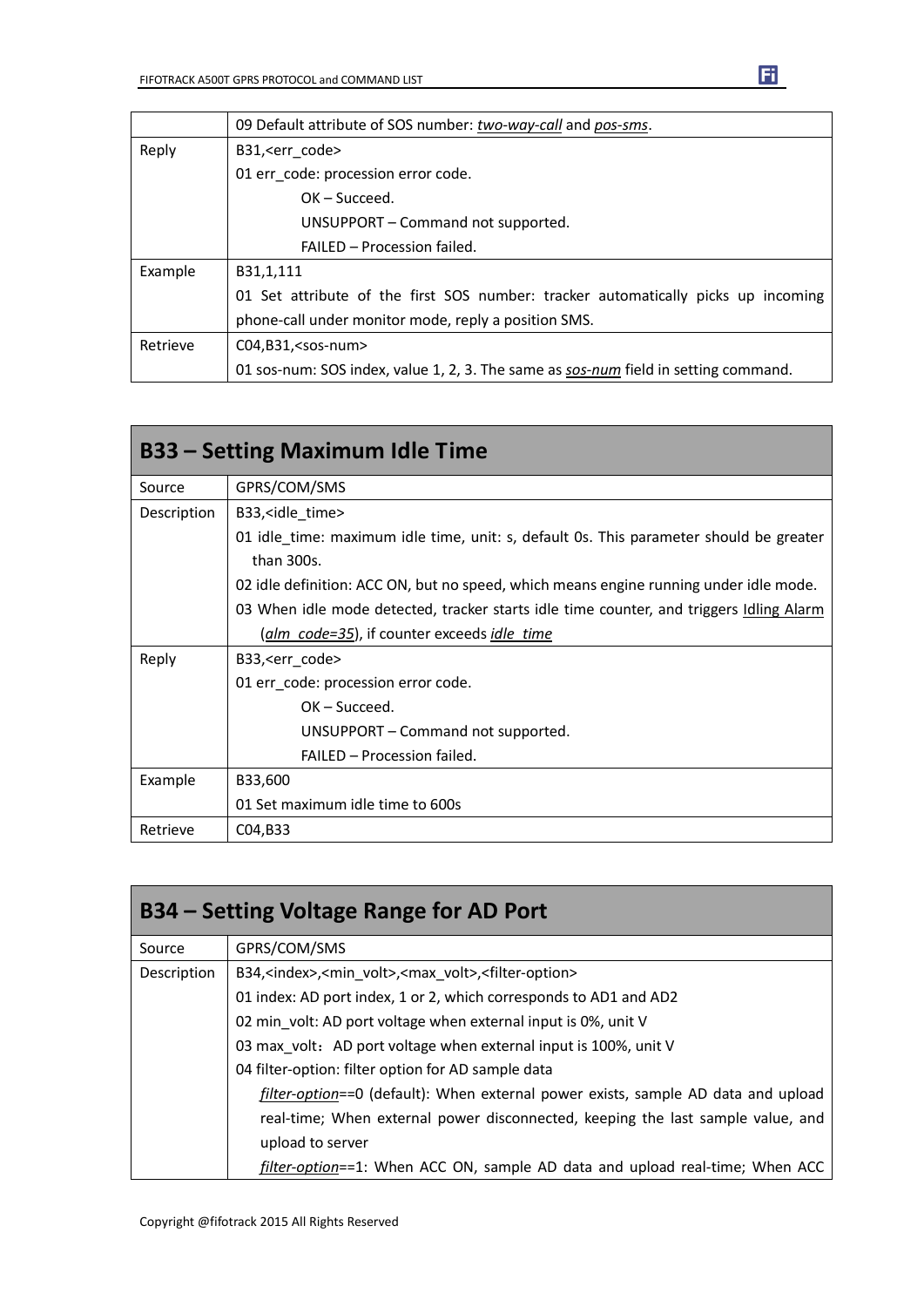|          |                                                                                    | OFF (maybe external power exists), keeping the last sample value, and upload to |                             |               |                               |
|----------|------------------------------------------------------------------------------------|---------------------------------------------------------------------------------|-----------------------------|---------------|-------------------------------|
|          | server                                                                             |                                                                                 |                             |               |                               |
|          | filter-option==2: upload AD sample data real-time, ignoring ACC and external power |                                                                                 |                             |               |                               |
|          | status                                                                             |                                                                                 |                             |               |                               |
|          |                                                                                    | 05 Default value for AD input                                                   |                             |               |                               |
|          | port                                                                               | min_volt/V                                                                      | max_volt/V                  | filter-option | <b>Description</b>            |
|          | AD1                                                                                | 0                                                                               | 5                           | $\mathbf{0}$  | Get sample data according to  |
|          |                                                                                    |                                                                                 |                             |               | external power status         |
|          | AD <sub>2</sub>                                                                    | $\Omega$                                                                        | $\Omega$                    | $\mathbf{0}$  | Real-time get sample data and |
|          |                                                                                    |                                                                                 |                             |               | upload                        |
| Reply    | B34, <err_code></err_code>                                                         |                                                                                 |                             |               |                               |
|          | 01 err_code: procession error code.                                                |                                                                                 |                             |               |                               |
|          | $OK - Succeed.$                                                                    |                                                                                 |                             |               |                               |
|          | UNSUPPORT - Command not supported.                                                 |                                                                                 |                             |               |                               |
|          |                                                                                    |                                                                                 | FAILED - Procession failed. |               |                               |
| Example  | B34,1,0,5.0                                                                        |                                                                                 |                             |               |                               |
|          | 01 Setting voltage range of AD1 to [0,5]V, getting sample data when external power |                                                                                 |                             |               |                               |
|          |                                                                                    | exist, keeping sample data when external power disconnected                     |                             |               |                               |
| Retrieve | C04,B34, <index></index>                                                           |                                                                                 |                             |               |                               |

|             | <b>B37 - Setting Digital Temperature Number</b>                                        |
|-------------|----------------------------------------------------------------------------------------|
| Source      | GPRS/COM/SMS                                                                           |
| Description | B37                                                                                    |
|             | 01 Tracker supports multiple digital temperature sensors; When more than one sensor    |
|             | are installed, it is suggested to set sensor's number.                                 |
|             | 02 When only one sensor is installed, tracker uses default #1 as sensor's number       |
|             | 03 Method to set sensor's number:                                                      |
|             | a Connect one sensor to tracker, send <b>B37</b> command, tracker set sensor's number  |
|             | automatically, and reply setting result in command's reply                             |
|             | b Disconnect the sensor, whose number has been set; Connect another sensor to          |
|             | tracker, use <b>B37</b> command to set newly added sensor's number                     |
|             | c Repeat the operation above, if there are more sensor                                 |
|             | d NOTE: When setting sensor's number, only one sensor is allowed to connect to         |
|             | tracker                                                                                |
|             | 04 When sensors' numbers are set, tracker will arrange temperature data in the setting |
|             | sequence                                                                               |
|             | 05 It is suggested to reset number, when some sensors are removed.                     |
| Reply       | B37, <t sensor="" sn=""></t>                                                           |
|             | 01 t_sensor_sn: Sensor's number which is set automatically                             |
|             | $[1,8]$ – Setting succeed, the value is the sensor's number                            |
|             | [FULL] - The number of sensors exceed                                                  |
|             | FAILED - Setting failed, error connection, or more than one sensor are                 |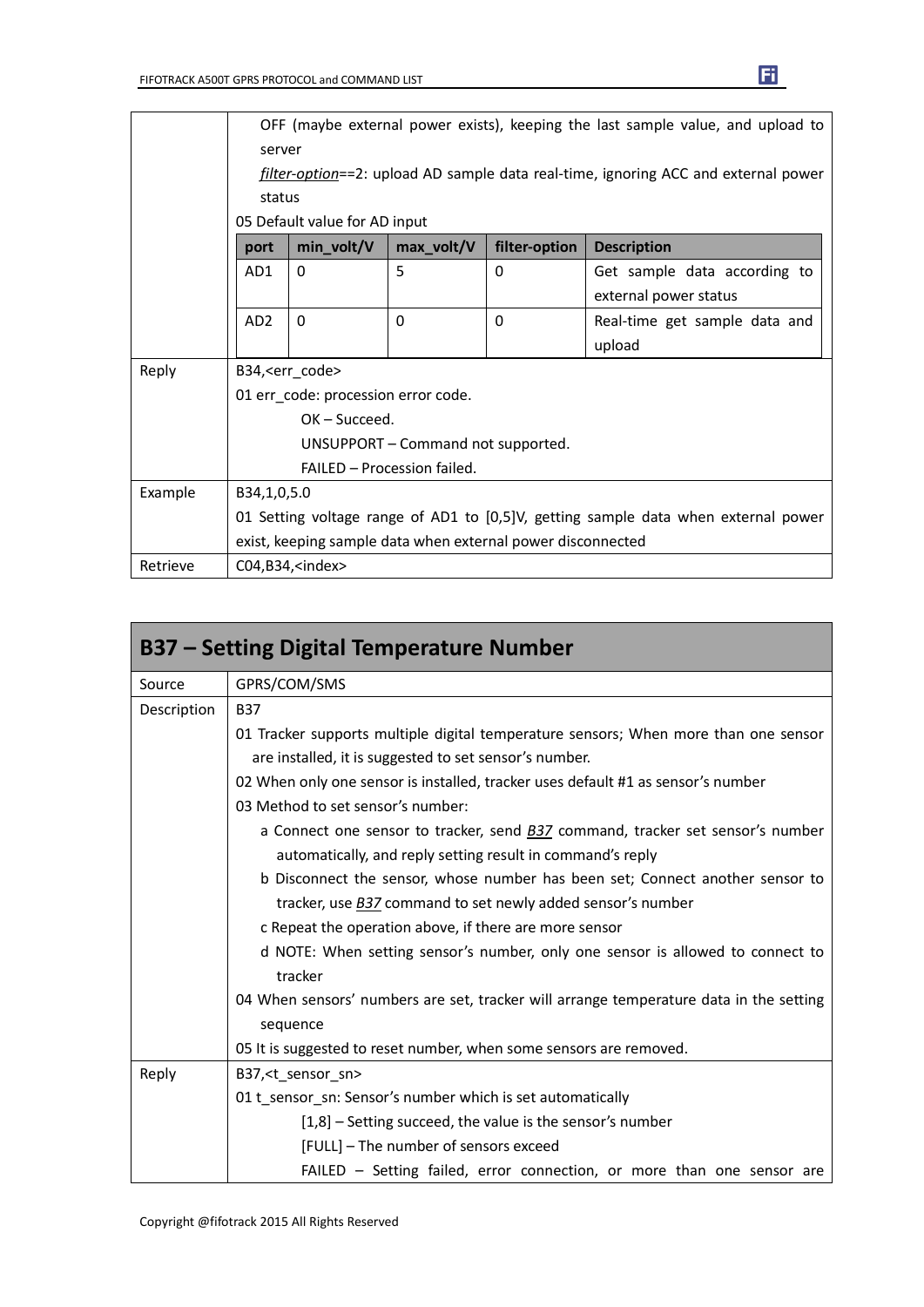|          | connected        |
|----------|------------------|
| Example  |                  |
| Retrieve | <b>UNSUPPORT</b> |

|             | <b>B38 - Setting High/Low Temperature Alarm</b>                                                     |
|-------------|-----------------------------------------------------------------------------------------------------|
| Source      | GPRS/COM/SMS                                                                                        |
| Description | B38, <t_sensor_sn>,<high_temp>,<low_temp></low_temp></high_temp></t_sensor_sn>                      |
|             | 01 t_sensor_sn: sensor's number, refer to B37 command; When one sensor is installed,                |
|             | t_sensor_sn==1                                                                                      |
|             | 02 high_temp: High temperature threshold, unit $\degree$ C; If this field is empty, high            |
|             | temperature alarm is disabled.                                                                      |
|             | 03 low_temp: Low temperature threshold, unit $\degree$ C; If this field is empty, Low               |
|             | temperature alarm is disabled.                                                                      |
|             | 04 When t sensor sn, high temp, low temp fields are empty, all sensors' high/low                    |
|             | temperature alarm are disabled.                                                                     |
|             | 05 Refer to <i>Appendix-A</i> for <i>alm-code</i> and <i>alm-para</i> of high/low temperature alarm |
| Reply       | B38, <err code=""></err>                                                                            |
|             | 01 err_code: procession error code.                                                                 |
|             | OK-Succeed.                                                                                         |
|             | UNSUPPORT - Command not supported.                                                                  |
|             | FAILED - Procession failed.                                                                         |
| Example     | B38,1,-10,-20                                                                                       |
|             | 01 Setting #1 sensor's parameters, high temperature threshold: - $10^{\circ}$ C, low temperature    |
|             | threshold: -20°C                                                                                    |
|             | B38,1,-10                                                                                           |
|             | 01 Setting #1 sensor's parameters, high temperature threshold: - $10^{\circ}$ C, low temperature    |
|             | threshold: disable                                                                                  |
|             | B38,1,,-20                                                                                          |
|             | 01 Setting #1 sensor's parameters, high temperature threshold: disable, low temperature             |
|             | threshold: -20°C                                                                                    |
|             | B38,1                                                                                               |
|             | 01 Disable #1 sensor's high and low temperature alarm                                               |
| Retrieve    | C04,B38, <t_sensor_sn></t_sensor_sn>                                                                |

| <b>B39 – Delete Digital Temperature Sensor</b> |              |  |
|------------------------------------------------|--------------|--|
| Source                                         | GPRS/COM/SMS |  |
| Description   B39, <t sensor="" sn=""></t>     |              |  |

圃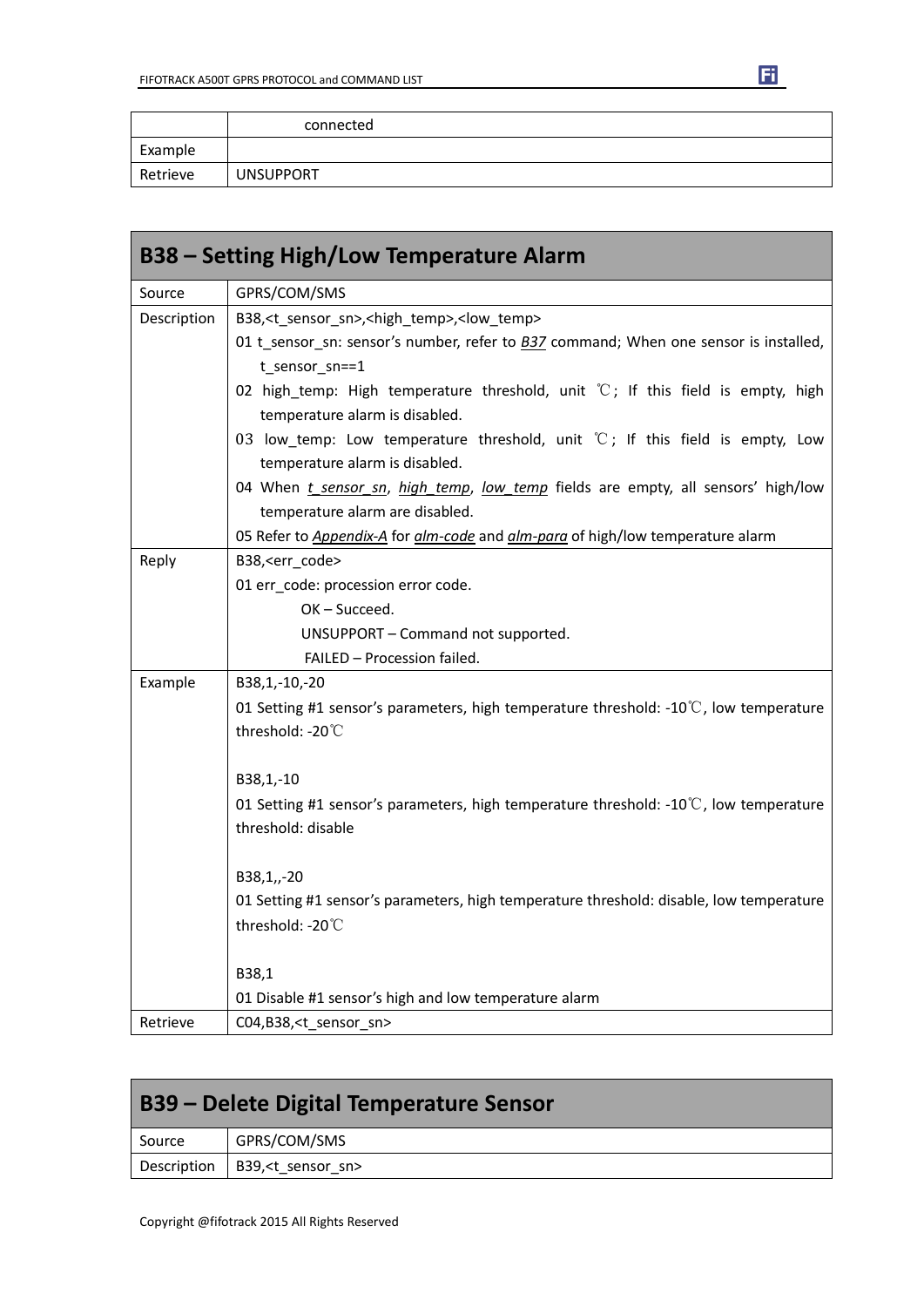|          | 01 When multiple sensors are installed, and some ones need to be removed, this              |
|----------|---------------------------------------------------------------------------------------------|
|          | command can be used. In actual usage, remove sensor first, then send B39 command            |
|          | 02 t_sensor_sn: sensor's number, refer to <b>B37</b> command; When one sensor is installed, |
|          | t sensor $sn == 1$ ; When t sensor sn field is empty, remove all sensors                    |
| Reply    | B39, <err code=""></err>                                                                    |
|          | 01 err code: procession error code.                                                         |
|          | $OK - Succeed.$                                                                             |
|          | UNSUPPORT – Command not supported.                                                          |
|          | FAILED - Procession failed.                                                                 |
| Example  |                                                                                             |
| Retrieve | <b>UNSUPPORT</b>                                                                            |

| <b>B40 – Retrieve Temperature Sensor Data</b> |                                                                                                |  |
|-----------------------------------------------|------------------------------------------------------------------------------------------------|--|
| Source                                        | GPRS/COM/SMS                                                                                   |  |
| Description                                   | <b>B40</b>                                                                                     |  |
|                                               | 01 The command is used for testing after installation. Tracker replies all sensor's data.      |  |
| Reply                                         | B40, <tsensor1 temp=""> <tsensor2 temp=""> <tsensorn temp=""></tsensorn></tsensor2></tsensor1> |  |
|                                               | 01 The reply indicates the number of sensor, and sensors' data                                 |  |
|                                               | 02 N: The number of digital temperature sensor                                                 |  |
|                                               | 03 tsensor[1,N] temp: Temperature data, unit $\degree$ C; Data is arranged by the number set   |  |
|                                               | by B37; ' ' is used to separate neighboring data                                               |  |
| Example                                       |                                                                                                |  |
| Retrieve                                      | UNSUPPORT                                                                                      |  |

| <b>B50 – Setting Speed Sensor</b> |                                                                                          |  |
|-----------------------------------|------------------------------------------------------------------------------------------|--|
| Source                            | GPRS/COM/SMS                                                                             |  |
| Description                       | B50, <enable>, &lt; kvalue&gt;</enable>                                                  |  |
|                                   | 01 The command is used to setting speed sensor                                           |  |
|                                   | 02 enable: 0-Disable speed sensor (default); 1-Enable; After enabled, speed and          |  |
|                                   | odometer is calculated based on sensor                                                   |  |
|                                   | 03 kvalue: Calculating coefficient for speed sensor                                      |  |
|                                   |                                                                                          |  |
|                                   | The basic description for speed sensor:                                                  |  |
|                                   | There is speed sensor installed on vehicle; When tyre turns a round, sensor outputs      |  |
|                                   | several pulses, as a result, pulse number has a linear relationship to tyre perimeter    |  |
|                                   | odometer=f(pls-num), while                                                               |  |
|                                   | odometer: odometer vehicle runs during a period                                          |  |
|                                   | pls-num: pulse number during <i>odometer</i> period                                      |  |
|                                   | Tracker can capture pulse signal; Based on the function above, capturing all pulses in a |  |
|                                   | time period, odometer/mileage can be calculated, and capturing pulses in one second,     |  |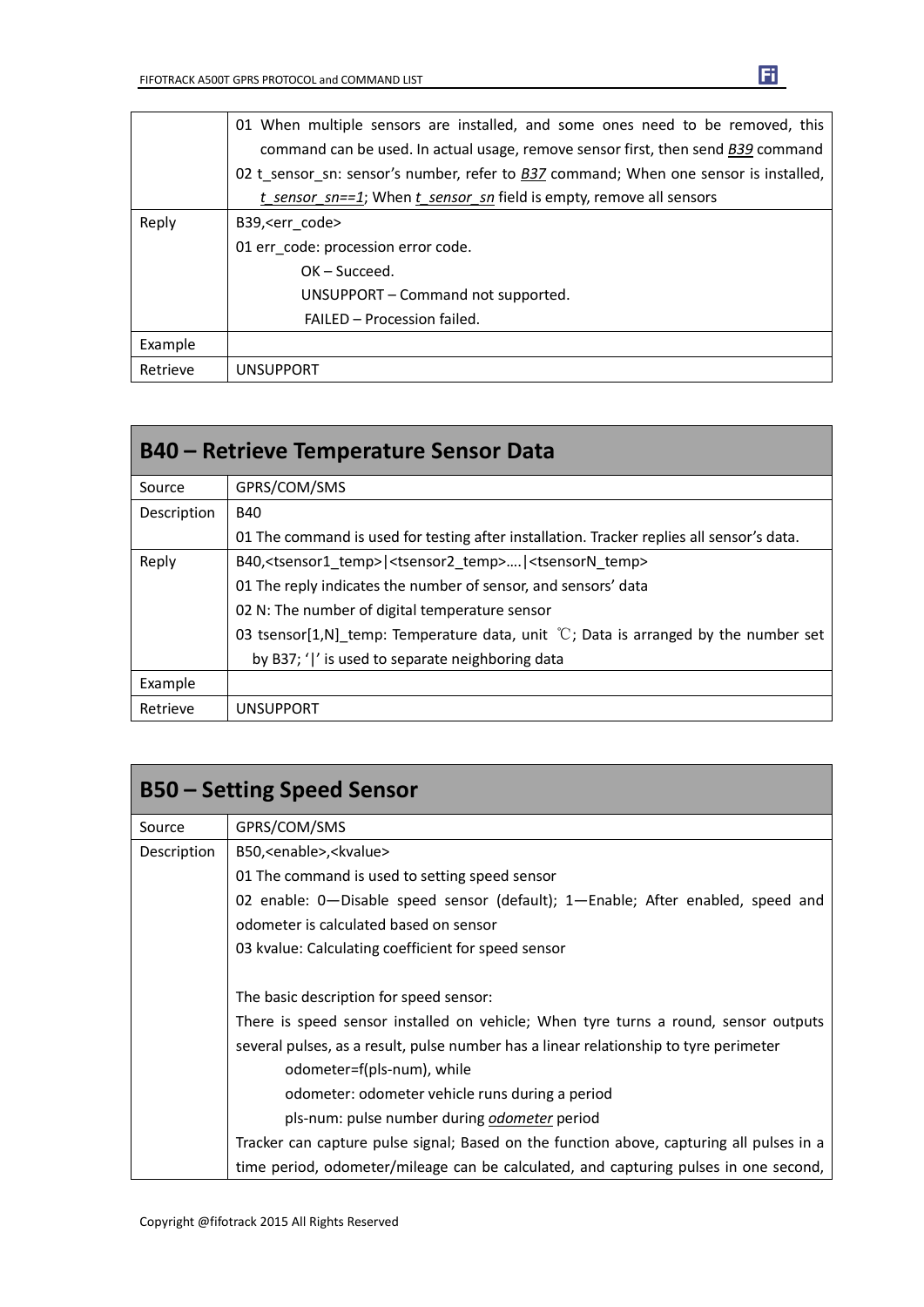|          | real-time speed can be calculated   |  |  |
|----------|-------------------------------------|--|--|
| Reply    | B50, <err code=""></err>            |  |  |
|          | 01 err code: procession error code. |  |  |
|          | $OK - Succeed.$                     |  |  |
|          | UNSUPPORT - Command not supported.  |  |  |
|          | FAILED - Procession failed.         |  |  |
| Example  | B50,1,3600                          |  |  |
| Retrieve | C04,B50                             |  |  |

|             | <b>B51 – Calibrating Speed Sensor</b>                                                            |  |  |  |
|-------------|--------------------------------------------------------------------------------------------------|--|--|--|
| Source      | GPRS/COM/SMS                                                                                     |  |  |  |
| Description | <b>B51</b>                                                                                       |  |  |  |
|             | 01 The command is used to calibrate kvalue for speed sensor                                      |  |  |  |
|             | 02 After <b>B51</b> received, it is needed to finished calibration in 5mins; When 5mins timeout, |  |  |  |
|             | tracker returns to normal status                                                                 |  |  |  |
|             | 03 Steps to calibrate speed sensor:                                                              |  |  |  |
|             | a Sending B51 command to tracker, tracker will reply B51,OK                                      |  |  |  |
|             | b Vehicle runs at 60km/h speed (NOTE: 60km/h speed is IMPORTANTE), press SOS                     |  |  |  |
|             | button for at least 2 seconds, and then, calibration finished. It is noted that, all the         |  |  |  |
|             | operations should be finished in 5mins after step-a                                              |  |  |  |
|             | c Retrieve calibration result using command CO4, B50, tracker will reply calibrated              |  |  |  |
|             | <i>kvalue</i> coefficient, which can be set to the other vehicles of the same type using         |  |  |  |
|             | B50 command                                                                                      |  |  |  |
| Reply       | B51, <err_code></err_code>                                                                       |  |  |  |
|             | 01 err_code: procession error code.                                                              |  |  |  |
|             | $OK - Succeed.$                                                                                  |  |  |  |
|             | UNSUPPORT - Command not supported.                                                               |  |  |  |
|             | FAILED - Procession failed.                                                                      |  |  |  |
| Example     |                                                                                                  |  |  |  |
| Retrieve    | <b>UNSUPPORT</b>                                                                                 |  |  |  |

| <b>B80 - Setting Fuel Theft/Filling Alarm</b> |                                                                                                                               |  |
|-----------------------------------------------|-------------------------------------------------------------------------------------------------------------------------------|--|
| Source                                        | GPRS/COM/SMS                                                                                                                  |  |
| Description                                   | B80, <ad-idx>, <theft-percentage>, <filling-percentage>, <use-acc></use-acc></filling-percentage></theft-percentage></ad-idx> |  |
|                                               | 01 The command is used for AD fuel sensor, such as AS10; Besides, it is valid on regular<br>tank only at present.             |  |
|                                               | 02 ad-idx: AD channel which connects to fuel sensor, value $1/2$ ; If $ad$ -idx==0, disable fuel<br>theft/filling function.   |  |
|                                               | 03 theft-percentage: Fuel theft percentage, unit %, tracker will send alarm when the fuel                                     |  |
|                                               | level decrement exceeds the setting value. If theft-percentage==0 or field empty,                                             |  |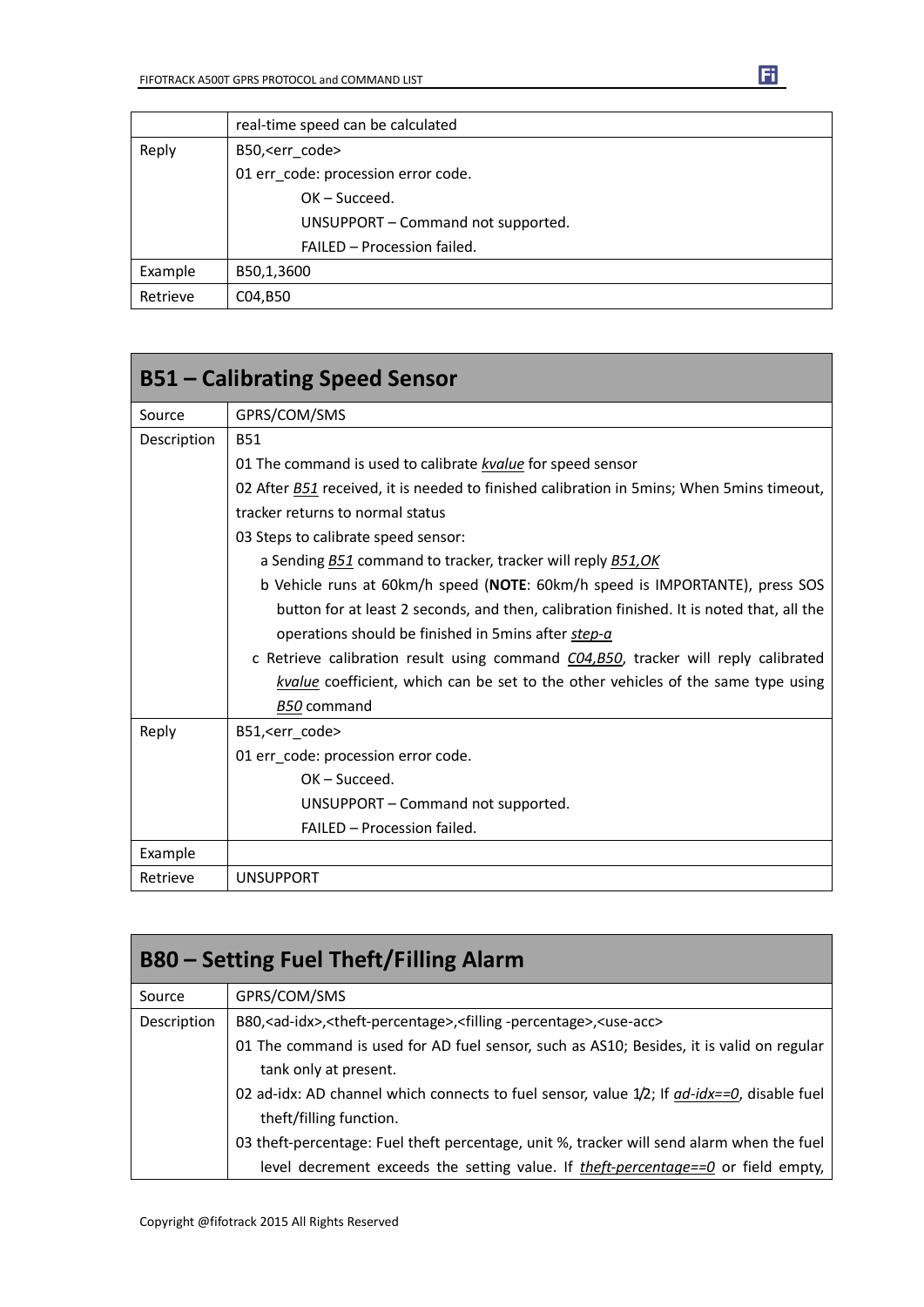|          | disable fuel theft alarm.                                                                       |
|----------|-------------------------------------------------------------------------------------------------|
|          | 04 filling-percentage: Fuel filling percentage, unit %, tracker will send alarm when the        |
|          | fuel level increment exceeds the setting value. If <i>filling-percentage==0</i> or filed empty, |
|          | disable fuel filling alarm.                                                                     |
|          | 05 use-acc: Whether tracker connects to ACC or not. To get better calculation result, it is     |
|          | suggested to connect IN2 to ACC. If use-acc field empty, by default, it is regarded that        |
|          | ACC connected.                                                                                  |
| Reply    | B80, <err_code></err_code>                                                                      |
|          | 01 err code: procession error code.                                                             |
|          | $OK - Succeed.$                                                                                 |
|          | UNSUPPORT - Command not supported.                                                              |
|          | FAILED - Procession failed.                                                                     |
| Example  | B80,1,5                                                                                         |
|          | 01 Enable fuel theft alarm calculated based on AD1; When fuel level decrement exceed            |
|          | 5%, tracker sends theft alarm                                                                   |
|          | 02 Disable fuel filling alarm                                                                   |
|          | 03 IN2 connects to ACC                                                                          |
| Retrieve | C04,B80                                                                                         |

| <b>B81 – Setting Fuel Level Alarm</b> |                                                                                                                   |  |  |
|---------------------------------------|-------------------------------------------------------------------------------------------------------------------|--|--|
| Source                                | GPRS/COM/SMS                                                                                                      |  |  |
| Description                           | B81, <ad-idx>,<low-percentage>,<high-percentage></high-percentage></low-percentage></ad-idx>                      |  |  |
|                                       | 01 The command is used for AD fuel sensor, such as AS10; Besides, it is valid on regular<br>tank only at present. |  |  |
|                                       | 02 ad-idx: AD channel which connects to fuel sensor, value 1/2; If ad-idx==0, disable fuel<br>level detection.    |  |  |
|                                       | 03 low-percentage: Percentage of low fuel level, unit %, tracker will send alarm when the                         |  |  |
|                                       | fuel level is lower than the setting value. If low-percentage==0 or field empty, disable                          |  |  |
|                                       | low fuel level detection.                                                                                         |  |  |
|                                       | 04 high-percentage: Percentage of high fuel level, unit %, tracker will send alarm when                           |  |  |
|                                       | the fuel level is higher than the setting value. If <i>high-percentage==0</i> or filed empty,                     |  |  |
|                                       | disable high fuel level detection.                                                                                |  |  |
| Reply                                 | B81, <err code=""></err>                                                                                          |  |  |
|                                       | 01 err code: procession error code.                                                                               |  |  |
|                                       | $OK - Succeed.$                                                                                                   |  |  |
|                                       | UNSUPPORT - Command not supported.                                                                                |  |  |
|                                       | FAILED - Procession failed.                                                                                       |  |  |
| Example                               | B81,1,15,80                                                                                                       |  |  |
|                                       | 01 Enable low and high fuel level detection calculated based on AD1                                               |  |  |
|                                       | 02 When fuel level is lower than 15%, tracker sends alarm                                                         |  |  |
|                                       | 03 When fuel level is higher than 80%, tracker sends alarm                                                        |  |  |
| Retrieve                              | C04,B81                                                                                                           |  |  |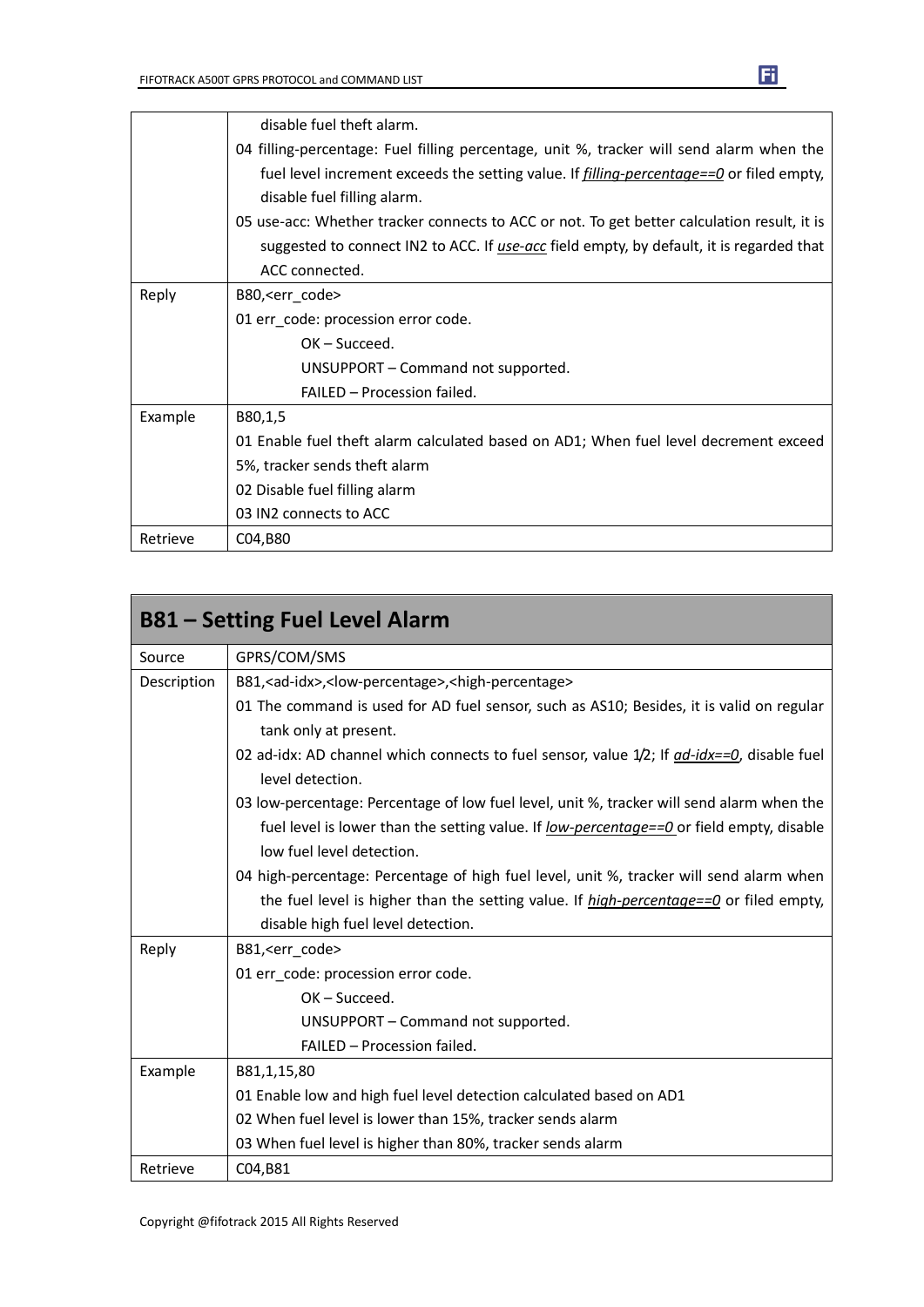| <b>B90 - Reset Tracker or Module</b> |                                     |  |
|--------------------------------------|-------------------------------------|--|
| Source                               | GPRS/COM/SMS                        |  |
| Description                          | B90,< select >                      |  |
|                                      | 01 select: option                   |  |
|                                      | $=1$ : Reset tracker.               |  |
|                                      | =2: Reset GPS module.               |  |
|                                      | =3: Reset GSM module.               |  |
| Reply                                | B90, <err_code></err_code>          |  |
|                                      | 01 err_code: procession error code. |  |
|                                      | $OK - Succeed.$                     |  |
|                                      | UNSUPPORT - Command not supported.  |  |
|                                      | FAILED - Procession failed.         |  |
| Example                              | B90,1                               |  |
|                                      | 01 Reset tracker.                   |  |
| Retrieve                             | <b>UNSUPPORT</b>                    |  |

| <b>B91 – Setting Parameters to Default</b> |                                                                                 |  |  |  |
|--------------------------------------------|---------------------------------------------------------------------------------|--|--|--|
| Source                                     | GPRS/COM/SMS                                                                    |  |  |  |
| Description                                | B91                                                                             |  |  |  |
|                                            | 01 After command is set, all system parameters (except SMS password) are set to |  |  |  |
|                                            | default.                                                                        |  |  |  |
| Reply                                      | B91, <err code=""></err>                                                        |  |  |  |
|                                            | 01 err code: procession error code.                                             |  |  |  |
|                                            | $OK - Succeed.$                                                                 |  |  |  |
|                                            | UNSUPPORT - Command not supported.                                              |  |  |  |
|                                            | FAILED - Procession failed.                                                     |  |  |  |
| Example                                    | B91                                                                             |  |  |  |
| Retrieve                                   | <b>UNSUPPORT</b>                                                                |  |  |  |

| B94 – Turn on/off LED |                                             |  |  |  |
|-----------------------|---------------------------------------------|--|--|--|
| Source                | GPRS/COM/SMS                                |  |  |  |
| Description           | B94, <led-on></led-on>                      |  |  |  |
|                       | 01 led-on: 1--turn on LED, 0--turn off LED. |  |  |  |
|                       | 02 Default, led-on=1.                       |  |  |  |
| Reply                 | B94, <err code=""></err>                    |  |  |  |
|                       | 01 err_code: procession error code.         |  |  |  |
|                       | $OK - Succeed.$                             |  |  |  |
|                       | UNSUPPORT - Command not supported.          |  |  |  |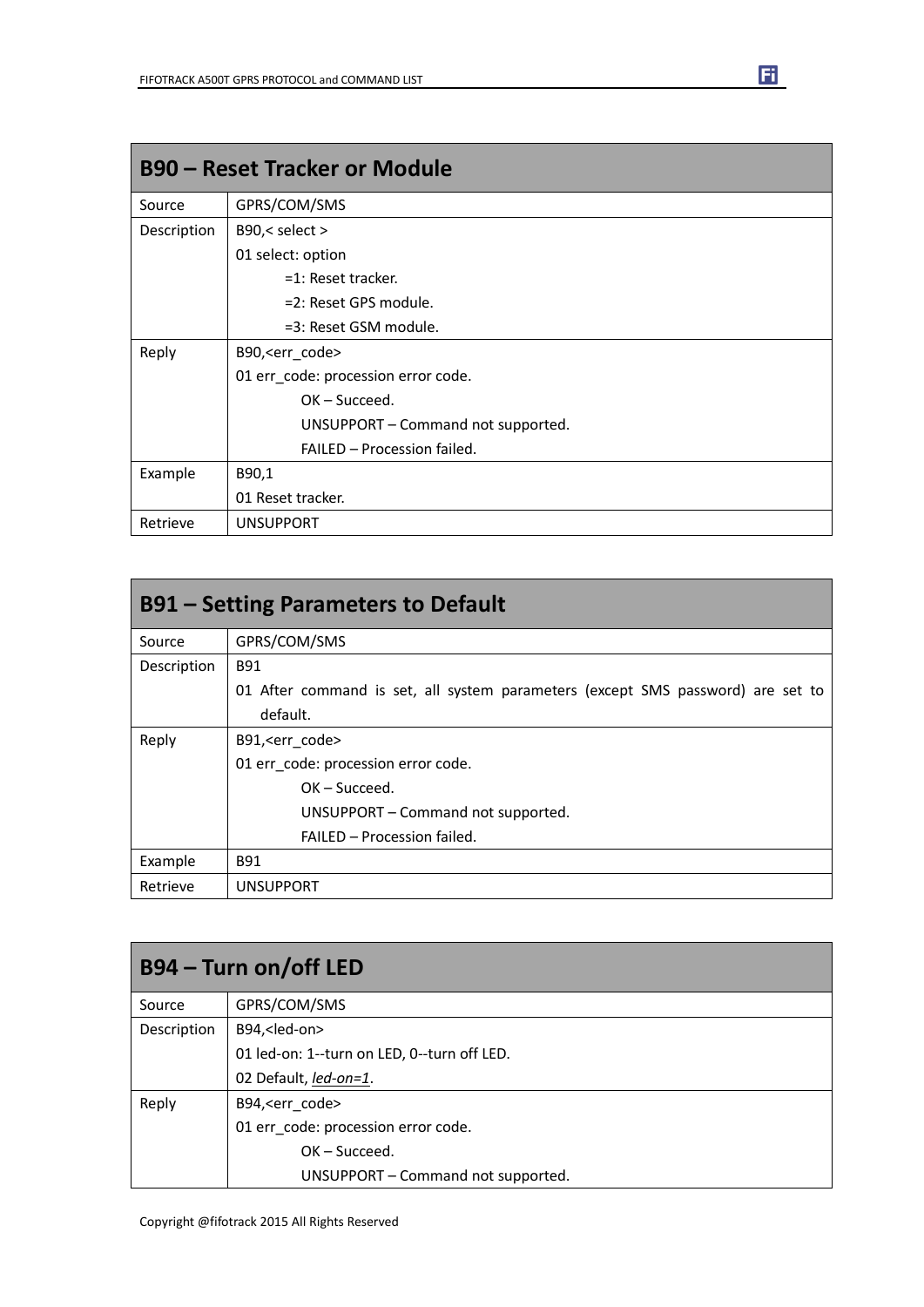|          | FAILED - Procession failed.     |
|----------|---------------------------------|
| Example  | <b>B94</b>                      |
|          | 01 Set LED to default: turn on. |
| Retrieve | C04,B94                         |

Ei

| <b>B96 – Enable/Disable Vibration Alarm</b> |                                                                               |  |
|---------------------------------------------|-------------------------------------------------------------------------------|--|
| Source                                      | GPRS/COM/SMS                                                                  |  |
| Description                                 | B96, <enable>,<option></option></enable>                                      |  |
|                                             | 01 enable: 0~Disable vibration alarm(default); 1~enable vibration alarm       |  |
|                                             | 02 option: Detection option for vibration alarm                               |  |
|                                             | <i>option</i> ==1: Trigger alarm when vibration detected and ACC OFF(default) |  |
|                                             | option==0: Trigger alarm when vibration detected                              |  |
|                                             | 03 Using B29 command to set sensitivity of motion sensor                      |  |
| Reply                                       | B96, < err code >                                                             |  |
|                                             | 01 err code: procession error code.                                           |  |
|                                             | $OK - Succeed.$                                                               |  |
|                                             | UNSUPPORT – Command not supported.                                            |  |
|                                             | FAILED - Procession failed.                                                   |  |
| Example                                     | B96,1                                                                         |  |
|                                             | 01 Enable vibration alarm                                                     |  |
| Retrieve                                    | C04, B96                                                                      |  |

| <b>B98 – Setting Lower Power Parameters</b> |                                                                                       |                  |                                               |                                                                                     |  |
|---------------------------------------------|---------------------------------------------------------------------------------------|------------------|-----------------------------------------------|-------------------------------------------------------------------------------------|--|
| Source                                      | GPRS/COM/SMS                                                                          |                  |                                               |                                                                                     |  |
| Description                                 | B98, <low_pwr_v>,<low_recovery_v>,<control></control></low_recovery_v></low_pwr_v>    |                  |                                               |                                                                                     |  |
|                                             |                                                                                       |                  |                                               | 01 The command is used to set the parameters of low external power alarm            |  |
|                                             |                                                                                       |                  |                                               | 02 low pwr v: Low power alarm voltage, unit V; When external power input is lower   |  |
|                                             |                                                                                       |                  |                                               | than low pwr v, tracker sends "Low Ext-Power" alarm, and cuts off power supply if   |  |
|                                             |                                                                                       |                  | control==1, in order to protect auto battery. |                                                                                     |  |
|                                             | 03 low_recovery_v: External power recovery voltage, unit V; When external power input |                  |                                               |                                                                                     |  |
|                                             | is higher than low recovery v, it is regards that external power is normal; tracker   |                  |                                               |                                                                                     |  |
|                                             | clears "Low Ext-Power" flag, and restore external power supply if <i>control==1</i> . |                  |                                               |                                                                                     |  |
|                                             | 04 control: 1—cut off external power supply when external input is lower than         |                  |                                               |                                                                                     |  |
|                                             |                                                                                       |                  |                                               | low pwr v, and restore supply when external input higher than low recovery v, it is |  |
|                                             | used to protect auto battery; O(default) - Disable auto battery protection.           |                  |                                               |                                                                                     |  |
|                                             | 05 It is suggested to set parameters which (low recovery $v - low$ pwr v) >= 0.5V     |                  |                                               |                                                                                     |  |
|                                             | 06 Default settings for 12V or 24V auto battery, as below table:                      |                  |                                               |                                                                                     |  |
|                                             |                                                                                       |                  | low_pwr_v                                     | low_recovery_v                                                                      |  |
|                                             |                                                                                       | 12V Auto Battery | 11.5V                                         | 12.5V                                                                               |  |
|                                             |                                                                                       | 24V Auto Battery | 23.5V                                         | 24.5V                                                                               |  |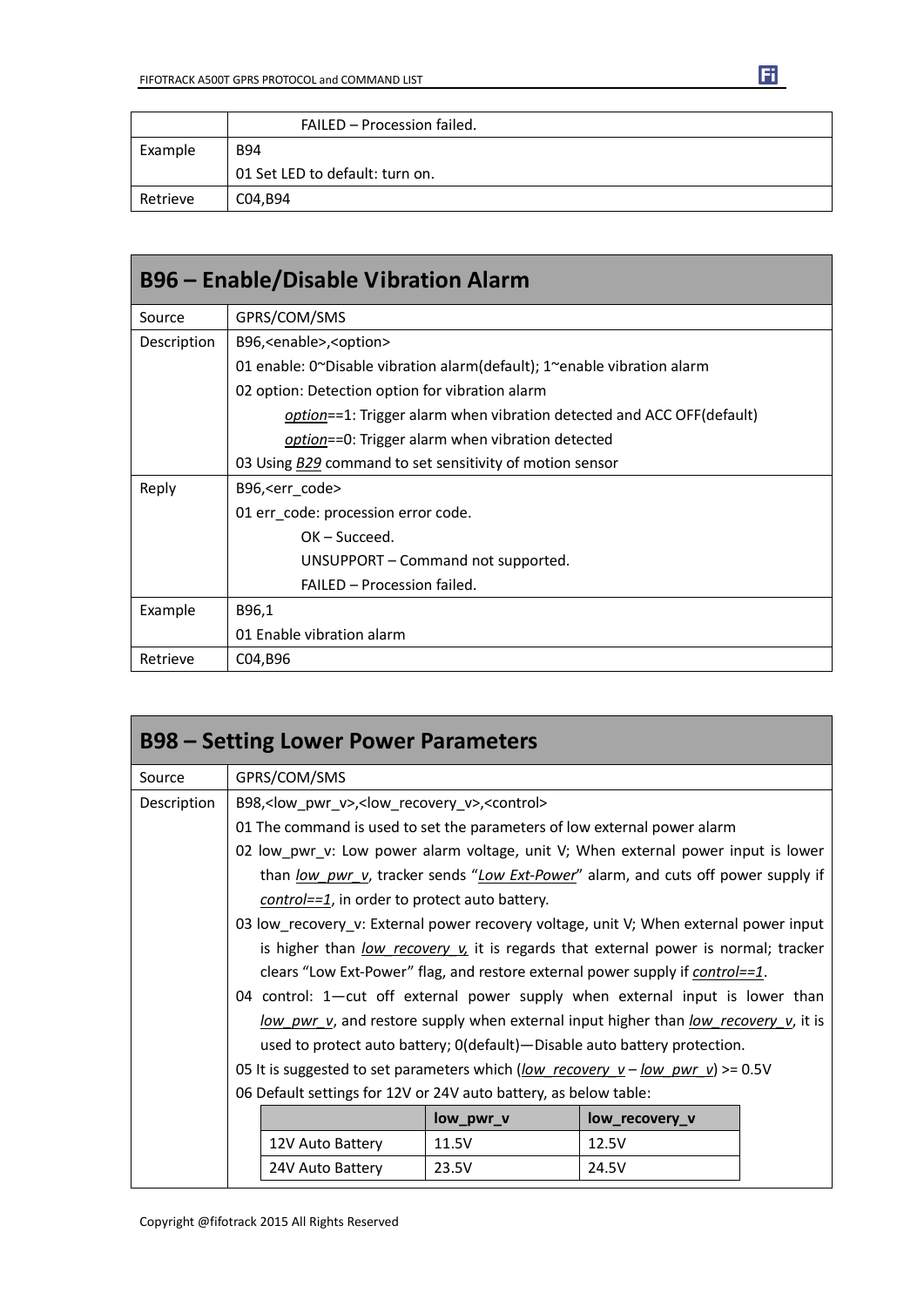| Reply    | B98, <err_code></err_code>                                                              |  |  |
|----------|-----------------------------------------------------------------------------------------|--|--|
|          | 01 err code: procession error code.                                                     |  |  |
|          | $OK - Succeed.$                                                                         |  |  |
|          | UNSUPPORT - Command not supported.                                                      |  |  |
|          | FAILED - Procession failed.                                                             |  |  |
| Example  | B98,11.5,12.5                                                                           |  |  |
|          | 01 Setting low external threshold to 11.5V, and recovery voltage to 12.5V, auto battery |  |  |
|          | protection is disabled, tracker is always powered from external supply.                 |  |  |
|          | B98,0,0,1                                                                               |  |  |
|          | 01 Setting adaptive low external parameters, tracker judges voltage automatically, and  |  |  |
|          | cuts off when low external input.                                                       |  |  |
| Retrieve | C04, B98                                                                                |  |  |

| <b>B99 - OTA using FTP Server</b> |                          |                                                                                                                                                                                |
|-----------------------------------|--------------------------|--------------------------------------------------------------------------------------------------------------------------------------------------------------------------------|
| Source                            | GPRS/COM/SMS             |                                                                                                                                                                                |
| Description                       |                          | B99, <file_name>,<option>,<ftp_address>,<ftp_port>,<ftp_loginid>,<ftp_loginpwd>,<apn< td=""></apn<></ftp_loginpwd></ftp_loginid></ftp_port></ftp_address></option></file_name> |
|                                   |                          | >, <apn_name>,<apn_pwd></apn_pwd></apn_name>                                                                                                                                   |
|                                   |                          | 01 Firmware version V1.12 or above support FTP OTA function                                                                                                                    |
|                                   |                          | 01 file_name: file name for OTA, should be "xxx.bin" format                                                                                                                    |
|                                   |                          | 02 option: option for OTA, when the field empty, using default setting                                                                                                         |
|                                   | option                   | <b>Description</b>                                                                                                                                                             |
|                                   | 0(default)               | Normal OTA, tracker check whether <i>file name</i> match current version                                                                                                       |
|                                   |                          | or not                                                                                                                                                                         |
|                                   | $\mathbf{1}$             | Mandatory OTA, tracker doesn't check file name                                                                                                                                 |
|                                   |                          | 03 ftp_address: FTP server address, default 47.88.17.17                                                                                                                        |
|                                   |                          | 04 ftp_port: FTP server port, default 21                                                                                                                                       |
|                                   |                          | 05 ftp_loginid, ftp_loginpwd: FTP login user-name and password, when fields empty,                                                                                             |
|                                   |                          | using default account on 47.88.17.17                                                                                                                                           |
|                                   |                          | 06 apn, apn_name, apn_pwd: APN setting for FTP connection, default, tracker using the                                                                                          |
|                                   |                          | same setting as <b>BO1</b> command                                                                                                                                             |
|                                   |                          | 07 After B99 command received, tracker matches file name to current firmware version,                                                                                          |
|                                   |                          | and starts OTA according to result                                                                                                                                             |
|                                   |                          | 08 During OTA operation, tracker will disconnect from tracking server, stop timing                                                                                             |
|                                   |                          | uploading/photographing.                                                                                                                                                       |
|                                   |                          | 09 The timeout for FTP OTA is 15mins, when exceed, tracker will restart automatically,                                                                                         |
|                                   |                          | and connect to tracking server                                                                                                                                                 |
|                                   |                          | 10 External power connection is needed during OTA operation, it is used for tracking                                                                                           |
|                                   |                          | reboot after OTA finished                                                                                                                                                      |
| Reply                             | B99, <err_str></err_str> |                                                                                                                                                                                |
|                                   |                          | 01 err_str: Error code, string format                                                                                                                                          |
|                                   |                          | "Invalid BIN file" - file_name doesn't match current firmware version                                                                                                          |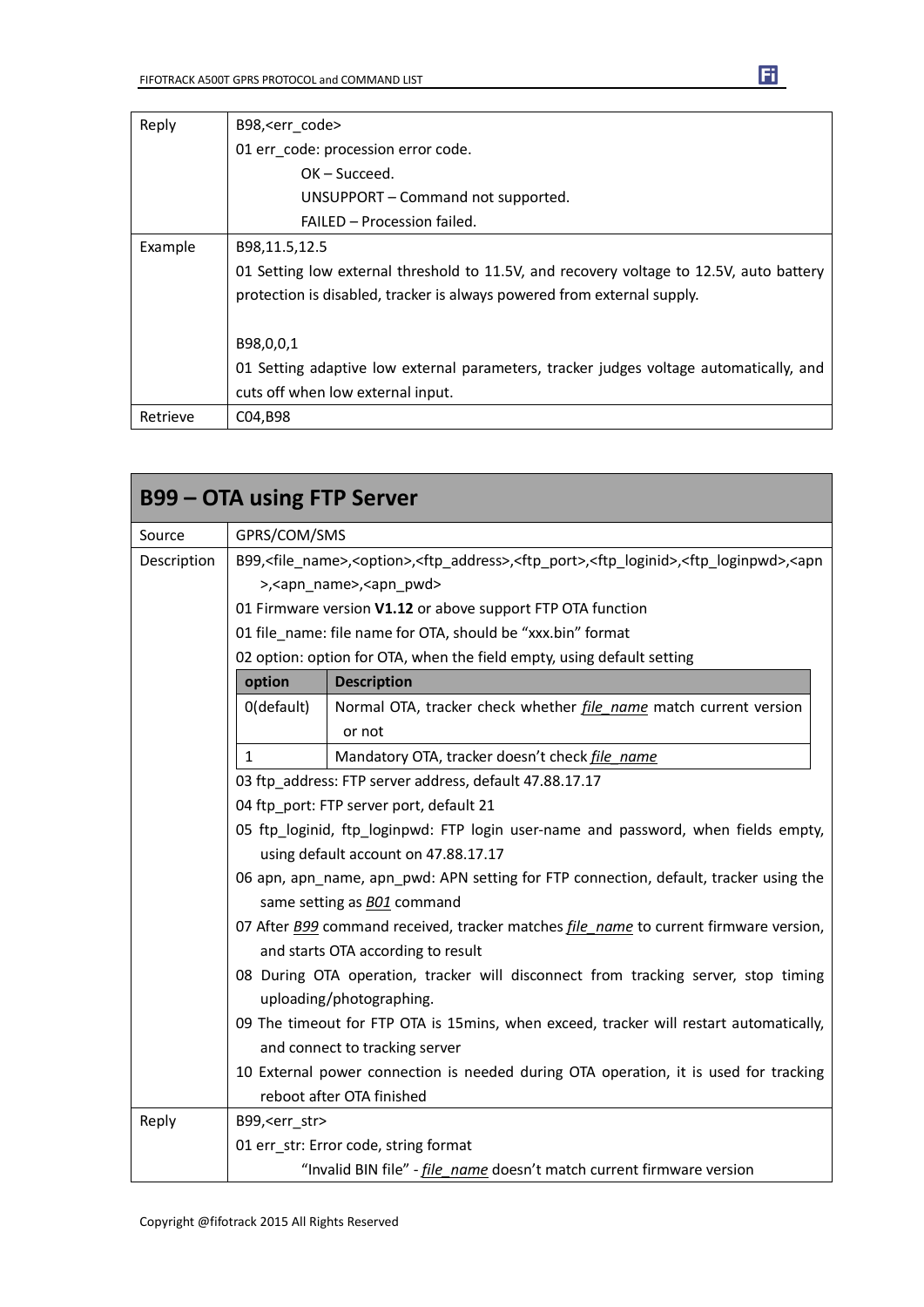|          | "No ext-pwr, Please Connect in 15mins" - External power disconnect                       |
|----------|------------------------------------------------------------------------------------------|
|          | "The Same Version" – file name has the same version to current firmware                  |
|          | version                                                                                  |
|          | "OK" – OTA start                                                                         |
| Example  | B99,500T-V1.12.bin                                                                       |
|          | 01 Start OTA, tracker will connect to 47.88.17.17:21, using default FTP account for file |
|          | download                                                                                 |
| Retrieve |                                                                                          |

| F01 - Enable/Disable Buzzer |                                                                                                                                 |  |
|-----------------------------|---------------------------------------------------------------------------------------------------------------------------------|--|
| Source                      | GPRS/COM/SMS                                                                                                                    |  |
| Description                 | F01, <en>, <acc-on-tmr>, <login-keep-acc-off>, <br/> <br/> <br/> <br/> <br/>huz-type&gt;</login-keep-acc-off></acc-on-tmr></en> |  |
|                             | 01 en: 0~Disable buzzer function; 1~Enable (default)                                                                            |  |
|                             | 02 acc-on-tmr: Time period from ACC ON to swiping authorized card, unit minute,                                                 |  |
|                             | default 10min; During this period, buzzer will be on, until authorized card swiped, or<br>ACC OFF, or timeout.                  |  |
|                             | 03 login-keep-acc-off: Time period from swiping authorized/unauthorized card to ACC                                             |  |
|                             | ON, unit minute, default Omin; During this period, tracker keeps card's information; If                                         |  |
|                             | ACC ON in login-keep-acc-off minutes, tracker uploads "Login" or "Illegal Login" using                                          |  |
|                             | swiped card data, otherwise, buzzer on, and card re-swiping is needed.                                                          |  |
|                             | 04 buz-type: 0(default)~Internal buzzer integrated with reader; 1~External buzzer                                               |  |
|                             | 04 When buz-type==1, tracker uses OUT2 to control buzzer. External buzzer is needed                                             |  |
|                             | under this setting.                                                                                                             |  |
|                             | Notes: According to DLT rule, just use F01 default parameters, NO NEED set it.                                                  |  |
| Reply                       | F01, <err_code></err_code>                                                                                                      |  |
|                             | 01 err code: procession error code.                                                                                             |  |
|                             | OK-Succeed.                                                                                                                     |  |
|                             | UNSUPPORT - Command not supported.                                                                                              |  |
|                             | FAILED - Procession failed.                                                                                                     |  |
| Example                     | F01,0                                                                                                                           |  |
|                             | 01 Disable buzzer function                                                                                                      |  |
|                             | F01, 1, 2, 3                                                                                                                    |  |
|                             | 01 Enable buzzer function, set acc-on-tmr to 2mins, and login-keep-acc-off to 3mins                                             |  |
|                             | F01,1                                                                                                                           |  |
|                             | 01 Enable buzzer function, set <i>acc-on-tmr</i> to default 10mins, and <i>login-keep-acc-off</i> to<br>10 <sub>mins</sub>      |  |
| Retrieve                    | C04,F01                                                                                                                         |  |

圃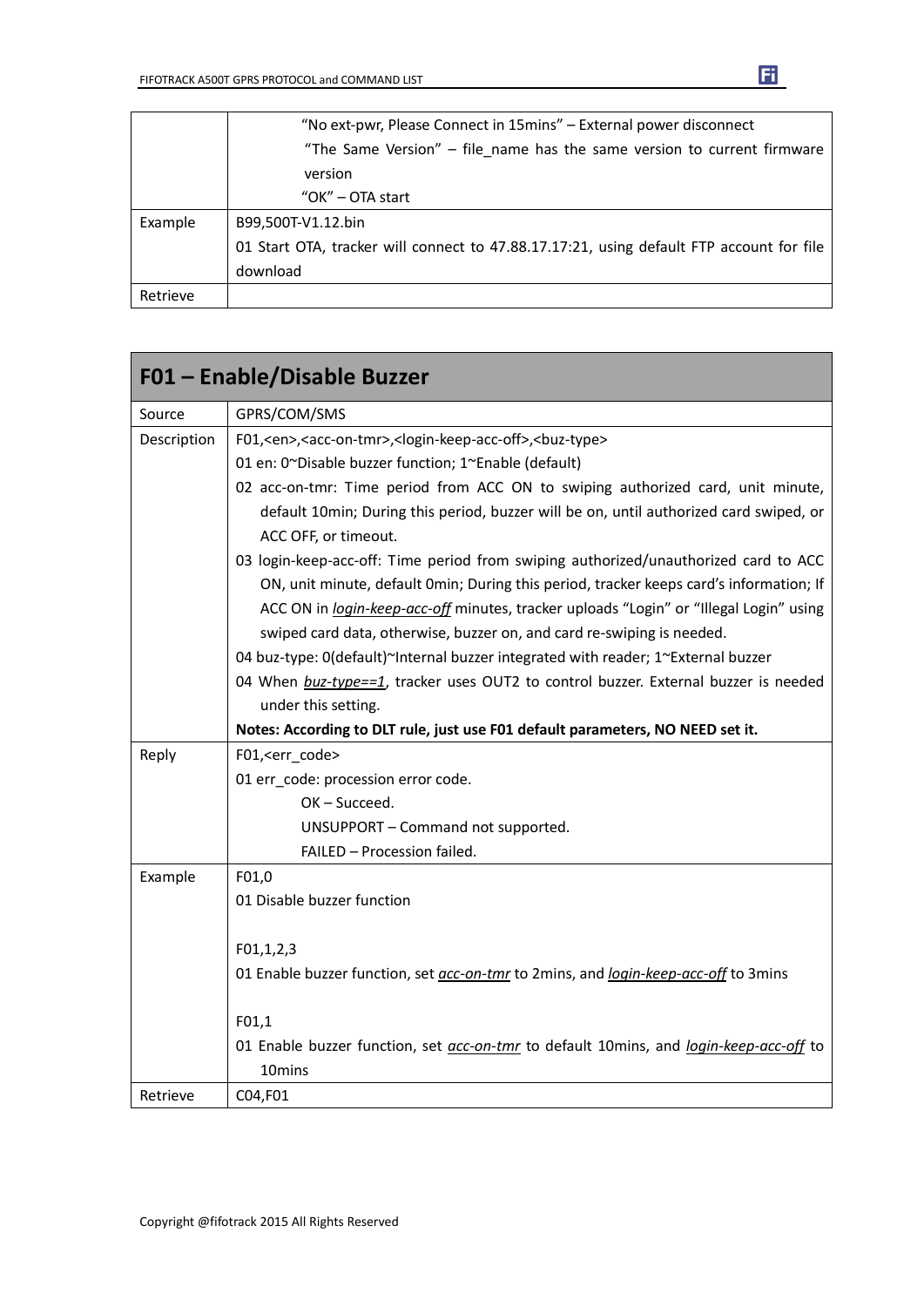|             | F02 – Set Authorized Card Type                                                                                                          |
|-------------|-----------------------------------------------------------------------------------------------------------------------------------------|
| Source      | GPRS/COM/SMS                                                                                                                            |
| Description | F02, <start_digit_1>,<start_digit_2>,<start_digit_3>,,<start_digit_16></start_digit_16></start_digit_3></start_digit_2></start_digit_1> |
|             | 01 start_digit_1/2/316: authorized card type, 2/4 digitals, maximally, 16 types are<br>supported.                                       |
|             | 02 When all <i>start digit 1/ start digit 2/ start digit 3start digit 16</i> are empty, delete                                          |
|             | authorized card type, all valid cards are regarded as authorized ones, and "Login" or                                                   |
|             | "Log Out" event will be generated when card swipped.                                                                                    |
|             | 03 Refer to <i>Appendix A</i> for <i>alm-code</i> of "Login"/"Log Out"/" Illegal Login"                                                 |
| Reply       | F02, <err code=""></err>                                                                                                                |
|             | 01 err code: procession error code.                                                                                                     |
|             | $OK - Succeed.$                                                                                                                         |
|             | UNSUPPORT - Command not supported.                                                                                                      |
|             | FAILED - Procession failed.                                                                                                             |
| Example     | F02,14,24                                                                                                                               |
|             | 01 Set two types of authorized card, whose TRACK#3 data start with "14" or "24". When                                                   |
|             | authorized cards swiped, tracker will generate "Login"(alm-code==37) or "Log                                                            |
|             | Out"(alm-code==38) information to server, for other cards, tracker will generate "Illegal                                               |
|             | Login"(alm-code==39) information.                                                                                                       |
| Retrieve    | C04,F02                                                                                                                                 |

| F06 – Setting Time Limit for DLT License Uploading |                                                                                         |  |
|----------------------------------------------------|-----------------------------------------------------------------------------------------|--|
| Source                                             | GPRS/COM/SMS                                                                            |  |
| Description                                        | F06, <enable>, &lt; keeping-tmr&gt;</enable>                                            |  |
|                                                    | 01 enable: 0~Disable(default); 1~Enable                                                 |  |
|                                                    | 02 keeping-tmr: Time limit for DLT license uploading, unit s, default 0s; When DLT card |  |
|                                                    | swiped, tracker uploads GPRS package with license ID during keeping-tmr seconds,        |  |
|                                                    | and clear license field in GPRS package when keep-tmr timeout                           |  |
| Reply                                              | F06, <err code=""></err>                                                                |  |
|                                                    | 01 err code: procession error code.                                                     |  |
|                                                    | $OK - Succeed.$                                                                         |  |
|                                                    | UNSUPPORT – Command not supported.                                                      |  |
|                                                    | FAILED - Procession failed.                                                             |  |
| Example                                            |                                                                                         |  |
| Retrieve                                           | C04, F06                                                                                |  |

| C01 – Retrieve Position Information |              |  |
|-------------------------------------|--------------|--|
| Source                              | COM/SMS/GPRS |  |
| Description                         | C01          |  |

E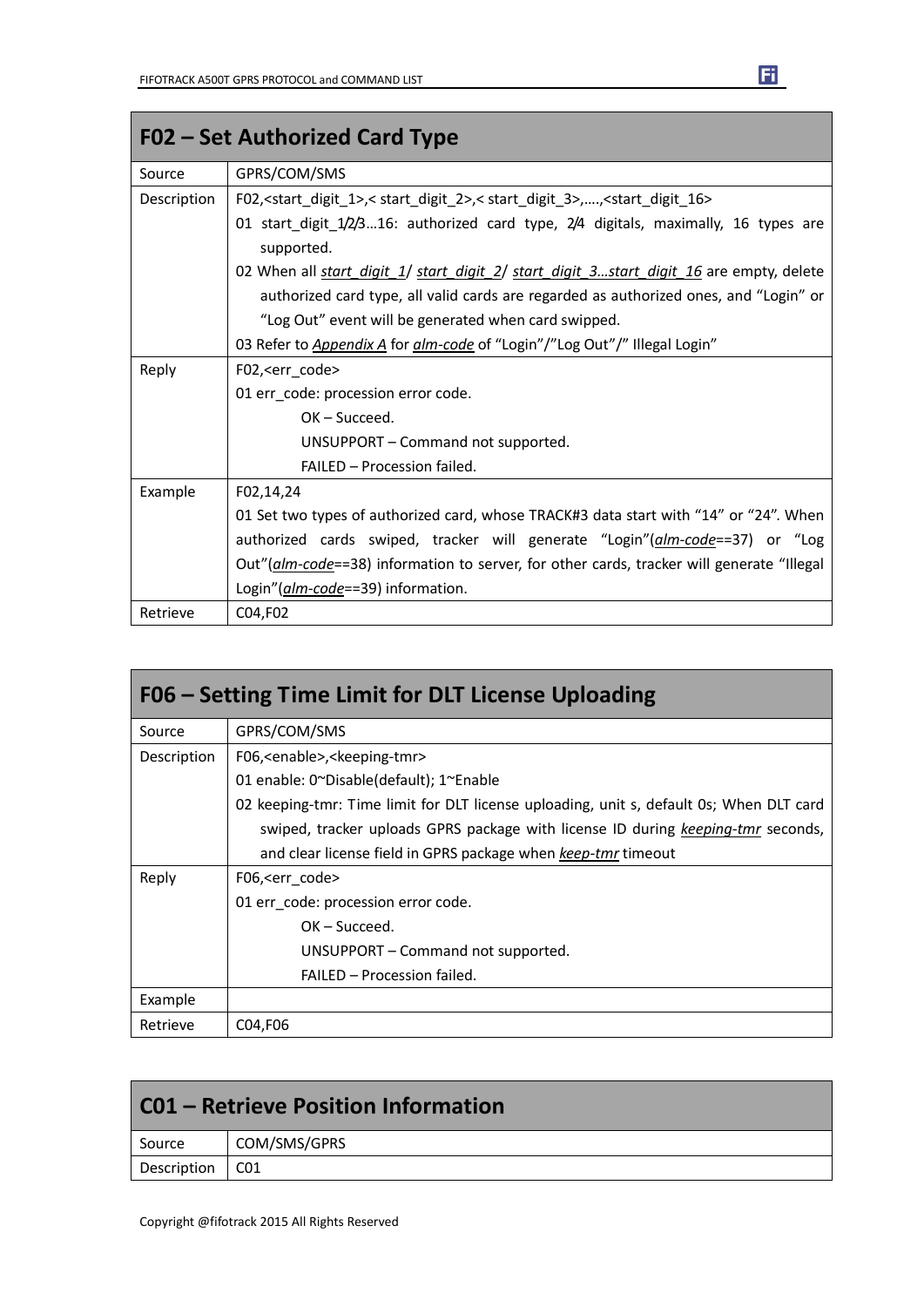|          | 01 After command is set, tracker sends a position message.                                                                |
|----------|---------------------------------------------------------------------------------------------------------------------------|
|          | 02 When alarm detected, tracker sends alarm SMS with CO1 format automatically, to all                                     |
|          | SOS number(s).                                                                                                            |
|          | 03 When command is sent via GPRS, tracker replies normal position data.                                                   |
| Reply    | When command is sent via GPRS, the replied data is normal position package.                                               |
|          | When command is sent via SMS/COM                                                                                          |
|          | <string_head>,yyyy-MM-dd hh:mm:ss, <spd>KM/h,<gprs_st>,<gps_fix>,EXPW:<pst></pst></gps_fix></gprs_st></spd></string_head> |
|          | http://maps.google.com/maps?q= <latitude>,<longitude>&amp;t=m</longitude></latitude>                                      |
|          | a string_head: SMS head string, for normal position data, string head is empty, for                                       |
|          | alarm data, refer to Appendix-A for default string.                                                                       |
|          | b yyyy-MM-dd hh:mm:ss: current date & time, which is effected by <b>B14</b> command<br>setting.                           |
|          | c spd: current speed, unit km/h.                                                                                          |
|          | d gprs_st: GPRS link status, value: "Connected" or "Disconnected".                                                        |
|          | e gps_fix: GPS signal status, 'A'-fixed, 'V'-not fixed.                                                                   |
|          | f PST: Status of ext-power input, "ON" -- ext-power is connected, "OFF" -- ext-power                                      |
|          | is disconnected.                                                                                                          |
|          | g Latitude, Longitude: Latitude and longitude of last position point.                                                     |
| Example  | CO <sub>1</sub>                                                                                                           |
| Retrieve | <b>UNSUPPORT</b>                                                                                                          |

| CO2 – Retrieve Firmware/Hardware Version, SN, IMEI |                                                                |  |
|----------------------------------------------------|----------------------------------------------------------------|--|
| Source                                             | GPRS/COM/SMS                                                   |  |
| Description                                        | CO <sub>2</sub>                                                |  |
| Reply                                              | Uploading data format:                                         |  |
|                                                    | C02, <imei>,<sn>,<fw ver="">,<hw ver=""></hw></fw></sn></imei> |  |
|                                                    | 01 IMEI: IMEI of tracker.                                      |  |
|                                                    | 02 SN: Serial number of tracker.                               |  |
|                                                    | 03 fw ver: Firmware version.                                   |  |
|                                                    | 04 hw ver: Hardware version.                                   |  |
| Example                                            | CO <sub>2</sub>                                                |  |
| Retrieve                                           | <b>UNSUPPORT</b>                                               |  |

| C03 – Retrieve Supply Power Status |                                                                  |  |
|------------------------------------|------------------------------------------------------------------|--|
| Source                             | GPRS/COM/SMS                                                     |  |
| Description                        | CO <sub>3</sub>                                                  |  |
| Reply                              | Uploading data format:                                           |  |
|                                    | C03, <extp v="">, <br/>bat v&gt;, <br/>bat percentage&gt;</extp> |  |
|                                    | 01 extp v: Voltage of ext-power, unit V.                         |  |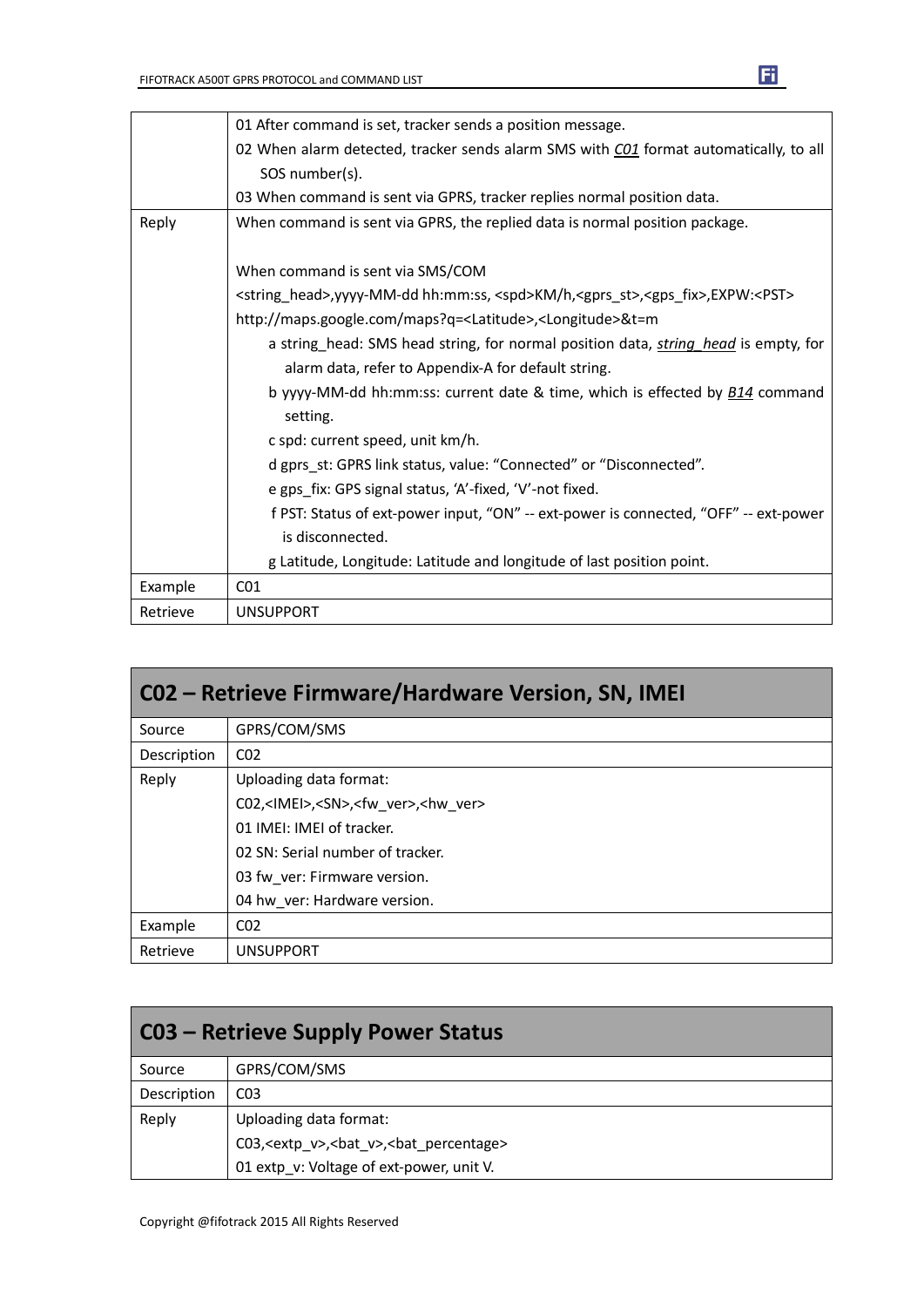|          | 02 bat v: Voltage of internal battery.                      |
|----------|-------------------------------------------------------------|
|          | 03 bat_percentage: Percentage of internal battery capacity. |
| Example  | CO <sub>3</sub>                                             |
| Retrieve | <b>UNSUPPORT</b>                                            |

| <b>CO4 – Retrieve Parameter Setting</b> |                                                                             |  |
|-----------------------------------------|-----------------------------------------------------------------------------|--|
| Source                                  | GPRS/COM/SMS                                                                |  |
| Description                             | C04, <cmd-code>,<query para=""></query></cmd-code>                          |  |
|                                         | 01 cmd-code: Command code to be retrieved.                                  |  |
|                                         | 02 query para: Query parameter; refer to chapters above for detail.         |  |
| Reply                                   | C04, <cmd>,<cmd-para></cmd-para></cmd>                                      |  |
|                                         | 01 cmd-code: The same as sending command.                                   |  |
|                                         | 02 cmd-para: Retrieved parameter string, the same format as setting command |  |
|                                         | described in the above chapters.                                            |  |
| Example                                 | Refer to chapters above.                                                    |  |
| Retrieve                                | <b>UNSUPPORT</b>                                                            |  |

| <b>CO6 - Retrieve Batch Parameters</b> |                                                                                                                                                |  |
|----------------------------------------|------------------------------------------------------------------------------------------------------------------------------------------------|--|
| Source                                 | GPRS/COM/SMS                                                                                                                                   |  |
| Description                            | C <sub>06</sub>                                                                                                                                |  |
|                                        | 01 Retrieve batch parameters, which is used to diagnose the offline reason                                                                     |  |
| Reply                                  | C06, <gid>,<ip>:<port>,<tcp udp="">;APN:<apn>,<apn user="">,<apn pwd="">;EXT:<ext p="">,BAT</ext></apn></apn></apn></tcp></port></ip></gid>    |  |
|                                        | : <bat_v>;B03:<base_int>,<accoff_int>,<ns_ratio>;<acc off="" on="">,<moving stop=""></moving></acc></ns_ratio></accoff_int></base_int></bat_v> |  |
|                                        | 01 GID: Tracker ID of GPRS data, default IMEI                                                                                                  |  |
|                                        | 02 ip, port: Server ip/port setting in tracker                                                                                                 |  |
|                                        | 03 TCP/UDP: transport protocol                                                                                                                 |  |
|                                        | 04: apn, apn-user, apn_pwd: APN setting in tracker                                                                                             |  |
|                                        | 05 ext_p: Voltage of external power supply                                                                                                     |  |
|                                        | 06 bat_v: Voltage of internal battery                                                                                                          |  |
|                                        | 07 base_int, accoff_int, ns_ratio: Uploading time interval setting in tracker. It is the same                                                  |  |
|                                        | as B03 setting                                                                                                                                 |  |
|                                        | 08 ACC ON/OFF: String, ACC status, "ACC ON" or "ACC OFF"                                                                                       |  |
|                                        | 09 Moving/STOP: String, motion status detected by motion sensor, "Moving" or "Stop"                                                            |  |
| Example                                | Command: C06                                                                                                                                   |  |
|                                        | Reply:C06,861694033095389,47.88.35.165:10502,TCP;APN:CMNET,,;EXT:12.09V,BAT:4.17                                                               |  |
|                                        | V; B03:10,0,0,ACC OFF,Stop                                                                                                                     |  |
| Retrieve                               | <b>UNSUPPORT</b>                                                                                                                               |  |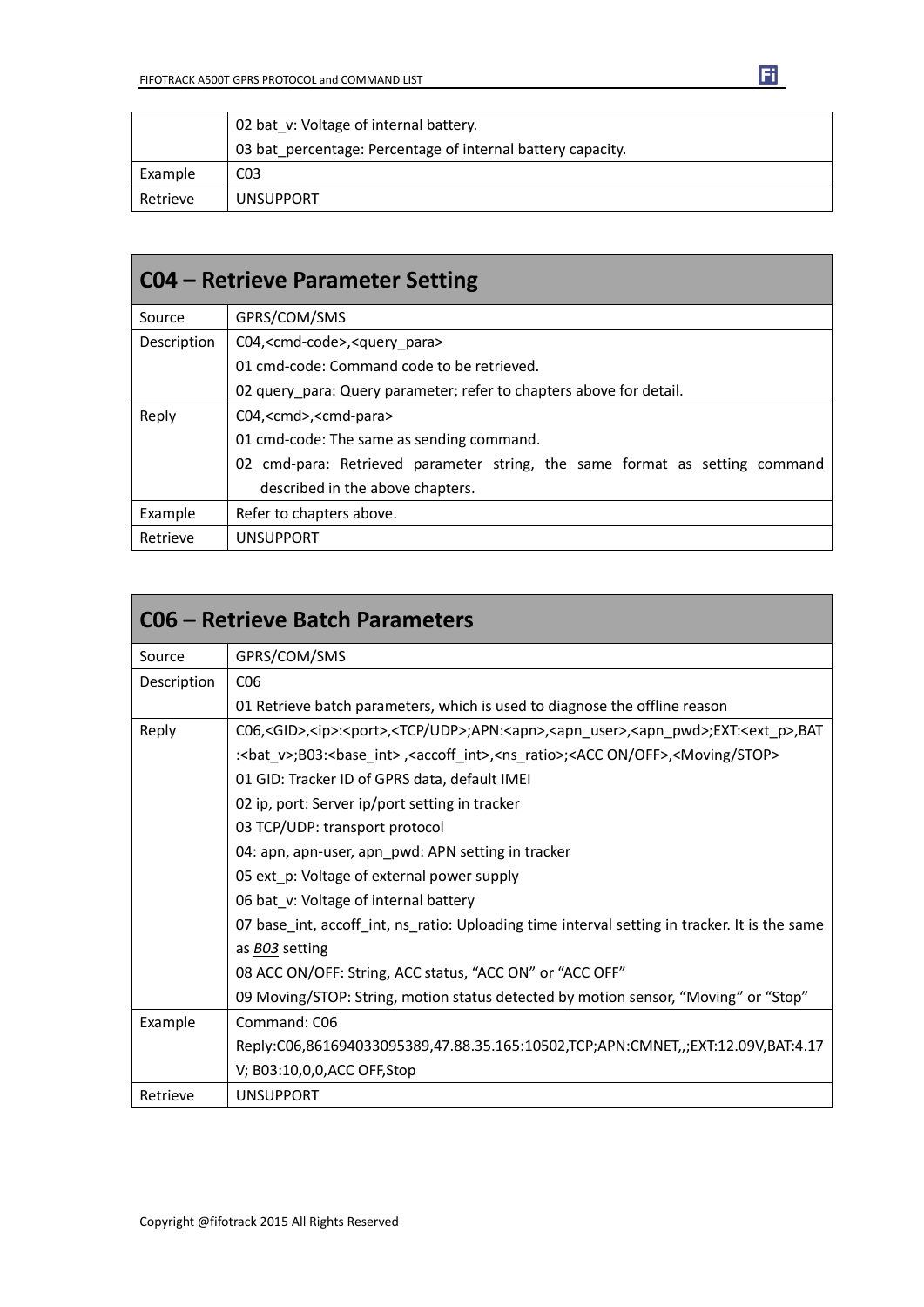| C07 – Retrieve ISP Information via USSD |                                                                                              |  |  |  |
|-----------------------------------------|----------------------------------------------------------------------------------------------|--|--|--|
| Source                                  | GPRS/COM/SMS                                                                                 |  |  |  |
| Description                             | $CO7$ , $<$ ussd-str $>$                                                                     |  |  |  |
|                                         | 01 Some ISP support USSD function for querying SIM balance or data consumption;              |  |  |  |
|                                         | Using C07 command, user can retrieve those information for tracker's SIM                     |  |  |  |
|                                         | 02 ussd-str: Querying string, which is provided by ISP. ussd-str always starts with "*', and |  |  |  |
|                                         | ends with '#'. Please refer to ISP for detail.                                               |  |  |  |
| Reply                                   | C07, <ussd-info></ussd-info>                                                                 |  |  |  |
|                                         | 01 ussd-info: Querying information which is replied from ISP                                 |  |  |  |
| Example                                 | C07,*188#                                                                                    |  |  |  |
| Retrieve                                | <b>UNSUPPORT</b>                                                                             |  |  |  |

|                  | C08 – Retrieving AD voltage                                                                                                 |  |  |  |
|------------------|-----------------------------------------------------------------------------------------------------------------------------|--|--|--|
| Source           | GPRS/COM/SMS                                                                                                                |  |  |  |
| Description      | C08, <rt-data></rt-data>                                                                                                    |  |  |  |
|                  | 01 The command is used to retrieve voltage on AD port.                                                                      |  |  |  |
|                  | 02 rt-data: 1(default) - Tracker reply real-time voltage; 0 - Tracker does smooth filtration,                               |  |  |  |
| and then replies |                                                                                                                             |  |  |  |
|                  | 03 Different for rt-data                                                                                                    |  |  |  |
|                  | rt-data==1: Voltage is related to sensor itself, when sensor signal is stable, sending                                      |  |  |  |
|                  | C08 command for retrieving, and the result would be true                                                                    |  |  |  |
|                  | rt-data==0: Voltage is related not only to sensor itself, but to working environment                                        |  |  |  |
|                  | (e.g. fuel sensor voltage on running vehicle). Tracker needs at least 1min to sample                                        |  |  |  |
|                  | enough data, does smooth filtration. There could have some error to true voltage.                                           |  |  |  |
|                  | 04 The result of CO8 reply is actual voltage on AD port, which isn't effected by B34                                        |  |  |  |
|                  | command setting                                                                                                             |  |  |  |
| Reply            | C08, <ad1>:<ad1-voltage>,<ad2>:<ad2-voltage><and>:<and-voltage></and-voltage></and></ad2-voltage></ad2></ad1-voltage></ad1> |  |  |  |
|                  | 01 adx-voltage: Voltage on ADx, unit V                                                                                      |  |  |  |
| Example          | Command: C08                                                                                                                |  |  |  |
|                  | Reply: C08, AD1: 4.32, AD2: 4.36                                                                                            |  |  |  |
| Retrieve         | <b>UNSUPPORT</b>                                                                                                            |  |  |  |

| D10 – RS232 Accessory Data Transparent Transmission |                                                                                                                    |  |
|-----------------------------------------------------|--------------------------------------------------------------------------------------------------------------------|--|
| Source                                              | <b>GPRS</b>                                                                                                        |  |
| Description                                         | D10, <yymmddhhmmss>,<port>,<dev-code>,<raw-size>,<raw-data></raw-data></raw-size></dev-code></port></yymmddhhmmss> |  |
|                                                     | 01 YYMMDDHHmmss: UTC-0 date & time                                                                                 |  |
|                                                     | YY: year, value(year - 2000), 2 characters                                                                         |  |
|                                                     | MM: month, value range 1--12, 2 characters                                                                         |  |
|                                                     | DD: day, value range 1--31, 2 characters                                                                           |  |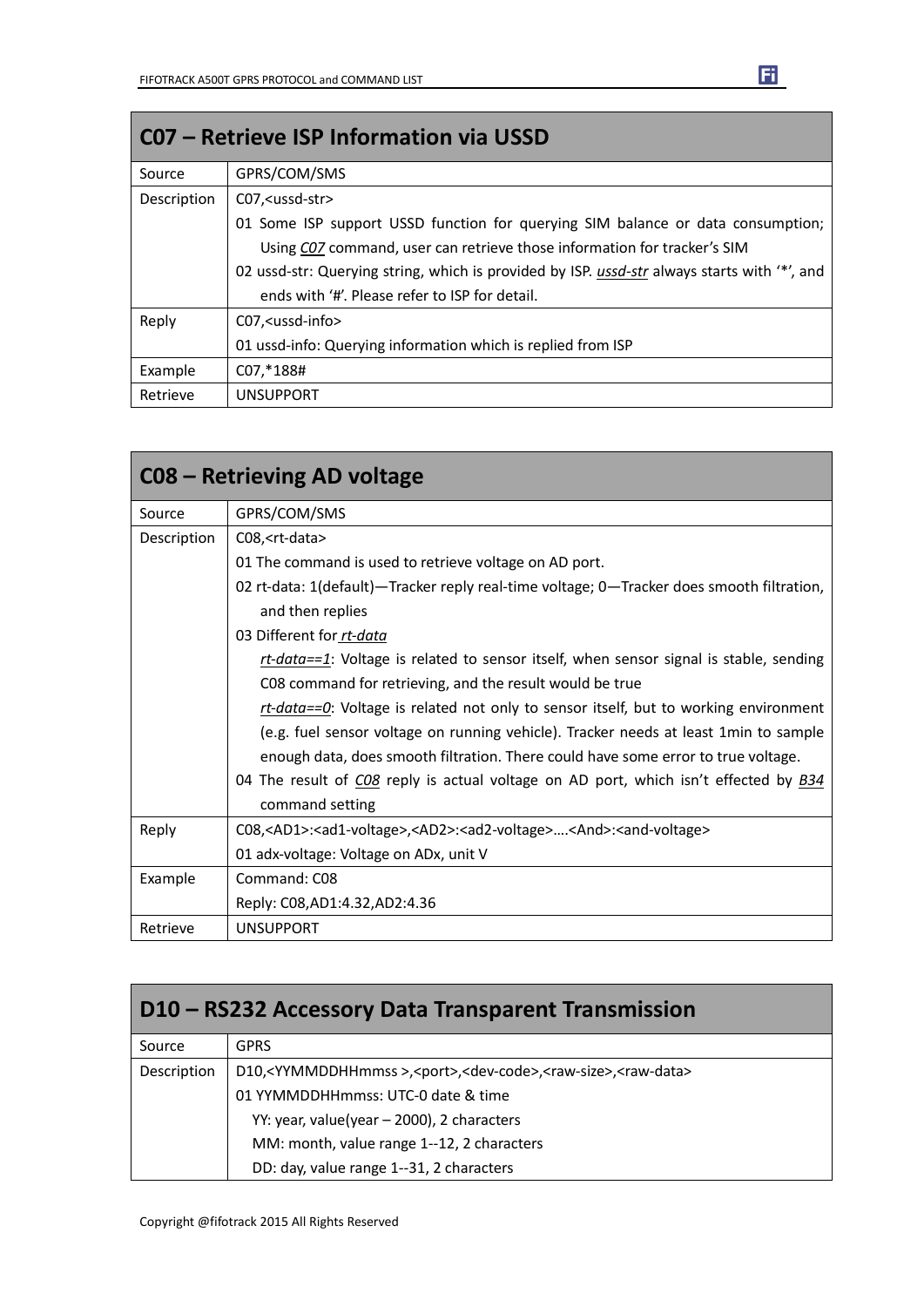|          | HH: hour, value range 0--23, 2 characters                                                       |  |  |  |
|----------|-------------------------------------------------------------------------------------------------|--|--|--|
|          | mm: minute, value range 0-59, 2 characters                                                      |  |  |  |
|          | ss: second, value range 0--59, 2 characters                                                     |  |  |  |
|          | 02 port: port number, range 1~4. For S50, port==1 always                                        |  |  |  |
|          | 03 dev-code: Device code for RS232 accessory, which is defined by S14 command                   |  |  |  |
|          | 04 raw-size: Data size from RS232 accessory                                                     |  |  |  |
|          | 05 raw-data: Raw data from RS232 accessory                                                      |  |  |  |
| Reply    | D10, OK                                                                                         |  |  |  |
|          | 01 Reply to <i>D10</i> command is necessary, with the same <i>work-no</i> to uplink package, to |  |  |  |
|          | notify tracker transparent transmission package received, otherwise, tracker will               |  |  |  |
|          | retransmission D10 package 5 times with 30s interval.                                           |  |  |  |
| Example  | Tracker $\rightarrow$ Server:                                                                   |  |  |  |
|          | \$\$82,865851038882502,16B,D10,200616103836,1,9,37,*XD,508J,04,0054,0200,0500,17                |  |  |  |
|          | 59,0312#*75\r\n                                                                                 |  |  |  |
|          |                                                                                                 |  |  |  |
|          | Server reply:                                                                                   |  |  |  |
|          | ##27,865851038882502,16B,D10,OK*38\r\n                                                          |  |  |  |
|          |                                                                                                 |  |  |  |
|          | NOTE: work-no for both package is the same                                                      |  |  |  |
| Retrieve | <b>UNSUPPORT</b>                                                                                |  |  |  |

| S09 – Setting GPRS Heartbeat Interval                                                                                     |                                                                                           |  |  |  |
|---------------------------------------------------------------------------------------------------------------------------|-------------------------------------------------------------------------------------------|--|--|--|
| Source                                                                                                                    | GPRS/COM/SMS                                                                              |  |  |  |
| Description                                                                                                               | S09, <acc-on-interval>,<acc-off-interval></acc-off-interval></acc-on-interval>            |  |  |  |
|                                                                                                                           | 01 Heartbeat package is independent from normal GPRS position one                         |  |  |  |
|                                                                                                                           | 02 acc-on-interval, acc-off-interval: Heartbeat interval for ACC ON and ACC OFF, unit: s; |  |  |  |
|                                                                                                                           | default <i>acc-on-interval==0, acc-off-interval==0</i> , which means heartbeat disabled   |  |  |  |
| 03 When <i>acc-on-interval</i> or <i>acc-off-interval</i> is set to 0, heartbeat disabled for<br>corresponding ACC status |                                                                                           |  |  |  |
|                                                                                                                           |                                                                                           |  |  |  |
|                                                                                                                           | generated, old and unsent one will be discarded                                           |  |  |  |
| Reply                                                                                                                     | S09, <err_code></err_code>                                                                |  |  |  |
| 01 err_code: procession error code.                                                                                       |                                                                                           |  |  |  |
|                                                                                                                           | OK-Succeed.                                                                               |  |  |  |
|                                                                                                                           | UNSUPPORT - Command not supported.                                                        |  |  |  |
|                                                                                                                           | FAILED - Procession failed.                                                               |  |  |  |
| Example                                                                                                                   | S09,180,300                                                                               |  |  |  |
|                                                                                                                           | 01 Setting heartbeat interval to 180s for ACC ON, and 300s for ACC OFF                    |  |  |  |
|                                                                                                                           |                                                                                           |  |  |  |
|                                                                                                                           | S09,0,300                                                                                 |  |  |  |
|                                                                                                                           | 01 Setting heartbeat interval to 300s for ACC OFF, and disable heartbeat for ACC ON       |  |  |  |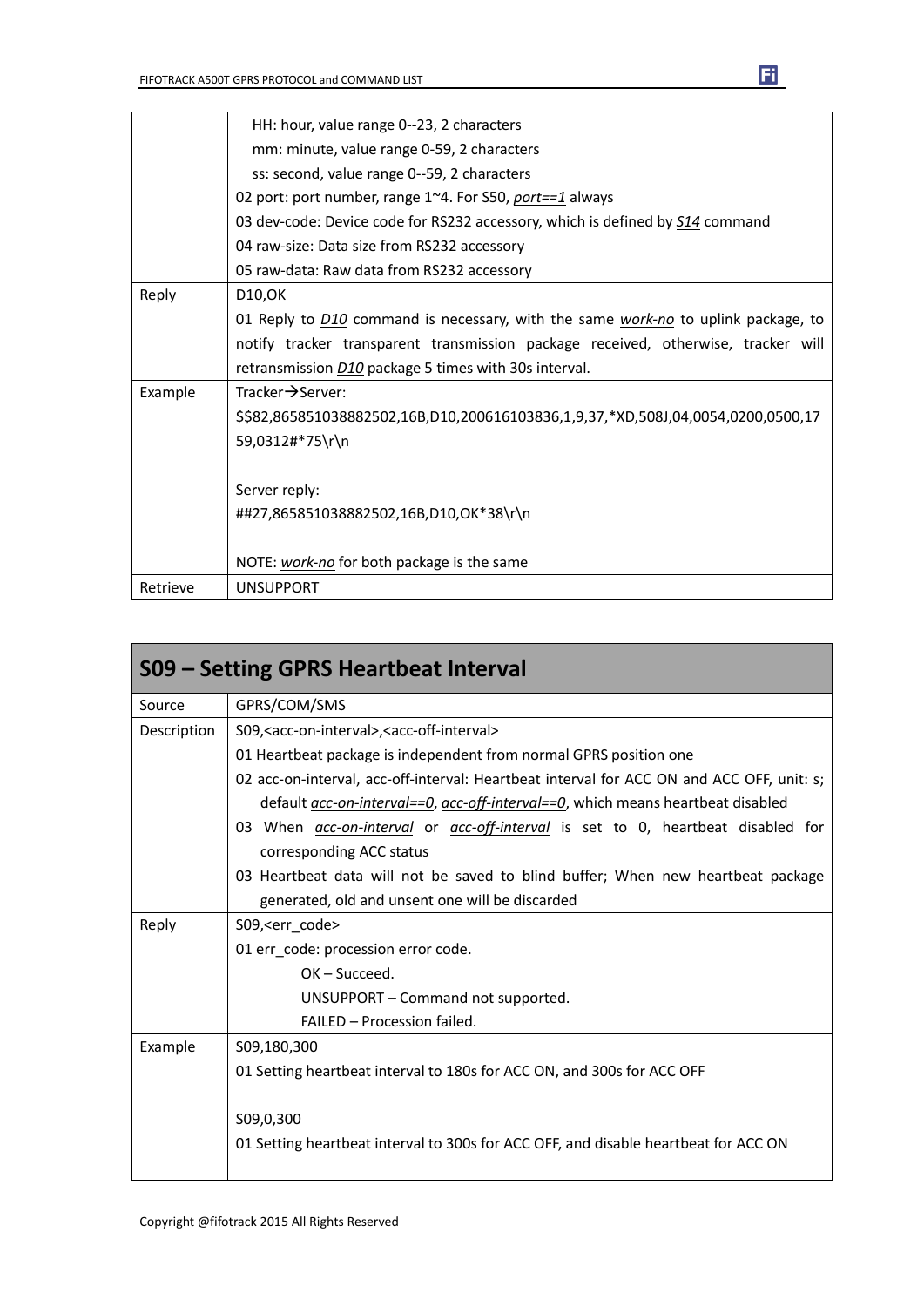|          | S <sub>09</sub>                                  |
|----------|--------------------------------------------------|
|          | 01 Disable heartbeat for both ACC ON and ACC OFF |
| Retrieve | C04, S09                                         |

| S11 – Setting ACC OFF Delay Package Uploading                                          |                                                                                 |  |  |  |
|----------------------------------------------------------------------------------------|---------------------------------------------------------------------------------|--|--|--|
| Source                                                                                 | GPRS/COM/SMS                                                                    |  |  |  |
| S11, <delay-packs-num><br/>Description</delay-packs-num>                               |                                                                                 |  |  |  |
| 01 delay-packs-num: Uploading package number after ACC OFF<br>02 B03 setting as below: |                                                                                 |  |  |  |
|                                                                                        |                                                                                 |  |  |  |
|                                                                                        | When delay-packs-num!=0, trackers will upload delay-packs-num package to server |  |  |  |
|                                                                                        | every <i>basic tmr</i> seconds, and then every <i>accoff tmr</i> seconds        |  |  |  |
| Reply<br>S11, <err code=""></err>                                                      |                                                                                 |  |  |  |
|                                                                                        | 01 err_code: procession error code.                                             |  |  |  |
|                                                                                        | $OK - Succeed.$                                                                 |  |  |  |
|                                                                                        | UNSUPPORT – Command not supported.                                              |  |  |  |
|                                                                                        | FAILED - Procession failed.                                                     |  |  |  |
| Example                                                                                |                                                                                 |  |  |  |
| Retrieve                                                                               | C04, S11                                                                        |  |  |  |

| S14 – Setting RS232 Accessory Data Transparent Transmission |                                                                                             |  |
|-------------------------------------------------------------|---------------------------------------------------------------------------------------------|--|
| Source                                                      | GPRS/COM/SMS                                                                                |  |
| Description                                                 | S14, <port>,<en>,<dev-code></dev-code></en></port>                                          |  |
|                                                             | 01 port: Port number, range 1~4. For S50, set <i>port==1</i> always                         |  |
|                                                             | 02 en: 0-Close data transparent transmission. 1-Open transmission                           |  |
|                                                             | 03 dev-code: Self-defined device code for RS232 accessory. When dev-code is set to 0, or    |  |
|                                                             | the field empty, tracker use 1 port number (For S50, 1) for <i>dev-code</i> as default      |  |
|                                                             | 04 After setting transparent transmission, tracker uploads <b>D10</b> package via GPRS when |  |
|                                                             | RS232 accessory data received.                                                              |  |
|                                                             | 05 Data transparent transmission is independent from data parsing. E.g., when ultrasonic    |  |
|                                                             | sensor data received, tracker will parse package, and upload raw data to server using       |  |
|                                                             | D10 command                                                                                 |  |
| Reply                                                       | S14, <err_code></err_code>                                                                  |  |
|                                                             | 01 err_code: procession error code.                                                         |  |
|                                                             | $OK - Succeed.$                                                                             |  |
|                                                             | UNSUPPORT - Command not supported.                                                          |  |
|                                                             | FAILED - Procession failed.                                                                 |  |
| Example                                                     |                                                                                             |  |
| Retrieve                                                    | C04, S14                                                                                    |  |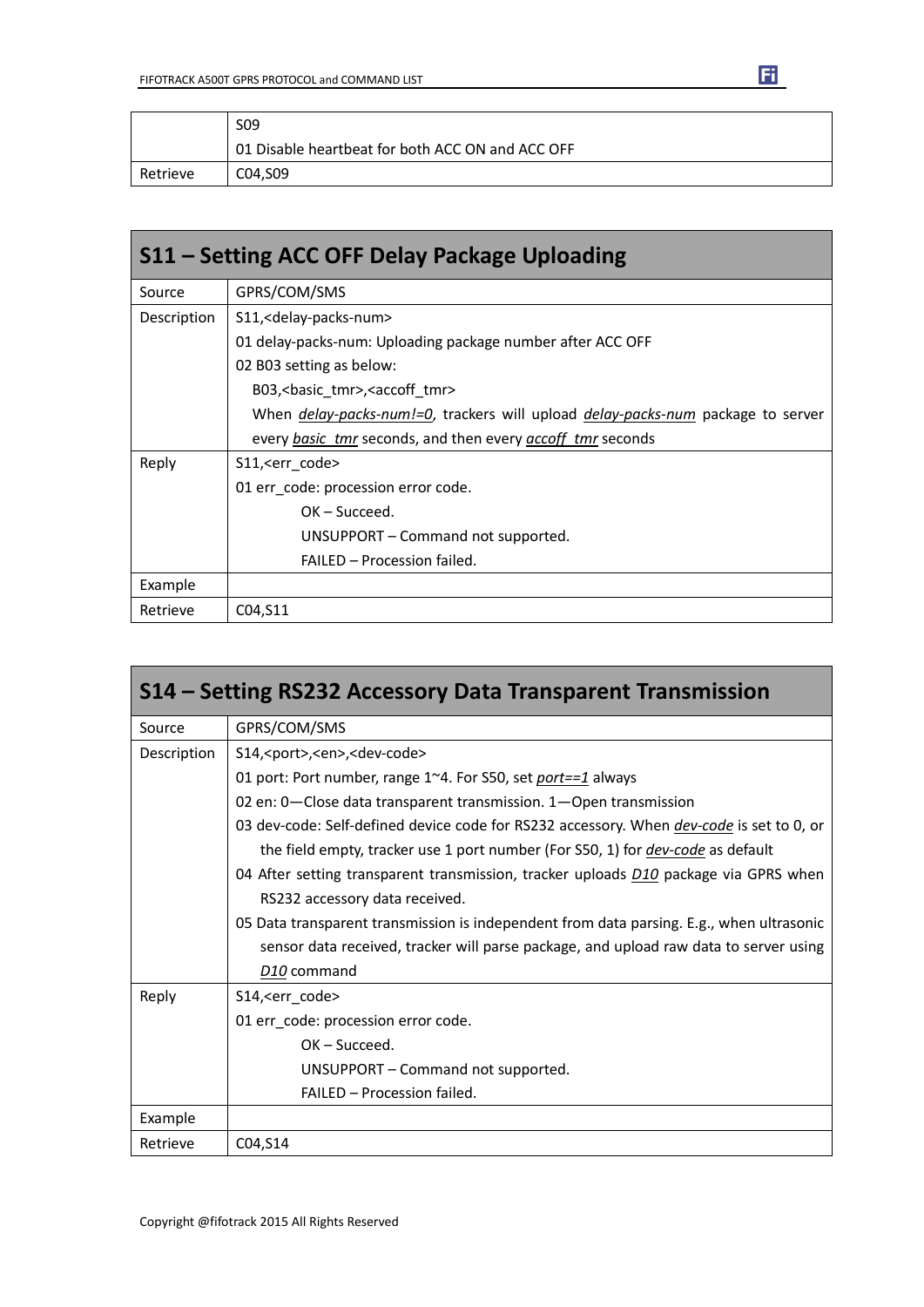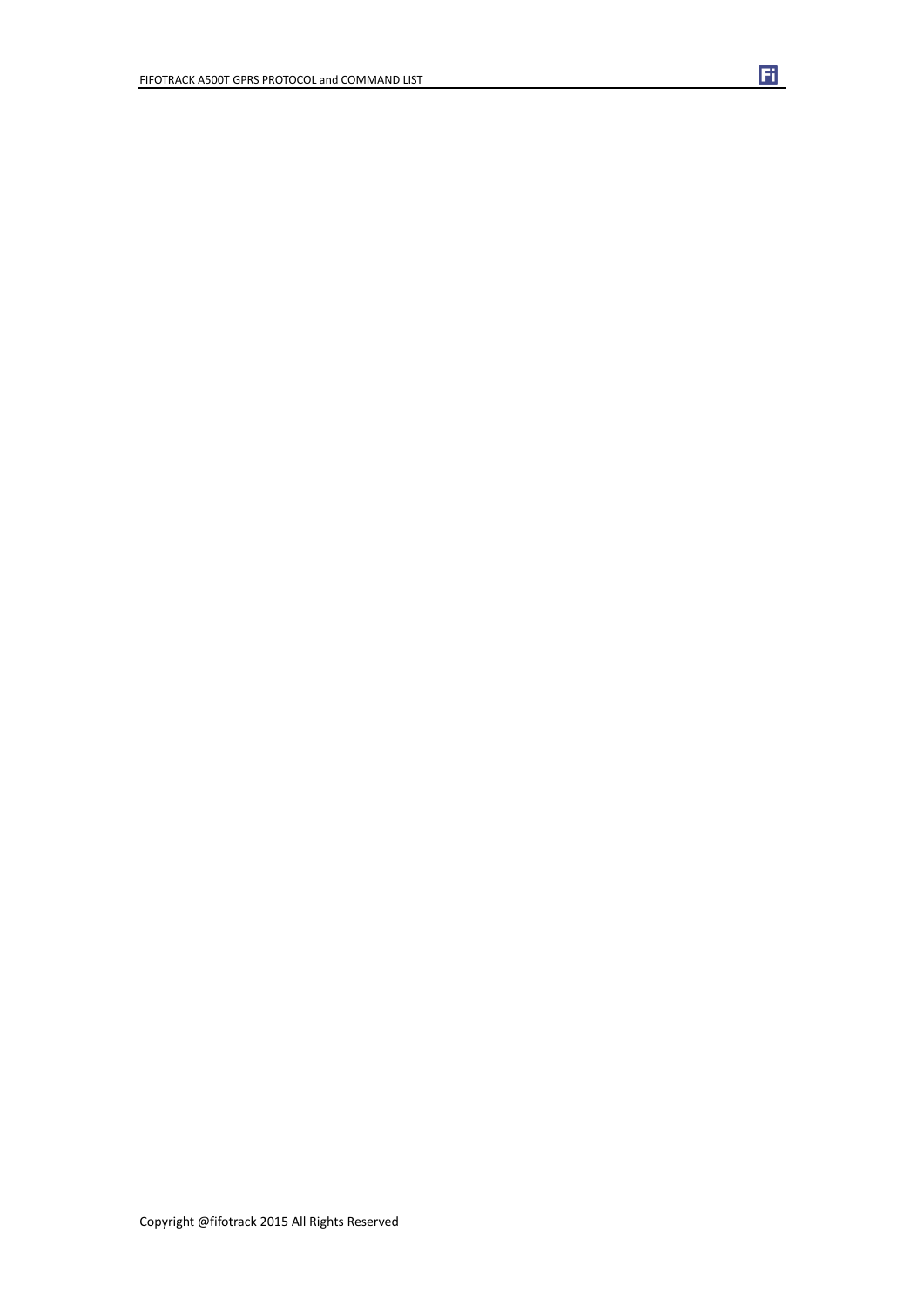### **Appendix A - Alarm Code and Alarm Parameter**

The following table describes the relationship of *alm-code* and *alm-para* in GPS Position/Alarm data:

| alm-code                | alm-para                                       | Description            | <b>SMS Head String</b> |
|-------------------------|------------------------------------------------|------------------------|------------------------|
| $\mathbf{1}$            | <b>NULL</b>                                    | Distance tracking      | <b>Distance</b>        |
| $\overline{2}$          | <b>NULL</b>                                    | Input1 active          | SOS                    |
| 3                       | <b>NULL</b>                                    | Input1 inactive        | IN1 Inactive           |
| $\overline{\mathbf{4}}$ | <b>NULL</b>                                    | Input2 active          | IN <sub>2</sub>        |
| 5                       | <b>NULL</b>                                    | Input2 inactive        | IN2 Inactive           |
| 6                       | <b>NULL</b>                                    | Input3 active          | IN <sub>3</sub>        |
| 7                       | <b>NULL</b>                                    | Input3 inactive        | <b>IN3 Inactive</b>    |
| 8                       | <b>NULL</b>                                    | Input4 active          | IN4                    |
| 9                       | <b>NULL</b>                                    | Input4 inactive        | IN4 Inactive           |
| 14                      | Ext-power voltage, unit V                      | Ext-power low          | Low Ext-Power          |
| 15                      | <b>NULL</b>                                    | Ext-power lost         | <b>Ext-Power Cut</b>   |
| 16                      | <b>NULL</b>                                    | Ext-power              | Ext-Power On           |
|                         |                                                | re-connect             |                        |
| 17                      | Battery voltage, unit V                        | Internal battery low   | Low Battery            |
| 18                      | spd-src                                        | Speeding alarm         | Speeding               |
|                         | 01 spd-src==0: global over speed, which        |                        |                        |
|                         | can be set by B08 command                      |                        |                        |
|                         | 02 spd-src!=0: geo-fence index, which          |                        |                        |
|                         | can be set by <b>B20</b> command               |                        |                        |
| 20                      | <b>NULL</b>                                    | GPS antenna cut        | <b>GPS Antenna Cut</b> |
| 21                      | <b>NULL</b>                                    | <b>Vibration Alarm</b> | Vibration              |
| 23                      | <b>NULL</b>                                    | Harsh accelerate       | Harsh Accelerate       |
| 24                      | <b>NULL</b>                                    | Harsh braking          | <b>Harsh Braking</b>   |
| 27                      | <b>NULL</b>                                    | Fatigue driving        | <b>Fatigue Driving</b> |
| 28                      | <b>NULL</b>                                    | Fatigue relieve        | <b>Fatigue Relieve</b> |
| 29                      | <b>NULL</b>                                    | Parking overtime       | Parking Overtime       |
| 30                      | <b>NULL</b>                                    | <b>GSM Jamming</b>     | <b>GSM Jamming</b>     |
| 32                      | <b>NULL</b>                                    | <b>GPS</b> jamming     | <b>GPS Jamming</b>     |
| 33                      | Index                                          | Exit geo-fence         | <b>Exit Fence</b>      |
|                         | 01 Fence index, it is the same as <i>index</i> |                        |                        |
|                         | field in B20 command                           |                        |                        |
| 34                      | index                                          | Enter geo-fence        | <b>Enter Fence</b>     |
|                         | 01 Fence index, it is the same as <i>index</i> |                        |                        |
|                         | field in B20 command                           |                        |                        |
| 35                      | <b>NULL</b>                                    | <b>Idling Alarm</b>    | <b>Idling Alarm</b>    |
| 37                      | <b>NULL</b>                                    | Login                  | Login                  |

圃